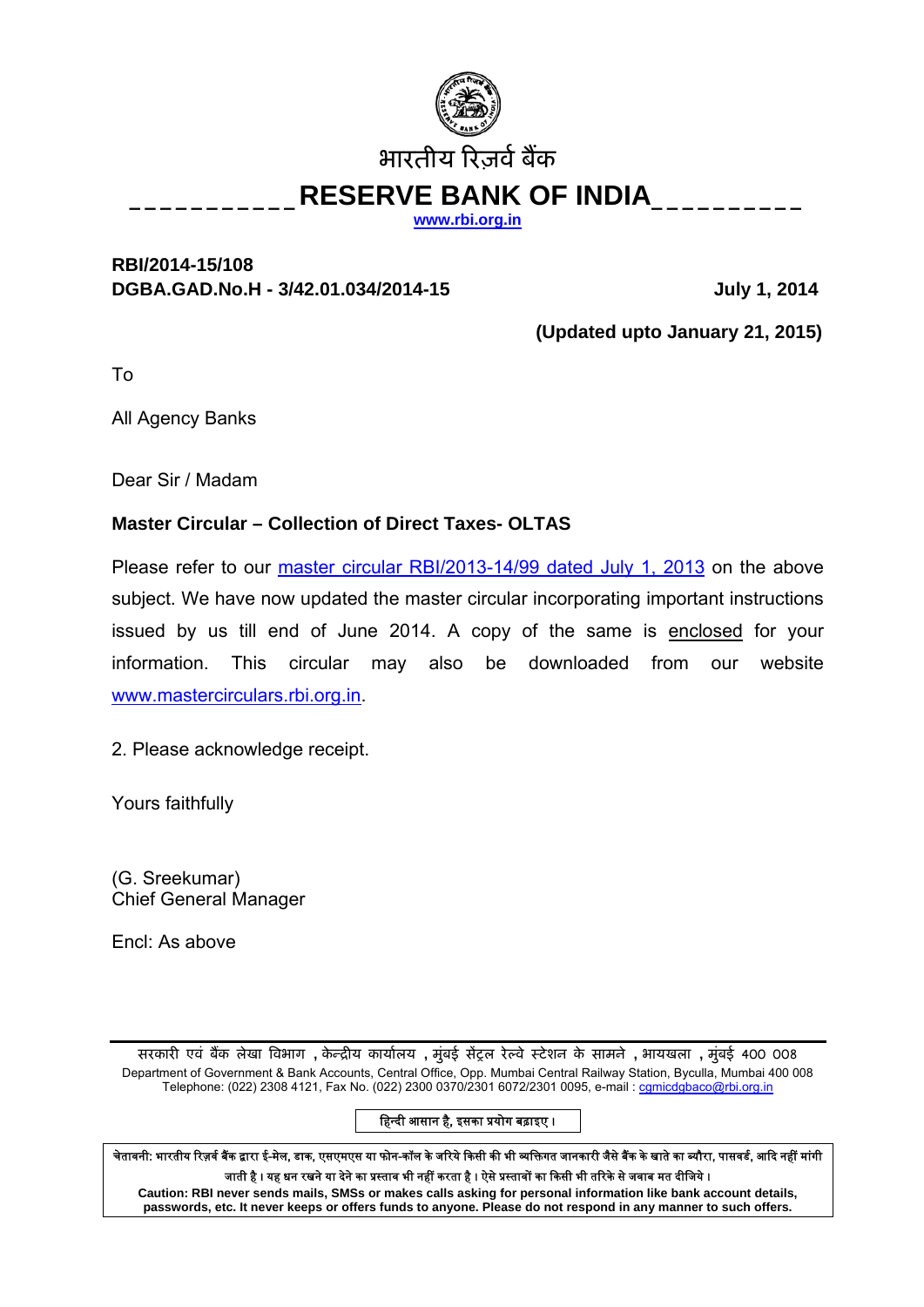## **Master Circular on Collection of Direct Taxes**

## **Introduction**

The Central Board of Direct Taxes (CBDT) is responsible for administering various direct taxes through the Commissioners of Income Tax located in different parts of the country. The Commissioners of Income Tax are entrusted with the task of collection as well as refund of Income Tax and Corporation Tax, etc. under the Income Tax Act, 1961.

**2.** The Principal Chief Controller of Accounts (Pr.CCA) is the apex authority of the accounting organisation of the Central Board of Direct Taxes. Under the Departmentalised set up, the Pr.CCA, CBDT has been assigned the functions relating to accounting of all receipts and refunds pertaining to the Direct Taxes. The Pr.CCA sits at New Delhi and operates through Zonal Accounts Offices (ZAOs) across the country. Presently there are 52 ZAOs located at various places.

## **3. Major Heads of Account**

The various types of direct taxes collected by the Income Tax Department are classified under the following Major Heads:

- i) Corporation Tax (C.T) 0020 Corporation Tax
- ii) Income Tax (I.T.) 0021 Taxes on Income other than Corporation Tax
- iii) Wealth Tax (W.T.) 0032 Taxes on Wealth
- iv) Gift Tax (G.T.) 0033 Gift Tax

(For further clarification, if any, in this regard, banks may refer the website [www.taxmann.com](http://www.taxmann.com/))

**4.** Prior to 1<sup>st</sup> April 1976, Income and other Direct taxes were accepted by the Offices of Reserve Bank of India (RBI), the branches of State Bank of India (SBI), its associates conducting Government business, treasuries and sub-treasuries. With a view to increasing the number of points at which these taxes could be deposited conveniently by the members of the public, a scheme for collection of income tax and other direct taxes through the branches of public sector banks was introduced with effect from 1<sup>st</sup> April 1976.

## **5. 'Accounting System for Direct Taxes' - Revised procedure**

### **(DGBA.GAD.No.H-684/42.01.001/2003-04 dated January 9, 2004)**

After studying the issues relating to Accounting and reporting, delays in remittance and in dispatch of documents etc., the 'Working Group on Government Accounts' suggested the revised procedure which came into effect from  $1<sup>st</sup>$  October 1988. Reserve Bank has issued comprehensive instructions on acceptance of CBDT dues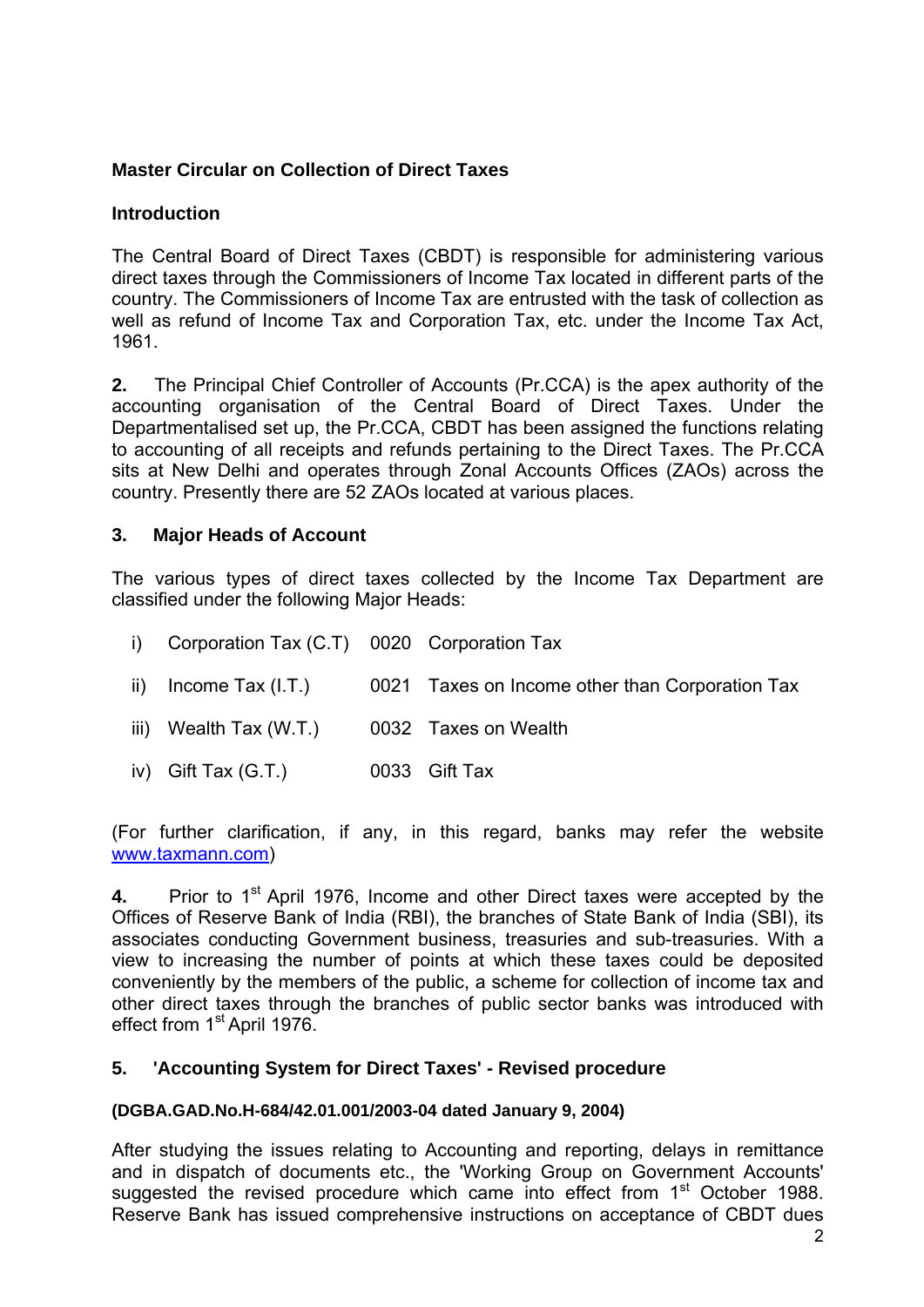and its accounting and reporting vide its publication "Accounting System for Direct Taxes" which came to be known as the Pink Booklet.

**6.** With a view to improving customer service to direct taxpayers, special attention was drawn to the following provisions of 'Accounting System for Direct Taxes':

## **[{RBI/2004/135 \(DGBA.GAD.No.1142/42.01.001/2003-04\) dated April 2, 2004](http://rbi.org.in/scripts/NotificationUser.aspx?Id=1677&Mode=0)}**

**(i) Issue of Token** : While instructions issued by Reserve Bank regarding the issue of paper token as an acknowledgement of payments are very clear, it is observed that a large number of authorised branches do not issue such tokens. In many places, there are informal arrangements wherein the taxpayer is asked to collect the challan after a specific date from the bank branches. In some cases, the receipted challans are not kept securely and are placed in an open box. The customers are allowed to freely pick up their challans without any identification. In the case of challans deposited with cheque or draft, the receipted challans will be issued on realisation of the amount of cheque or draft and hence the paper token should indicate the date on which the receipted copies of the challans would be kept ready so that the assessee makes an arrangement to collect the receipted challan on the date given in the token.

**(ii) Receipted Challan**: The receipted challan should be made available to the assessee within 4-5 days, based on the local clearing arrangements. The branches should ensure that this stipulated waiting period must not be exceeded and any deviation in this regard will be viewed seriously by Reserve Bank. The receipted challans should be handled with care and in a secured manner till they are handed over to the assessee across the counter on presentation of the relevant paper token. Under no circumstance, the receipted challan should be kept in open box accessible to customers.

**(iii) Double Date Stamp on Receipted Challan:** It is reiterated that the challan should bear two dates i.e. the 'Date of tender' of challans and instruments and the 'Date of realisation' of proceeds of the instruments as specified in Annexure-V of the Pink Booklet published by the Reserve Bank of India.

**(iv) Acceptance of Clearing Cheques:** It is observed that some of the banks are reluctant to accept cheques drawn on other banks while receiving taxes resulting in practice of Chartered Accountants/Tax Consultants tendering their own cheques on behalf of their clients. As accepting cheques drawn on other banks will greatly facilitate the customers, banks are advised not to turn back customers who tender challans with cheques drawn on other banks.

**(v) Do's and Don'ts:** A list of Do's and Don'ts as given in the Annexure-IV of the Pink Booklet were not being supplied to the bank staff dealing with the Direct Tax collection work as required. The same may be issued to the branches.

## **7. Online Tax Accounting System (OLTAS)**

**[{RBI/2004/131 \(DGBA.GAD.No.1008/42.01.034/2003-04\) dated April 1, 2004,](http://rbi.org.in/scripts/NotificationUser.aspx?Id=1676&Mode=0) [RBI/2004/145](http://rbi.org.in/scripts/NotificationUser.aspx?Id=1678&Mode=0) [\(DGBA.GAD.No.H-1068/42.01.034/2003-04\) dated April 16, 2004](http://rbi.org.in/scripts/NotificationUser.aspx?Id=1678&Mode=0) & [RBI/2004/184](http://rbi.org.in/scripts/NotificationUser.aspx?Id=1679&Mode=0)  [\(DGBA.GAD.No.H-1114/42.01.034/2003-04\) dated April 29, 2004}](http://rbi.org.in/scripts/NotificationUser.aspx?Id=1679&Mode=0)** 

**7.1** A High Powered Committee (HPC) was constituted by Reserve Bank for setting up OLTAS in January 2003. The HPC set up a Sub-Committee to suggest the Accounting Procedure for Online Tax Accounting System. The Accounting procedure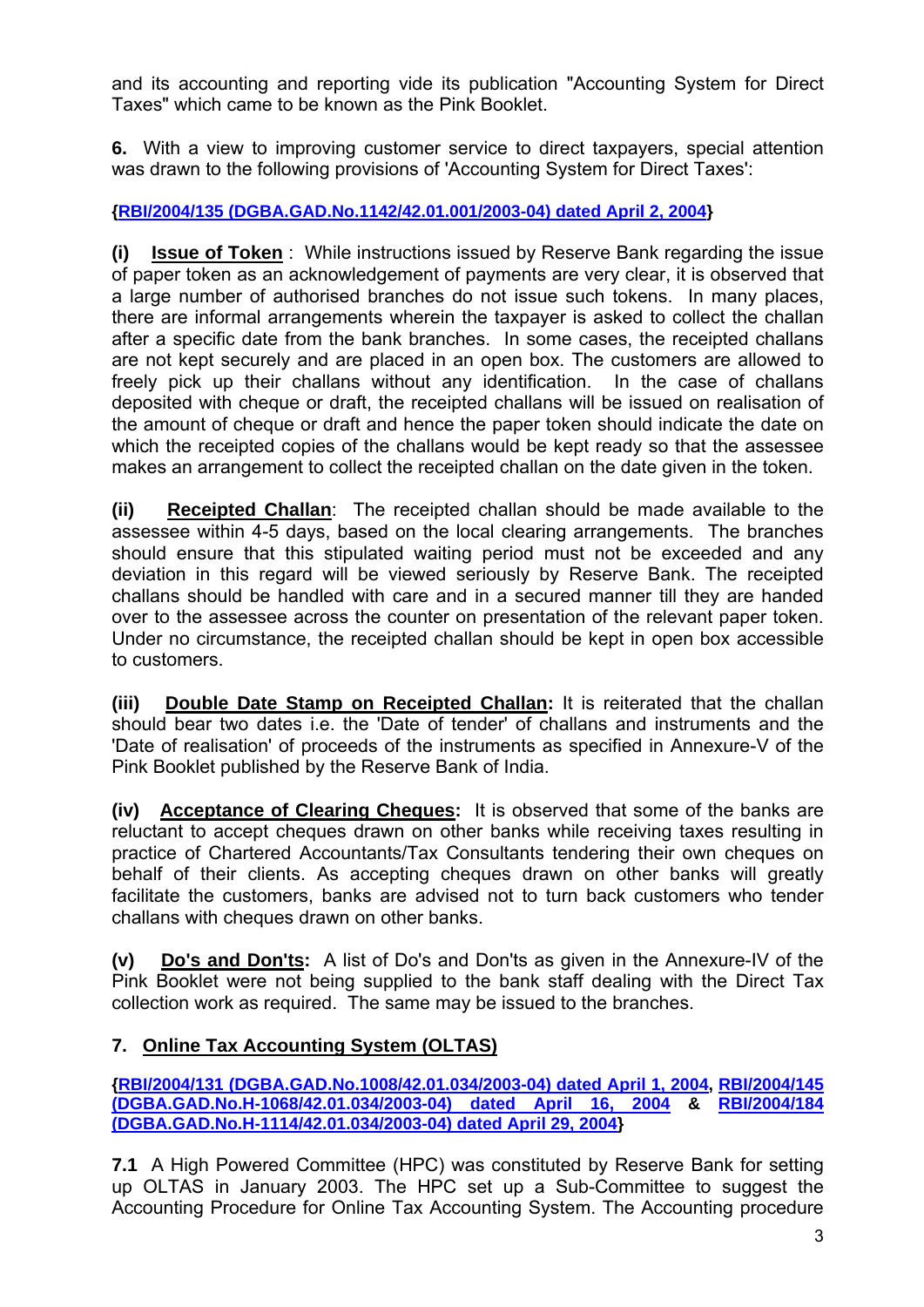duly approved by CGA and CAG was introduced for OLTAS w.e.f June 01, 2004. The new accounting procedure (Annexure) was forwarded to all agency banks on April 16, 2004. The salient features of the new accounting procedure are the introduction of a single copy challan with tear-off taxpayer's counterfoil, branding of acknowledgement stamp with unique serial number known as Challan Identification Number (CIN) on the single copy challan and on taxpayer's counterfoil. Tax payers are now able to view the tax paid by them by logging on to [http://tin-nsdl.com.](http://tin-nsdl.com/) Further, the new file structure required by Income Tax Department was also forwarded to Agency banks for developing suitable software for the OLTAS.

**7.2** Under the new procedure, banks were advised to issue acknowledgement in respect of challans tendered with clearing cheques/drafts (i.e. other than cash and transfer cheques/drafts) only after the realization of such cheques/drafts. Banks were further advised to issue paper token in respect of such challans indicating the date of tender and the date on which the counterfoil will be kept for delivery. The receiving banker was advised to return the tear-off portion of taxpayers' counterfoil on realization of such cheques/drafts after branding with the rubber stamp acknowledging the payment with Challan Identification Number (CIN) comprising of the following:

- i. BSR Code number of the bank branch (7 digits)
- ii. Date of presentation of the challan (DD/MM/YY)
- iii. Serial number of the challan in that branch on that day (5 digits)

**7.3** The tear off portion of the challans accompanied with cash or cheques drawn on the same receiving branch may be returned to the taxpayer on the same day with necessary acknowledgement by branding with the rubber stamp prescribed above.

**7.4** All the non-computerised/non-networked branches were advised to ensure that data pertaining to those branches be transmitted from its nearest computerized/ networked branch to the Nodal branch and from Nodal branch to Link Cell electronically so that complete data pertaining to all the authorized branches of a bank throughout India are seamlessly transmitted to the Tax Information Network (TIN) hosted by NSDL e-Governance Infrastructure Limited (NSDL).

**7.5** It was further advised that the new accounting procedure under OLTAS will replace the existing procedure in so far as the sending of scrolls and challans to the Income Tax Department is concerned. It was also advised that except for the changes proposed in the OLTAS Accounting Procedure forwarded to banks, the instructions contained in the Pink booklet "Accounting System for Direct Taxes" (Updated upto June 30, 1999) will continue to be in force.

**7.6** Further, need for transmitting data online to TIN in addition to the normal practice of sending paper scrolls and challans to the ZAO and Income Tax Department was also emphasised.

**7.7** It was suggested to banks that their Link Cells at Nagpur may be connected to TIN (NSDL) at Mumbai with a dedicated leased line to ensure secure two way communication.

## **8. Transmission of data to NSDL - Validation Checks**

{**RBI/2004/75 (DGBA.GAD.No.H-69/42.01.034/2004-05) dated July 28, 2004, DGBA.GAD. No.H-8649/42.01.034/2005-06 dated December 23, 2005}**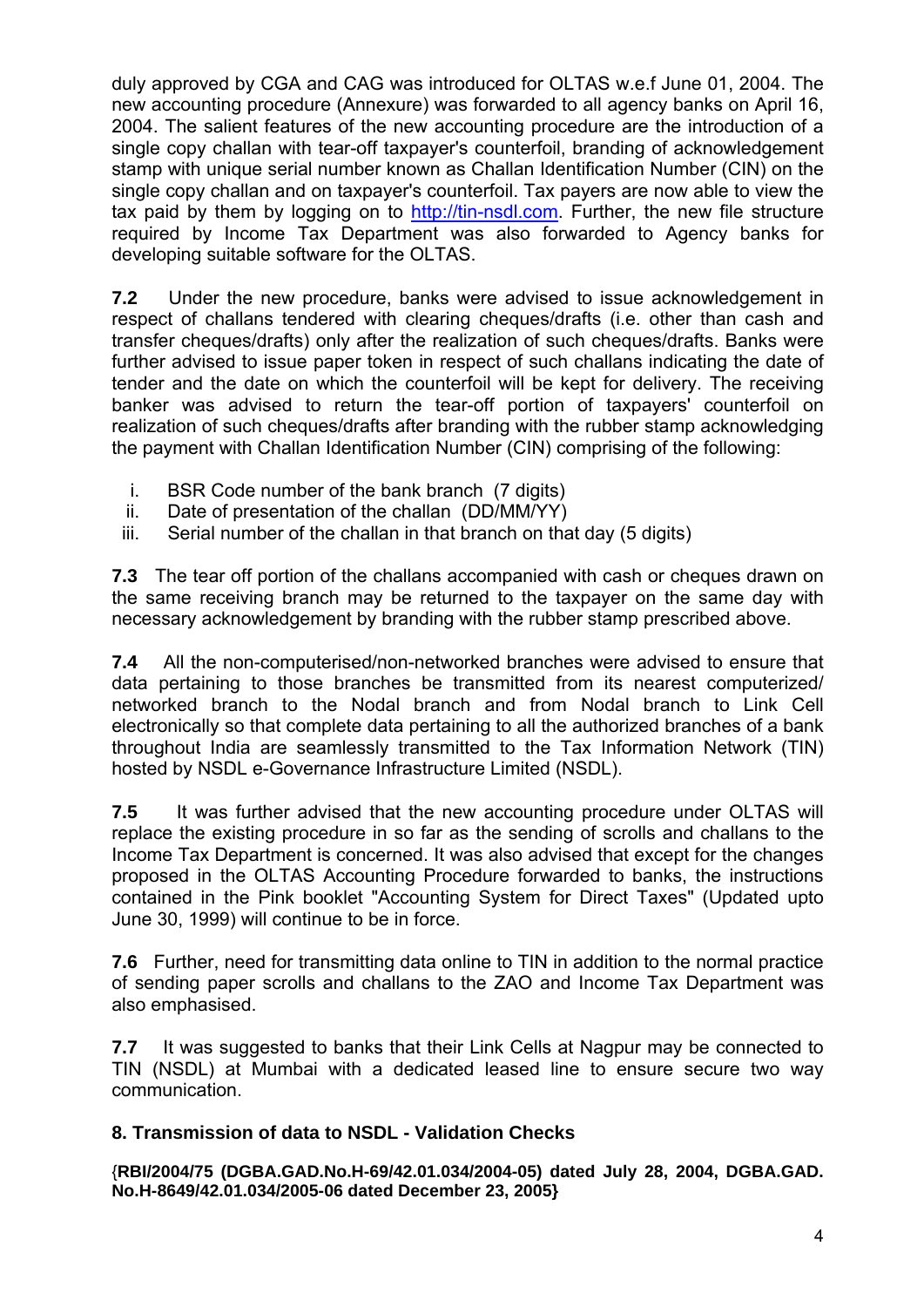**8.1** Various types of errors noticed by NSDL/Income Tax Department in the data uploaded by banks have been advised to the banks. In particular, data entry errors noticed in respect of PAN/TAN Number, incorrect nodal scroll branch data, assessment year, absence or incorrect tax-payer's name, CIN Numbers, major head codes and amounts were brought to the notice of banks.

**8.2** To counter the lacunae observed, it has been decided that each bank will incorporate the following validation checks with immediate effect in the OLTAS software for all Record Types:

- (i) Value for the field NOD\_BR\_COL\_SC\_DT and NOD\_BR\_PYMT\_SC\_DT in RT01 and RT06 respectively should be between 01-06-04 and date of transmission (i.e. filename).
- (ii) PAN/TAN cannot be of lesser than 10 alphanumeric characters. If its length is 10 then in case of PAN first five and tenth character of PAN should be alpha only, and sixth to ninth i.e. next four should be numeric. In case of TAN first three characters should be CTU code and fourth, tenth must be alpha and next five (fifth to ninth) should be numeric. Quoting of PAN/TAN is made compulsory w.e.f January 1, 2005.
- (iii) Name field is always mandatory and it should have a combination of alphanumeric and dots only and it should be of more than one character (the name string should not be of dots and numeric or both. Alphabets must be there in main string). It is mandatory to transmit the **full name** of tax payer irrespective of the fact that PAN/TAN has been mentioned on the challan.
- (iv) ZAO code number of a collecting branch is permanent and details of ZAO code numbers are available in the pink booklet published by the Reserve Bank. Nodal Branches must ensure that this ZAO code number is correctly mentioned in Record Type 01 and is not altered under any circumstances. It is advised that all the banks should save the code in the ZAO field in their OLTAS software as instances have been brought to the notice of RBI / Government where the same branch is mentioning different ZAO code on different dates of transmission.

**8.3** In addition to the above validation checks, the following supervisory steps have to be taken by banks:

- (i) Branch Managers of the collecting branches must ensure correctness of the name and amount captured from the challans. For this 'maker-checker' system of data entry must be adopted in all the bank branches.
- (ii) All collecting branches must compulsorily transmit Record Type 01 and Record Type 02 (Summary Record), if there is collection on that day. In branches where there has been no collection during the day, Record Type 02 (NIL statement) is to be transmitted to the Nodal Branch. This would enable the TIN to accurately monitor the implementation of OLTAS.
- (iii) At the Nodal Branch level supervision has to be made to ensure that all the collecting branches are transmitting the Record Type 01 and Record Type 02. They should also ensure that those collecting branches that have no collection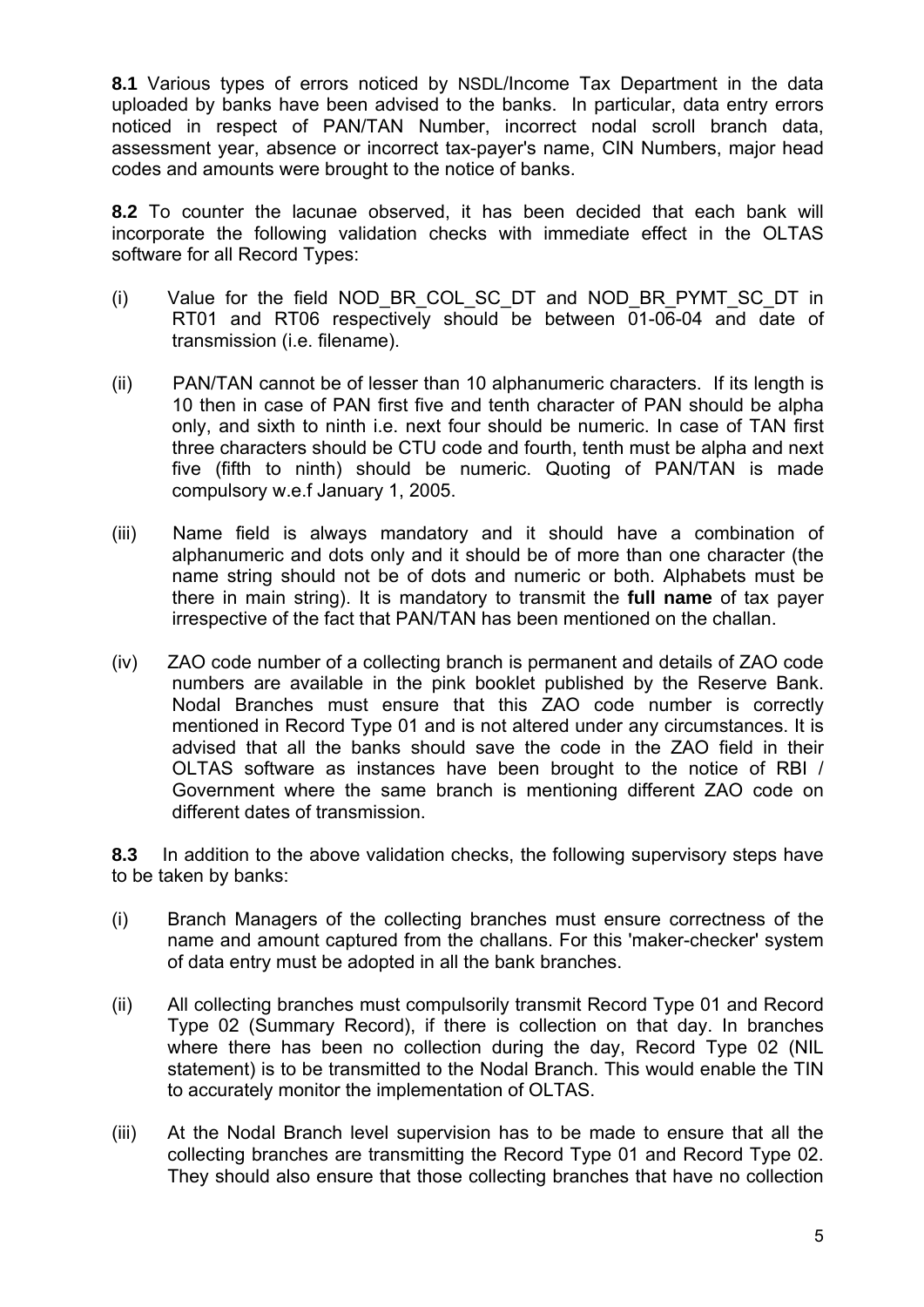transmit only Record Type 02 (NIL Statement) with MAJ\_HD\_CD=0 and TOT AMT=0 to their respective Nodal Branch.

- (iv) Branch Manager of Nodal Branch must ensure that the Major Head wise collection shown in the Nodal Branch Scroll of a particular date submitted to the ZAO, tallies with the corresponding totals in the OLTAS data transmitted to the Link Cell for submission to TIN. This exercise should be done in respect of all payments from June 1, 2004.
- (v) All the banks at Link Cell level should maintain an error record of action taken on error records transmitted to TIN. This would ensure that all records which had initially been rejected by TIN due to some deficiencies are compulsorily retransmitted to TIN after removal of lacunae within 48 hours.
- (vi) It is observed that the banks are entering wrong major head codes i.e. interchanging payments received under Major Head 020 for Corporation Tax or Major Head 021 for Income tax other than Corporation Tax. This leads to avoidable misclassification of payments and affects the reconciliation of accounts between the Income Tax Department and ZAO. In case of a valid PAN, the above validation can be implemented in the OLTAS software i.e. if  $4<sup>th</sup>$ character (from the left) is 'C' then Major Head code must be 020.

**8.4** Income Tax Department has also informed us that while transmitting assessment year data, banks were required to transmit the first part for normal as well as block assessment years; for example for the normal assessment year 2005-2006 the bank is required to transmit 2005 and for a block assessment year like 1997-2005, the year 1997 should be transmitted.

### **9. Sending daily scrolls by e-mail to ZAOs**

**[{RBI/2006/295 \(DGBA.GAD.No.H-11140/42.01.034/2005-06\) dated February 2, 2006](http://rbi.org.in/scripts/NotificationUser.aspx?Id=2732&Mode=0)}** 

Banks were advised of the revised format of electronic Nodal Branch Daily Main Scroll for Direct Tax Collection. The revised format **(Annex III)** is to be used to send the Daily Main Scroll electronically to all ZAOs pending receipt of physical challans/scrolls from all receiving branches.

### **10. Abolition of Sub-Agency Arrangements for Collection of CBDT Dues**

#### **{RBI/2004/326 (DGBA.GAD.No.3278-3311/42.01.034/2004-05) dated December 31, 2004}**

It was observed that one of the major reasons for non-uploading of data under OLTAS is the existence of Sub-Agency arrangements with another prominent bank in the locality where the Sub-Agency bank concerned does not have sufficient number of branches for having its own Nodal Branch as per the norm then prescribed by CBDT. Due to non-compatibility or for other reasons, the data in respect of challans received by collecting branches under sub agency arrangements were not uploaded to TIN by the Principal Agency banks in many cases. With a view to avoiding delay and problems arising out of the sub-agency arrangements, it has been decided in consultation with Directorate of Income Tax (Systems), New Delhi to discontinue the Sub-Agency arrangement altogether. Banks were advised to designate their own Nodal branches wherever their branches were functioning under sub-agency arrangements.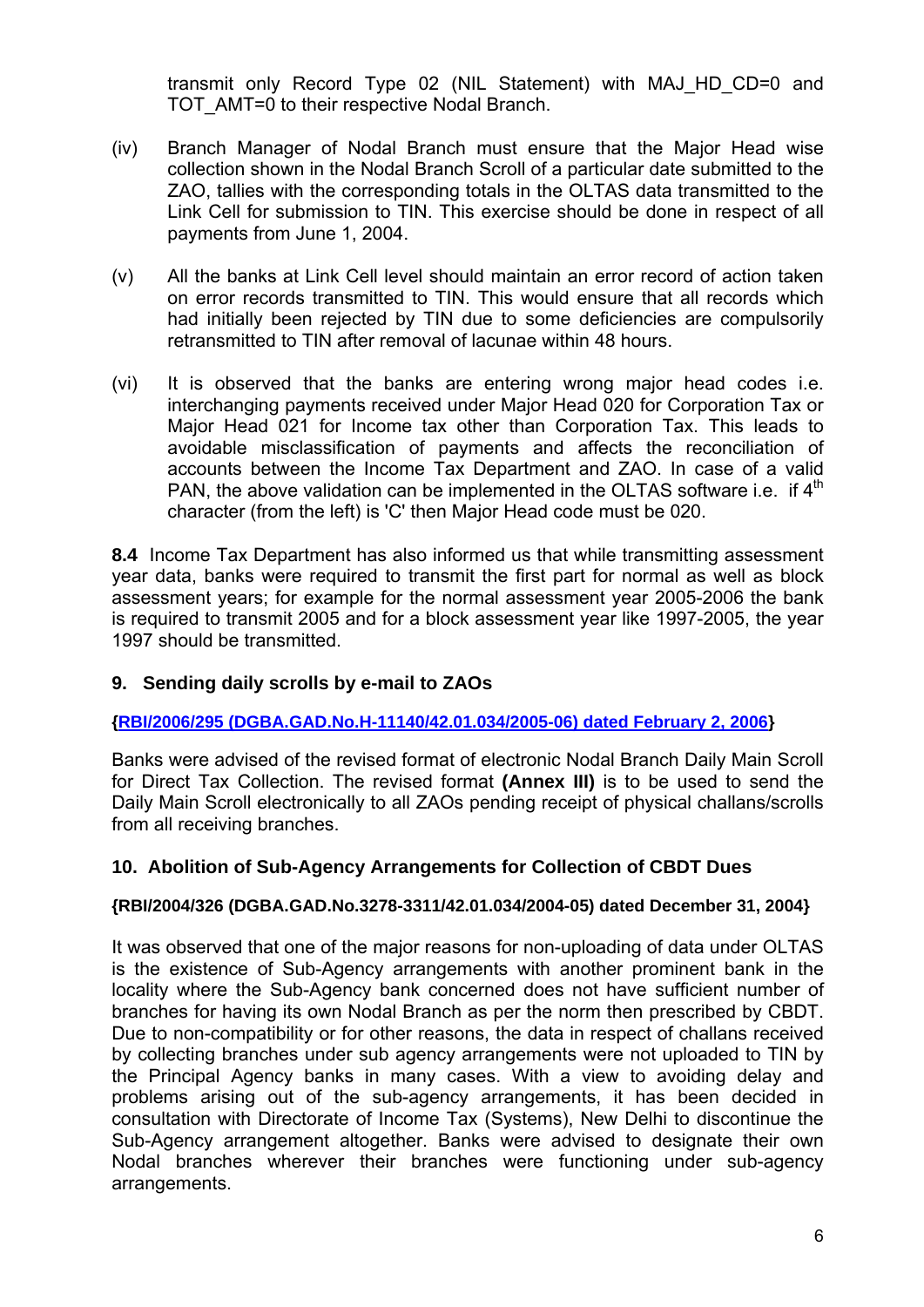## **11. Funds Settlement - Reporting to RBI, CAS Nagpur**

#### **[{RBI/2005/466 \(DGBA.GAD.No.H.5801/42.01.034/2004-05\) dated May 13, 2005](http://www.rbi.org.in/scripts/NotificationUser.aspx?Id=2256&Mode=0) & RBI/2005/406 (DGBA.GAD.No.H.5236/42.01.034/2004-05) dated March 29, 2005}**

**11.1** Keeping in view the decision to switch over to settlement of funds on the basis of on-line data uploaded to TIN with effect from April 1, 2005, the existing system of reporting CBDT transactions to RBI, CAS, Nagpur has been reviewed. Accordingly, it was decided that agency banks will submit the CBDT figures to RBI, CAS, Nagpur separately through digitally signed e-mail (to be signed by a class II certificate holder). The CBDT figures reported to TIN as at 13.15 hours on week days and 12.30 p.m. on Saturdays would simultaneously be reported to CAS, Nagpur for funds settlement through digitally signed e-mail. The data mailed after the cut-off time would not be accepted by CAS, Nagpur under any circumstances.

**11.2** Banks were advised that any rejections by the system at RBI, CAS will not be accounted for on the same day as it is presently being done after obtaining corrected revised advices from the Link Cells. The figures accepted by the system at CAS would be accounted for. The rejection report would be passed on to the Link Cell along with the daily input statement on the same day. Banks were advised to issue necessary instructions to their branches and the Link Cell in this regard.

**11.3 It was clarified that the financial data file uploaded to CAS, Nagpur on any given date for funds settlement and the challan data relating to that particular settlement date uploaded to TIN should exactly match.** Files rejected subsequently by NSDL, if any, due to validation errors etc. should be processed separately and re-uploaded. Banks were advised to ensure that challan data in respect of each and every challan deposited by the assessee is uploaded and duly accepted by TIN*.* Such re-uploading of files to TIN would not affect the funds settlement data. The requirement of complete reporting to TIN would be achieved if the data going from Link Cells to CAS, Nagpur and the relative challan data going to TIN are uploaded **simultaneously.** 

**11.4** Link Cells were advised to ensure that there is no mismatch in figures uploaded to CAS and TIN for a given uploading date.

**11.5** Nodal Branches were advised to follow the instructions contained in paragraph 6 of the 'Accounting Procedure Relating to On-line Tax Accounting System (OLTAS)' meticulously and were advised to dispatch the Scrolls and Challans etc. on a day-today basis to Zonal Accounts Offices concerned.

### **12. Certain clarifications issued by the RBI for guidance to banks as regards OLTAS are reproduced below:**

**[{RBI/2004/213 \(DGBA.GAD.No.H-1169/42.01.034/2003-04\) dated May 22, 2004](http://rbi.org.in/scripts/NotificationUser.aspx?Id=1669&Mode=0) & [RBI/2004/181 \(DGBA. GAD. No. H-235/42.01.034/2004-05\) dated September 15, 2004}](http://rbi.org.in/scripts/NotificationUser.aspx?Id=2123&Mode=0)** 

## **12.1 Challan Identification Number (CIN)**

It was clarified that as per paragraph 1.3.3 of OLTAS Accounting Procedure (Annexure) running serial number would have to be given for all the challans tendered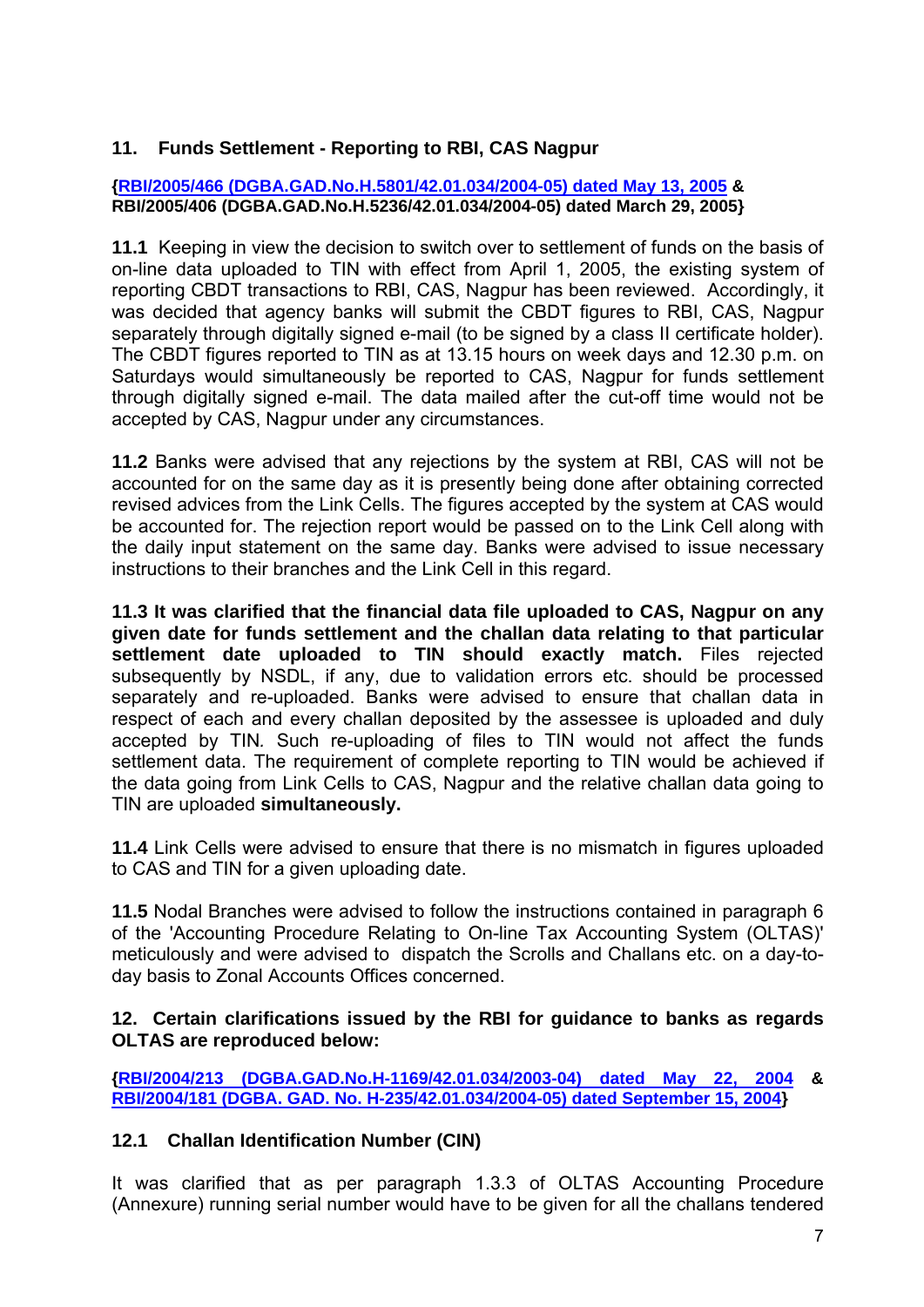with cash, transfer cheques **as well as clearing cheques** on a particular day across all types of direct taxes. While the tear-off portion of the challan tendered with cash and transfer cheques (i.e. the cheque drawn on the collecting branch) needs to be returned to the tenderer with the prescribed rubber stamp indicating the date of tender, BSR code and CIN etc., the challans tendered with **clearing cheques** (i.e. drawn on other branches/banks) would have to be returned only on realisation of the instruments. The authorized official of the receiving bank branch was also required to sign the tear-off portion of the challan as well as original challan.

**12.2** Banks were requested to visit Income Tax website [www.incometaxindia.gov.in](http://www.incometaxindia.gov.in/) for Frequently Asked Questions (FAQs) on OLTAS.

**13.** Further, banks were advised to ensure full participation of authorized branches and ensure that every challan record is transmitted to TIN by every branch where tax collection has been made. It was reiterated that a NIL statement (Record type 02) may be transmitted to the nodal branch when there had been no tax collection during the day to enable TIN to monitor OLTAS properly. It was also emphasized that the data transmitted to TIN should be correct and complete and conforms to the stipulated procedures.

**14.** Banks were advised of the following critical short comings which were brought to the notice of RBI by Directorate of Income Tax:

### **{RBI/2004/164 (DGBA.GAD.No.H-170/42.01.034/2003-04) dated September 4, 2004}**

- **14.1 Non capture of PAN/TAN by banks** It had been reported from many centres that even where the taxpayer has correctly quoted his PAN in full, certain bank branches were either not entering it or were entering it in an incomplete manner. In this connection, banks were advised that under the On-line Tax Accounting System (OLTAS) procedure/rules, it had been laid down that *wherever the 10 digit PAN/TAN in the proper alpha numeric structure is quoted by the taxpayer the banks would only have to capture the PAN and the name of the taxpayer and not the address*.
- **14.2 Non capture of the full name of the taxpayer** Perusal of the data uploaded to TIN indicated that many bank branches are still putting one or two characters in the name column of the taxpayer. In some cases even symbols and dots were used. Banks may please ensure capture of taxpayer's full name in OLTAS data.
- **14.3 Incorrect address field**  The data analysed also reveals that the address field was not being captured properly by many bank branches. In many cases, just a few random alphabets or numbers were being entered which again indicated that the bank branches were not taking adequate care for full data capture. Banks were advised to take necessary corrective action.
- **14.4 Wrong reporting of Challan Identification Number (CIN)** It was observed that some bank branches were allotting a particular Challan Identification Number (CIN) on the taxpayer's counterfoil but entering a different CIN on the OLTAS data sent. As per OLTAS procedure/rules, CIN was to be allotted on date of presentation only. The CIN Number stamped on the taxpayer's counterfoil as well as on the main body of the challan should be transmitted to TIN.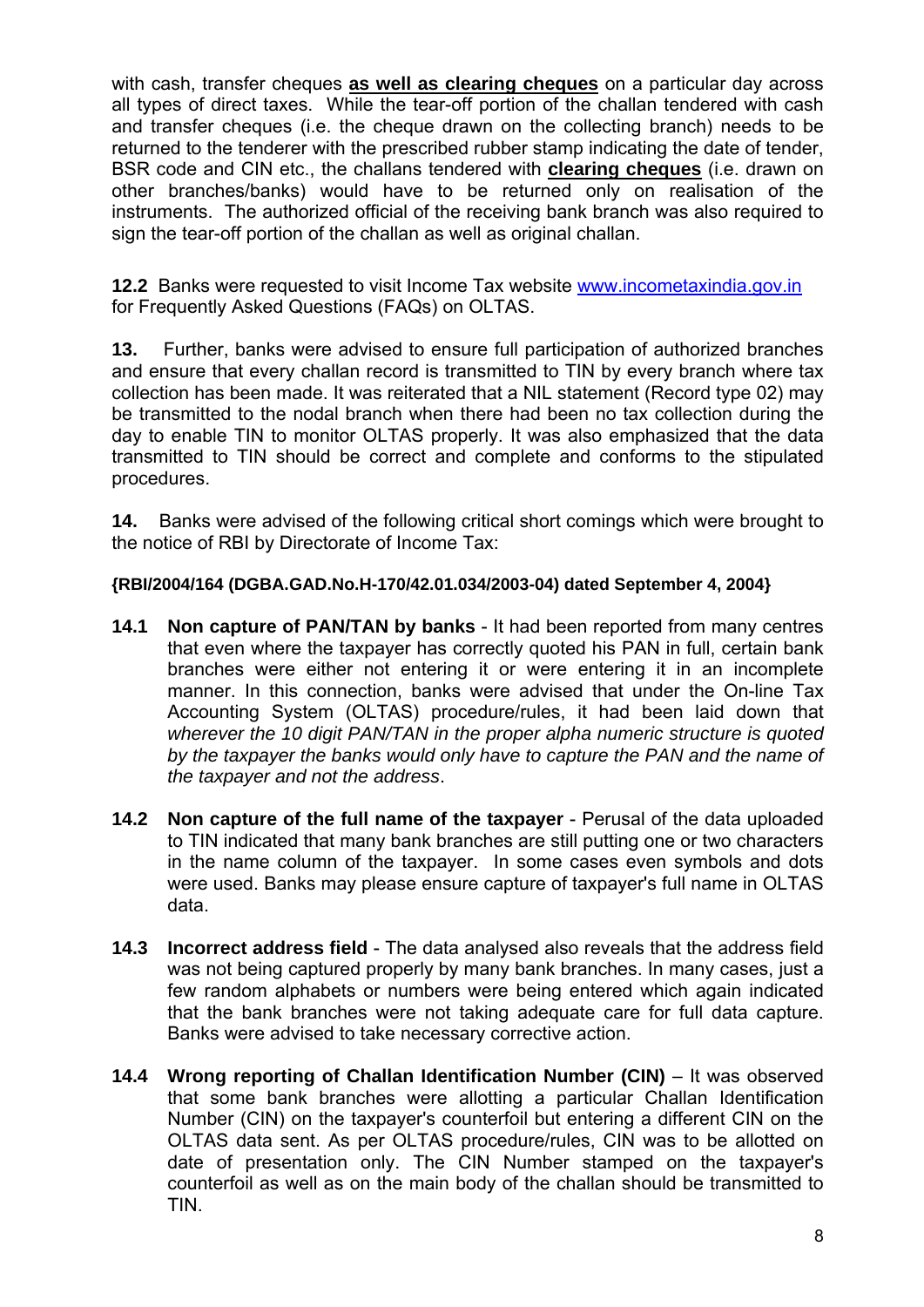**14.5 Non uniform scroll data** - As per the On-line Tax Accounting procedure/rules, the scroll of a Nodal Branch for a particular day is to be identical for both the ZAO as well as for the data transmitted on OLTAS to TIN. It was, clarified that all collection data being sent to ZAO and TIN for a particular day must **match** both in respect of number of challans and Major Heads. Further banks were advised to ensure that **each and every** challan record is sent to TIN by every branch where collection has been made.

### **15. De-authorisation of bank branches for collection of Direct Taxes**

#### **{RBI/2005/412 (DGBA.GAD.No.H.5318/42.01.034/2004-05) dated April 4, 2005}**

**15.1** With a view to streamlining the procedure for delisting of authorised bank branches under OLTAS, it has been decided in consultation with the office of Principal Chief Controller of Accounts (Pr.CCA), CBDT, New Delhi that any proposal for deauthorisation of branches should be submitted by the Head Offices of the Agency banks to RBI, Central Office keeping in view the following parameters / guidelines:

- i) The existing branch has not received any Direct Tax in the previous year (April-March)
- ii) The proposal for delisting of authorised branch has the approval of the Top Management of the concerned bank.

**15.2** After the proposal is approved by RBI/Office of Pr.CCA, CBDT the concerned bank should give wide publicity to the effect that the specific branch will discontinue acceptance of taxes with effect from a specific prospective date and advise us accordingly.

### **16. File Segregation Utility developed by Tax Information Network**

#### **{RBI/2005/81 (DGBA.GAD.No.382/42.01.034/2005-06) dated July 26, 2005}**

Requests have been received from some banks that Tax Information Network (TIN) should not reject the entire file of OLTAS data received from a bank's Link Cell because of a few erroneous records. The banks have desired that TIN should accept the records which are with correct validations while rejecting the erroneous records. On the basis of the discussions CBDT had with NSDL (TIN) and banks, TIN had developed a File Segregation Utility which was advised to banks. (Annex II)

#### **17. Accounting Procedure relating to crediting of CBDT collections to Govt. Account – Public Sector Agency Banks**

**{RB[I/2005/411 \(DGBA.GAD.No.H-5287/42.01.034/2004-05\) dated April 1, 2005,](http://rbi.org.in/scripts/NotificationUser.aspx?Id=2178&Mode=0) RBI/2006/150 (DGBA.GAD.No.H-6226/42.01.011/2006-07) dated October 10, 2006 and [RBI/2007/235 \(DGBA.GAD.No.H-11763/42.01.011/2006-07\) dated January 24, 2007,](http://rbi.org.in/scripts/NotificationUser.aspx?Id=3273&Mode=0) RBI/2007/286 (DGBA.GAD.No.13742/42.01.011/2006-07) dated March 13, 2007}** 

**17.1** It has been decided in consultation with Government of India to amend the instructions relating to the maximum number of days allowed for crediting tax collections to **T+3 working days** (where T is the day when money is available to the bank branch) instead of T+3 days (including Sunday and Holidays) with effect from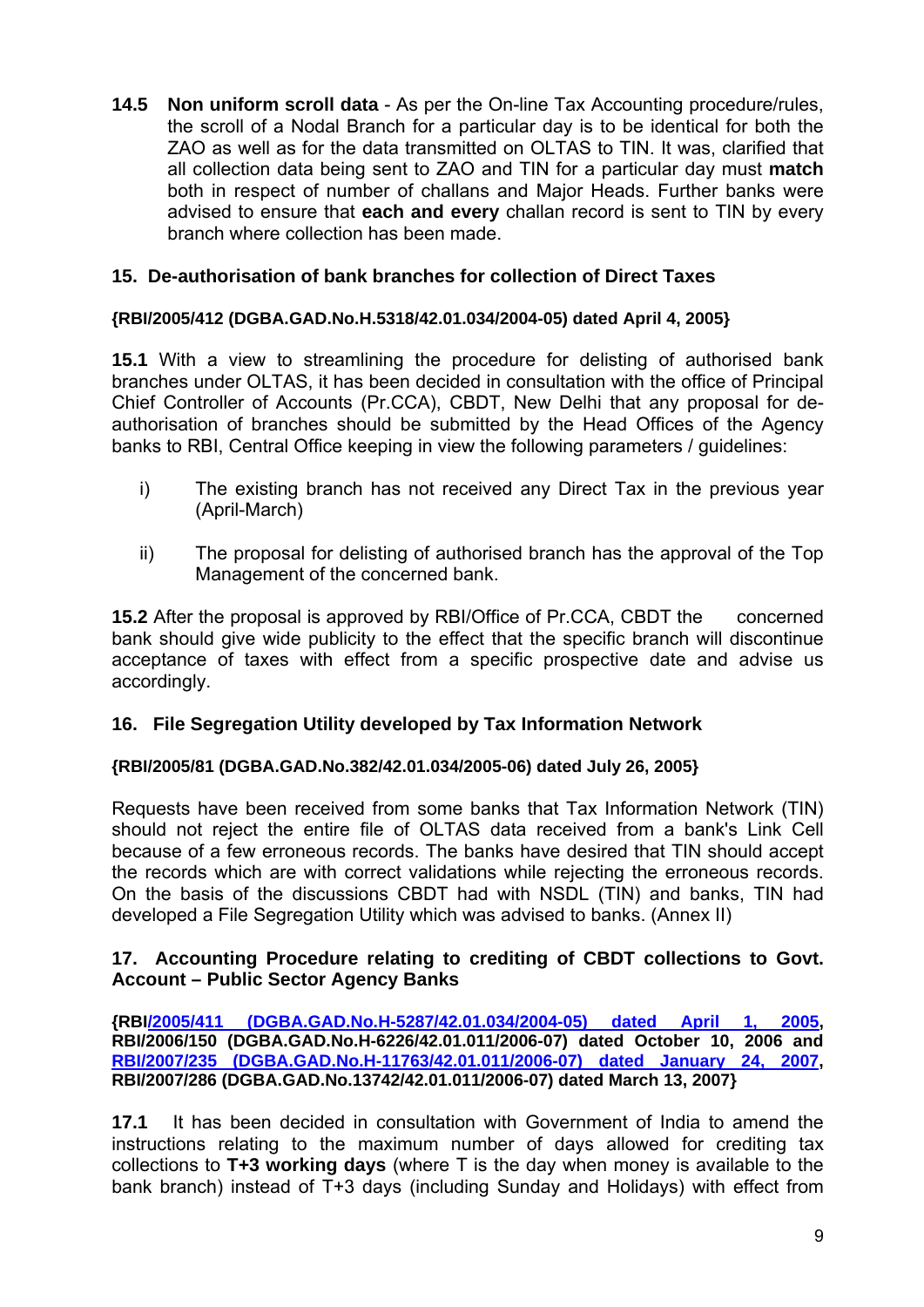April 1, 2005. For calculating working days holiday list of CAS, Nagpur will be reckoned.

**17.2** It has been decided that the put through date, i.e. the date of settlement with the CAS, RBI shall be kept outside this existing time limit of T+3 working days.

**17.3** Delayed period interest shall be imposed on banks for the delayed period and not from the date of transaction. In other words, the 'delay period' calculation will start from the day following the put through date.

**17.4** The period of delay in a transaction of Rs.1 lakh and above shall attract delayed period Interest at Bank Rate + 2%. The Bank rate will be the rate as being notified by the RBI from time to time.

**17.5** For the transaction below Rs.1 lakh each, the delayed period interest shall be levied at the Bank Rate for delays up to 5 calendar days and above 5 calendar days at the Bank Rate + 2 % **for the full period of delay.** The Bank Rate will be the rate notified by the RBI as applicable at the time of transaction.

**17.6** It has also been decided by the Controller General of Accounts that every Principal Chief Controller of Accounts (Pr.CCAs), Chief Controller of Accounts (CCAs) and Controller of Accounts (CAs) in Ministries/Departments shall undertake Quarterly Review of all the remittances made by the banks. If the delay is found to be 5% and more with the bank as a whole or with any of its branches in two successive quarters, authorisation for the concerned bank or the branch will be forwarded to the CGA for review with the recommendations of Pr.CCA/CCA/CA. The banks are expected to build up their own internal control mechanism so that the preventive and corrective actions are taken by the bank for its branches well in time.

### **18. Accounting Procedure relating to crediting of CBDT collections to Govt. Account – Private Sector Agency Banks.**

**18.1** In the case of private sector agency banks the time limit for settling the transactions with CAS, Nagpur will continue to be **T+3 days (including Sundays and Holidays).** The period of delay will be counted from the date of receipt of the collection at the receiving branch (actual realisation of the money in the bank) till it is reported to Reserve Bank of India, CAS, Nagpur for credit to Government account. Delayed period interest will be recoverable from the banks regardless of the amount involved. Delayed period interest shall be levied at the prevailing Bank Rate + 2%. (Bank Rate shall be notified by RBI from time to time).

**18.2** Further, the instructions given at Para 17.6 above will also be applicable to private sector agency banks.

### **19. Drawing of Cheques by Assessees- Payees Name**

### **(DGBA.GAD.No.H-8294/42.01.037/2005-06 dated December 14, 2005)**

With a view to obtaining uniformity in the Payee's name while drawing cheque/DD by assessees for depositing challans for Direct Tax Payment under OLTAS, it has been decided by the Income Tax Department to print the following instructions on the reverse of the Income Tax Challan: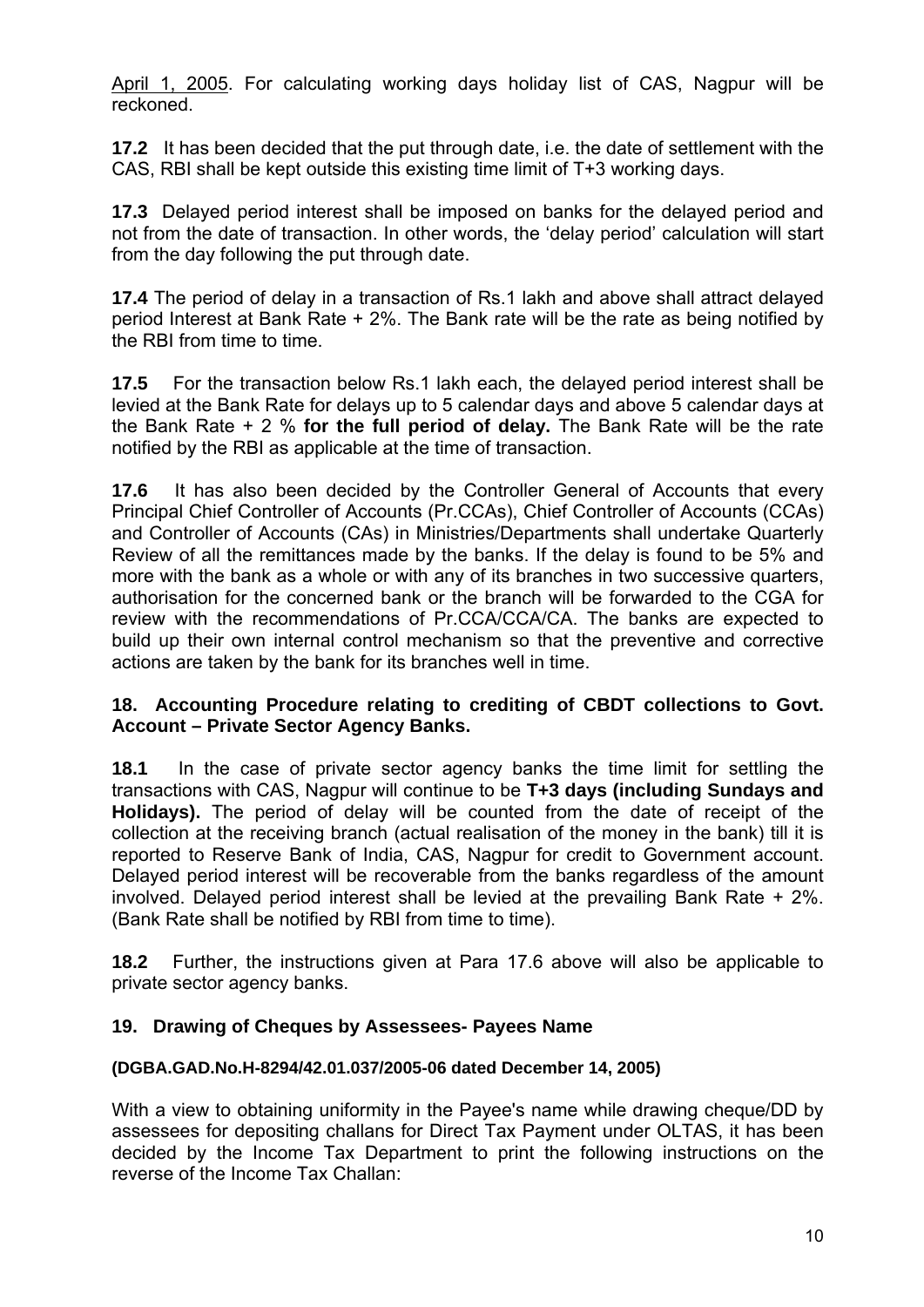"*Tax payer may please draw/issue cheque/DDs towards payment of Income Tax as under:* 

*"Pay….. (Name of the Bank where the challan is being deposited)- A/c Income Tax*".

Banks were advised to bring the change to the notice of all their authorised branches.

### **20. Major Heads/Challans {RBI/2005/39 (DGBA.GAD.No.H-42/42.01.034/2005-06) dated July 4, 2005}**

Banks were advised of the revised challan formats introduced by Government of India which were necessitated by the introductions of two new taxes i.e. **Fringe Benefit Tax** and **Banking Cash Transactions Tax**. Consequent changes/ rationalization made to Major Heads and Sub-Minor Head of Accounts by Income Tax Department are given below:

## **CHALLAN NO. ITNS – 280**

The Challan is for the payment under the two Major Heads i.e. (a) 0020 Income Tax on Companies (Corporation Tax) and (b) 0021 Income Tax (other than Companies). It should now be possible for taxpayers to pay taxes for assessment years other than consecutive assessment years. For example, in the case of assessments for block period (more than one consecutive assessment year), the assessment year field in the bank's software may be modified to accept payments for a period other than consecutive assessment year for example payments for A.Y.1991-97, 1992-99, 1993- 99 etc.

## **CHALLAN No. 281**

The challan is meant for payment of TDS (tax deducted at source)/TCS (tax collected at source). It has two Major Heads i.e. (a) 0020 for company deductees and (b) 0021 for non-company deductees. The challan has two Minor Head Codes which are to be ticked by the tax payer (a) TDS/TCS payable by tax payer (Minor Head-200) (b) TDS/TCS on regular assessment (raised by Income Tax Department) (Minor-Head-400).

The new three digit codes Sub-Minor Heads now introduced in the challan are as under:

| <b>Section</b> | <b>Nature of Payment</b>                                      | Code  |
|----------------|---------------------------------------------------------------|-------|
| 206C           | Collection at source from Alcoholic Liquor for Human          | 6 C A |
|                | Consumption                                                   |       |
| 206C           | Collection at source from Timber obtained under Forest lease  | 6 C B |
| 206C           | Collection at source from Timber obtained by any Mode other   | 6 C C |
|                | than a Forest Lease                                           |       |
| 206C           | Collection at source from any other Forest Produce (not being | 6 C D |
|                | Tendu Leaves)                                                 |       |
| 206C           | Collection at source from Scrap                               | 6 C E |
| 206C           | Collection at source from contractors or licensee or lease    | 6 C F |
|                | relating to Parking lots                                      |       |
| 206C           | Collection at source from contractors or licensee or lease    | 6 C G |
|                | relating to Toll Plaza                                        |       |
| 206C           | Collection at source from contractors or licensee or lease    | 6 CH  |
|                | relating to mine or quarry                                    |       |
| 206C           | Collection at source from Tendu leaves                        | 6 C   |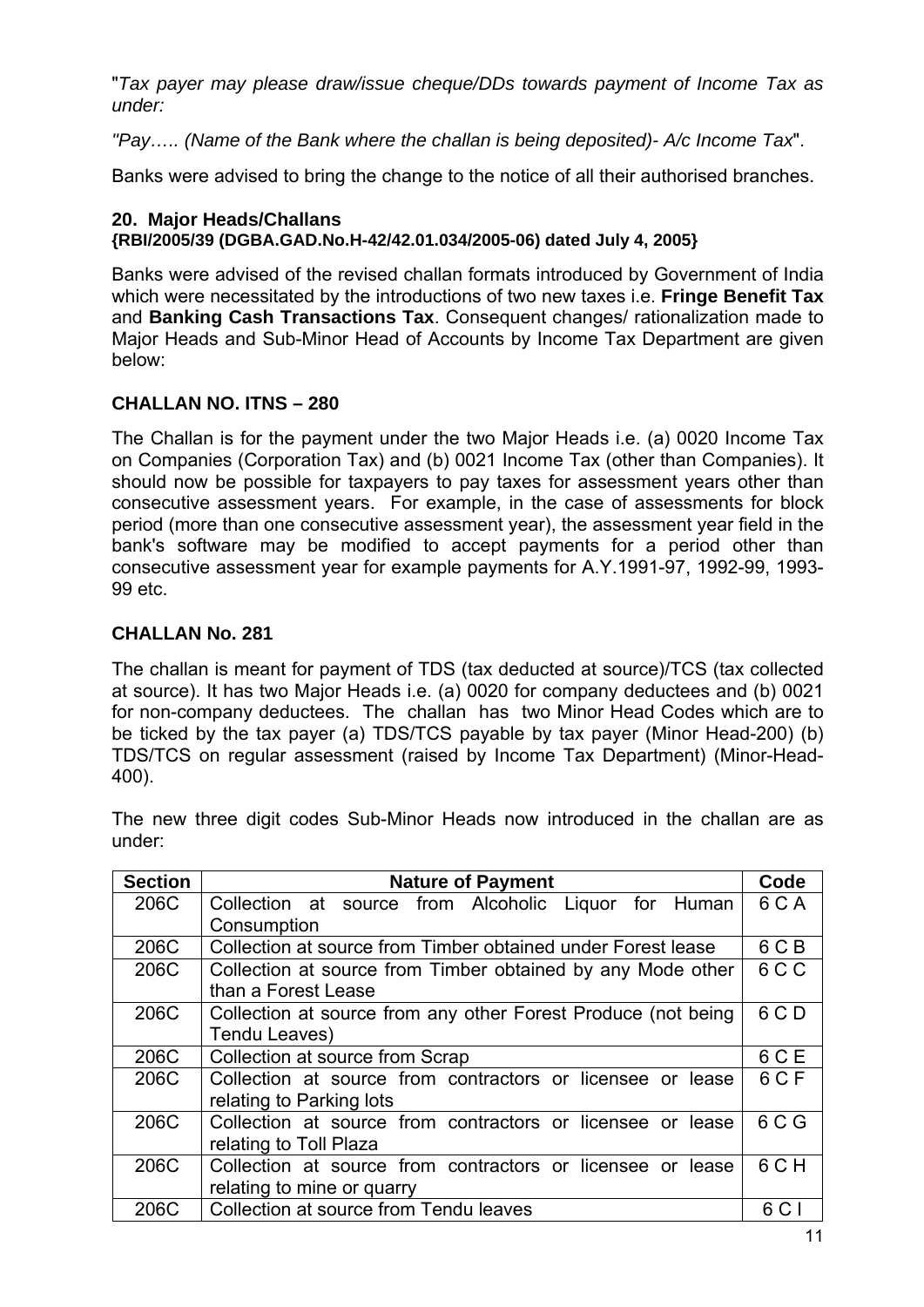### **CHALLAN NO. 282**

This challan is for the payment of a number of taxes. The changes introduced in this challan are as under:

- a) Securities Transaction Tax has been renumbered as Major Head 0034 in place of the earlier Major Head 0025.
- b) Wealth-Tax Major Head 0032 has been included in this Challan. Earlier this Major Head was in Challan No.280.

### **CHALLAN NO. 283**

#### *Consequent to the abolishment of Fringe Benefit Tax w.e.f assessment year 2010-11 and withdrawal of Banking Cash Transaction Tax w.e.f. April 1, 2009, this challan is presently not in use.*

Banks may please arrange necessary modification in OLTAS software and bring the above changes to the notice of all the branches collecting direct taxes to enable the branches to accept payment of these taxes with immediate effect.

### **21. Verification of PAN/TAN**

#### **{RBI/2006/55 (DGBA.GAD.No.H-161/42.01.034/2005-06) dated July 7, 2006}**

It has since been decided that the Income Tax Department through their Regional Computer Centre would provide a CD, containing the PAN/TAN master, and the name of tax payers of that region to the nodal branches of all agency banks which will be updated on a quarterly basis. Banks were advised to replicate the copies of the CD for internal distribution to their branches along with a simple data retrieval software which may be used for cross verifying the PAN/TAN quoted by the tax payer in the challan tendered. Banks were also advised to explore the possibility of developing a software whereby the PAN/TAN and the name provided in the CD gets captured by their data entry system automatically thereby eliminating separate data entry of PAN/TAN. If the tax payer's PAN/TAN is not available in the CD, the customer may be requested to produce a copy of the relevant PAN/TAN card or any other document to indicate the correctness of the PAN/TAN. Banks are not required to retain these documents used for the purpose of verification in cases where the PAN/TAN of the tax payer is not available in the CD supplied by Regional Computer Centre. Most importantly, banks were advised not to accept challans without a visual check by the receiving official concerned to ensure that the challan contains PAN/TAN in the valid 10 digit character.

### **22. Compulsory Quoting of Permanent Account Number (PAN)/Tax Deduction Account Number (TAN) on Challans from 1/1/2005**

#### **[{RBI/2004/300 – \(DGBA.GAD.No.H-2532-65/42.01.034/2004-05\) dated December 14, 2004](http://rbi.org.in/scripts/NotificationUser.aspx?Id=2054&Mode=0) & RBI/2005/265 – (DGBA.GAD.No.H-8824/42.01.034/2005-06) dated December 28, 2005}**

With a view to ensuring correct and prompt credit to tax payers, Central Board of Direct Taxes (CBDT), Government of India have decided to implement the provisions for mandatory quoting of PAN/TAN on Challans from **January 1, 2005**. Accordingly, no payment of taxes will be accepted by bank branches unless the PAN of the tax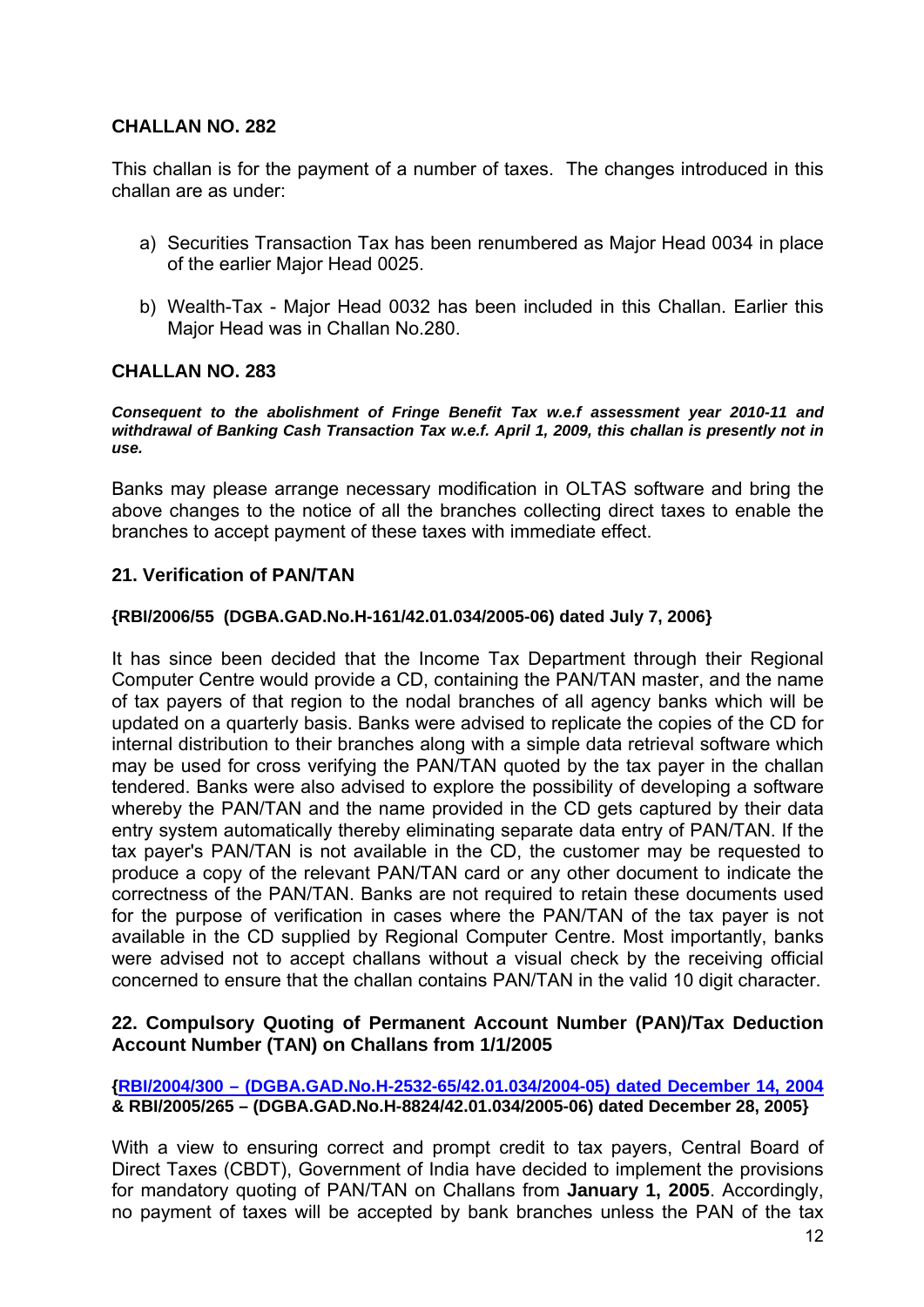payers is quoted on Challans ITNS 280 & 282 or TAN of the deductor on Challan ITNS 281, as the case may be. The branches may display a notice prominently stating that '**Quoting of PAN/TAN on Challans is compulsory from 1/1/2005'** in the branches and not to accept challans without PAN/TAN from that date. The procedure for obtaining PAN/TAN is available in the website of Income Tax Department ([http://www.incometaxindia.gov.in](http://www.incometaxindia.gov.in/) or [http://www.tin-nsdl.com\)](http://www.tin-nsdl.com/). The branches may guide the assessees to obtain PAN/TAN before depositing the tax. The facility of downloading the challan form No. 280 & 281 with pre-printed PAN/TAN number may also be given wide publicity through your designated branches.

## **23. On-line Tax Accounting System (OLTAS) - Improvement in Data Quality**

**{DGBA.GAD.No.3774/42.01.034/2007- 08 dated October 9, 2007[,RBI/2007/206 \(DGBA.](http://rbi.org.in/scripts/NotificationUser.aspx?Id=3980&Mode=0)  [GAD.No.6212/42.01.034/2007-08\) dated December 6, 2007](http://rbi.org.in/scripts/NotificationUser.aspx?Id=3980&Mode=0)}** 

## **23.1 Discrepancies in challan details uploaded to TIN**

It was brought to the notice of banks that the OLTAS data uploaded to TIN by them do not match with the relative data submitted through TDS/TCS returns submitted by deductors. Common irregularities observed were:

- (i) Date of Realisation is digitized as Challan Tender Date in the data uploaded through OLTAS.
- (ii) Uploading of incorrect Challan Serial Number, Major Head, PAN/TAN etc.
- (iii) Challan Serial No. not Stamped on challan counterfoil.
- (iv) Amount indicated against single challan bifurcated into two amounts and reported in two challans.

Banks were advised to avoid the above errors and be more careful while capturing and uploading OLTAS data.

### **23.2 Data Quality Concerns**

In order to achieve accuracy in reporting PAN & CIN to TIN the agency banks were advised to:

- i. use bulk PAN verification facility from TIN-NSDL site;
- ii. insist on proof of PAN whenever necessary and
- iii. ensure CIN given to the customer is the one uploaded to OLTAS. Care to be taken especially with reference to 'date of tender'.

### **24. Introduction of Computerised Receipts and Improvement in Data Quality**

**[{RBI/2008/328 \(DGBA.GAD.No.H.12070/42.01.034/2007-08\) dated May 22, 2008}](http://rbi.org.in/scripts/NotificationUser.aspx?Id=4192&Mode=0)** 

The Agency banks were advised to issue computerized receipts for challan payments of OLTAS transactions comprising of relevant data as per prescribed proforma i.e.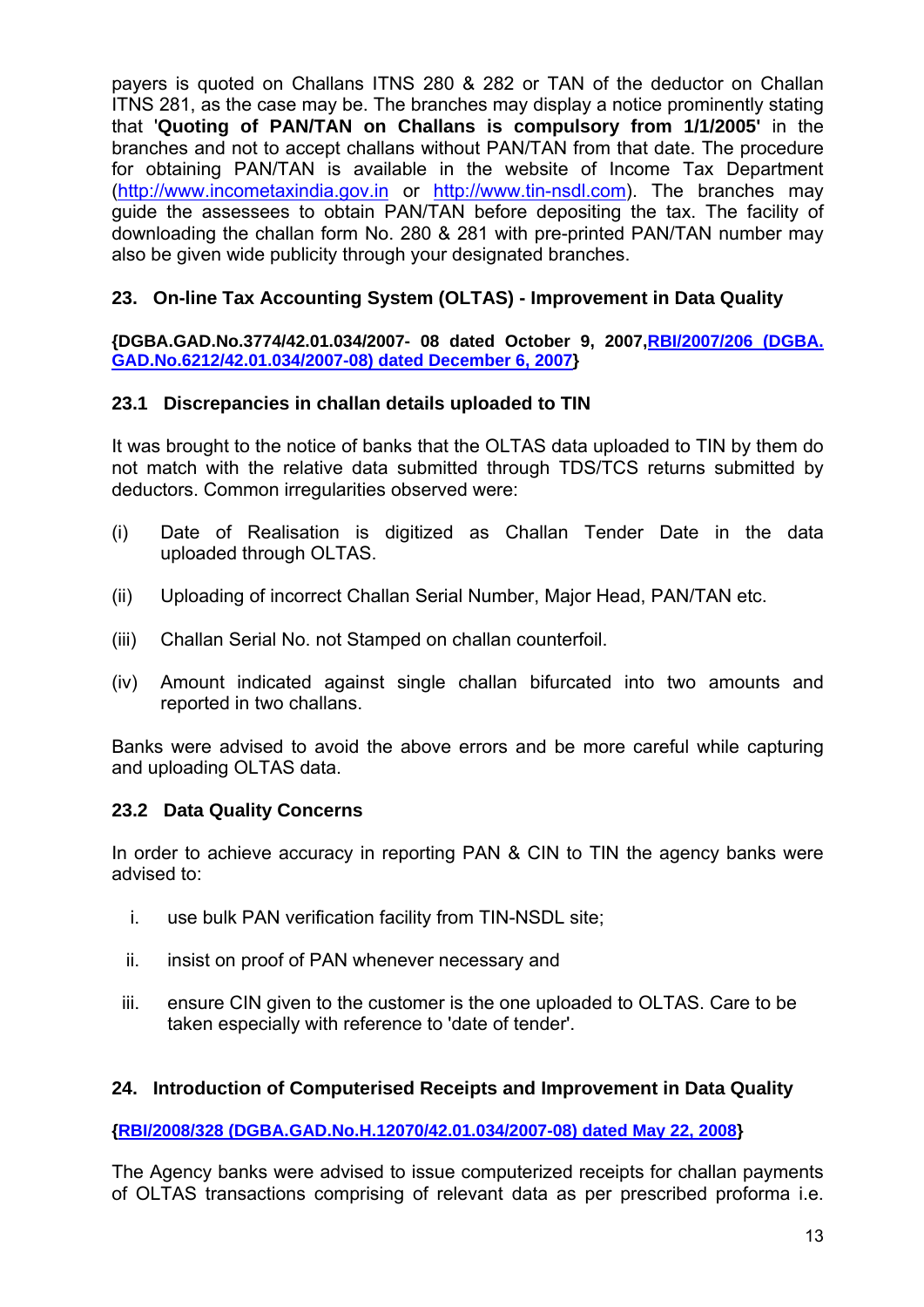Annexure A-IV-I & II w.e.f June 01, 2008. The agency banks further advised to follow additional guidelines as under:

- i) **Maker Checker System of Data Entry:** Maker Checker System in which the data entry by one is checked by another to exclude the possibility of wrong data entry, may be strictly followed.
- ii) **Software Alert:** To minimize the data entry error, the data entry software in the collecting branches should provide alert message where PAN/TAN is not entered or structurally invalid data is entered or PAN is entered in the column meant for TAN or where there is mismatch between minor head and assessment year etc.
- iii) **Software validation:** You may ensure that the software validations issued by Income Tax Department have been incorporated in your system.
- iv) **Quality assurance at Bank level:** Quality assurance in respect of collection of Government Tax is expected from all agency banks.
- v) **Re-upload of rejected file:** The OLTAS data file may be validated through the file validation utility (FVU) before uploading the same to TIN to eliminate rejection of data file at NSDL.

### **25. Cut off time for e-Payment transactions pertaining to Government Revenue**

**[{RBI/2008/275 \(DGBA.GAD.No.10577/42.01.038/2007-08\) dated April 3, 2008](http://rbi.org.in/scripts/NotificationUser.aspx?Id=4097&Mode=0)}** 

Banks authorized for e-payment of CBDT revenue were advised that payment under OLTAS received up to 8.00 p.m. may be treated as received on the same day and those received thereafter be treated as received on next working day.

### **26. Mandatory Electronic Payment of Tax by Certain Categories of Taxpayers w.e.f. April 1, 2008**

**[{RBI/2008/280 \(DGBA.GAD.No.H.10875/42.01.038/2007- 08\) dated April 10, 2008}](http://rbi.org.in/scripts/NotificationUser.aspx?Id=4114&Mode=0)** 

CBDT has made electronic payment of taxes mandatory for the following categories of taxpayers:

- a. A Company
- b. A person (other than a company) to whom provisions of Section 44AB are applicable

Banks were, therefore, advised to instruct their branches:

- i) to identify the status of the corporate taxpayers from the name. The 4th digit of PAN of all corporate asseessee would be "C". Hence physical challans from such asseessee should not be accepted across the counter.
- $\mathbf{i}$  to accept physical challans at the bank counters from taxpayers under Sec. 44AB of IT Act as the responsibility of making e-payment rests primarily with the taxpayers.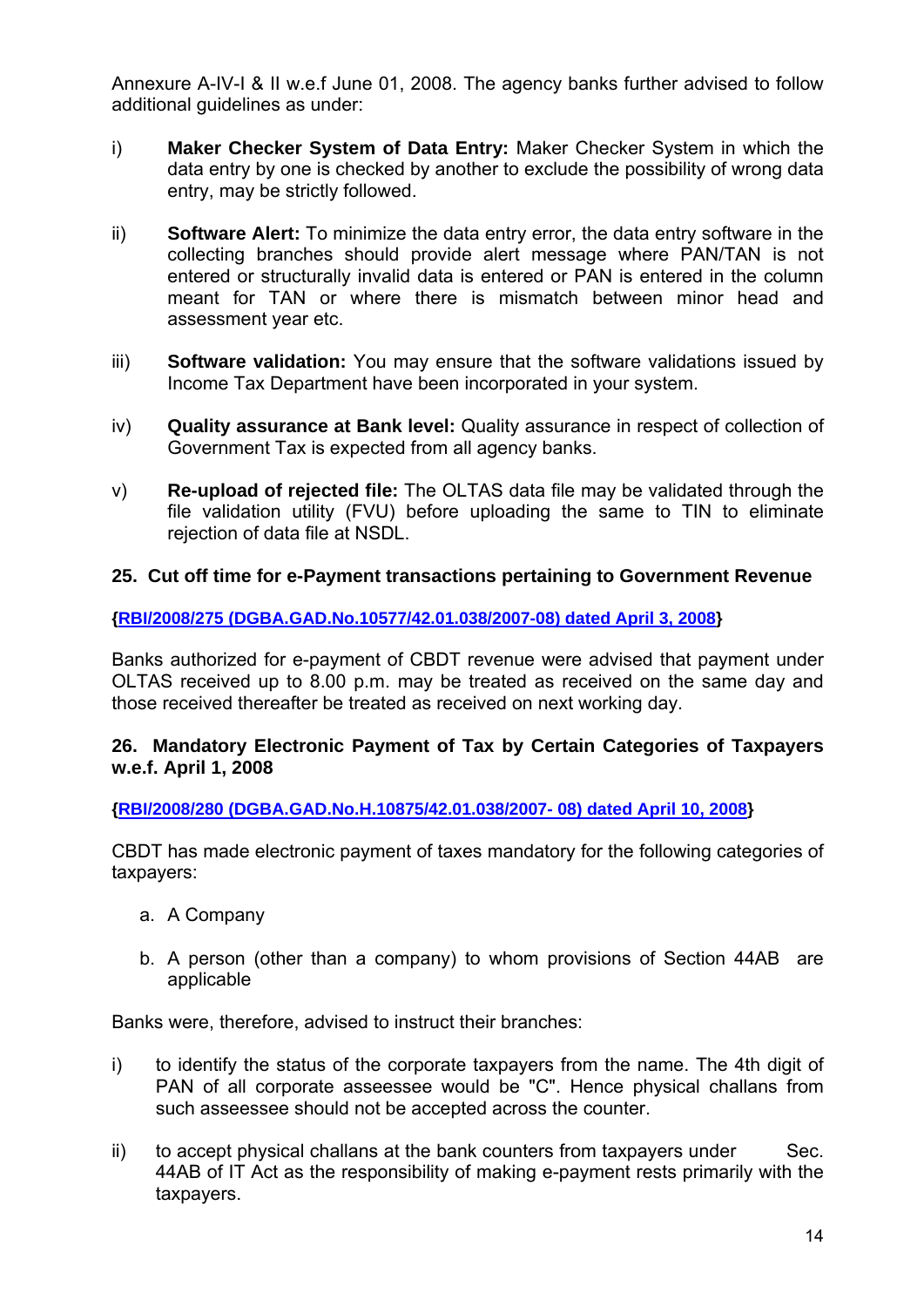- iii) to make available acknowledgement for e-payment immediately on the screen.
- iv) to ensure that the transaction id of e-payment is reflected in the bank's statement.
- v) to display on its e-payment gateway page, the official/s to be contacted in case the taxpayer faces any difficulty in making the payment, completing the epayment transaction, generating the counterfoil etc.
- vi) to give ITD and NSDL a list of officials with contact particulars to be contacted if required for any problems faced by ITD or tax payers.

#### **{RBI/2008/321 (DGBA.GAD.No.H.11895/42.01.038/2007- 08) dated May 15, 2008}**

The Agency Banks were supplied a CD containing area-wise PAN and names of taxpayers coming under Section 44AB of IT Act for the financial year 2007- 08 and advised to take following action in case of submission of challan with cheque by taxpayers covered under Section 44AB of IT Act, which can be verified from the CD containing area wise PAN and names of the taxpayers coming under Section 44AB:

- i) Request the taxpayer to route his payment through e-payment mode.
- ii) If he asserts his inability to do so, accept the cheque with a warning that it will not be accepted for the next payment and he may be liable for proceeding under the Act.
- iii) Help the taxpayer to open net banking account in the branch.
- iv) A short write up and steps to be followed to make e-payment (as per Annex IV) for the knowledge of tax payers was also provided to the banks.

### **27. Permissible Period of Remittance of E-payment of Government Transactions – Private Sector Banks and Public Sector Banks**

**{DGBA.GAD.No.H.551/42.01.011/2008-09 dated July 18, 2008 & [RBI/2010-11/229](http://rbi.org.in/scripts/NotificationUser.aspx?Id=6033&Mode=0) [\(DGBA.GAD.No.H.2444/42.01.011/2010-11\) dated October 8, 2010](http://rbi.org.in/scripts/NotificationUser.aspx?Id=6033&Mode=0)}** 

The remittance period in respect of Private Sector Banks and Public Sector Banks for all Government transactions including EASIEST and OLTAS received through e-payments is T+1 working day (including put through date) w.e.f. August 1, 2008 and November 1, 2010 respectively.

#### **28. Recovery of Interest from Public Sector Banks on delayed remittances of Government Receipts into Government Account**

**{[RBI/2009/463 \(DGBA.GAD No. H-9284/42.01.011/2008-09\) dated April 28, 2009}](http://rbi.org.in/scripts/NotificationUser.aspx?Id=4973&Mode=0)** 

### **(i) Applicability of exclusion of put through date for the transactions (relating to revenue receipts) affected during the period 1/5/2005 to 31/12/2006 for the cases in which penal interest has already been paid:**

As per the extant instructions, the 'Put Through Date' was excluded from the prescribed remittance norms for calculating delayed period interest for remittance of Government revenues and these instructions were made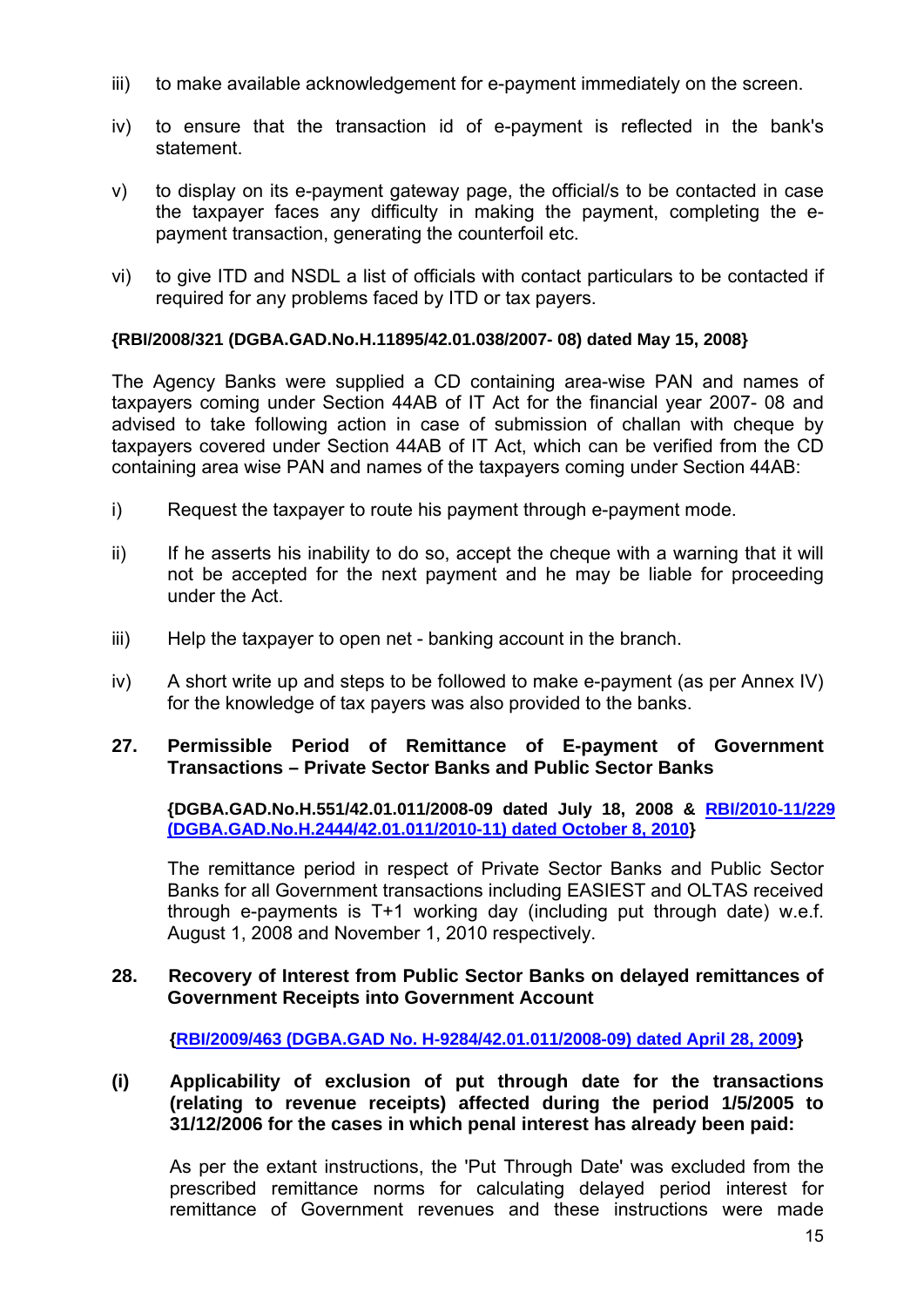applicable in pending delayed period interest cases where the banks had not paid the interest. It was decided by Controller General of Accounts to extend the benefit of exclusion of the 'Put Through Date' from the time period calculated for remittance of Government receipts to those banks also which had paid the penal interest during the period from 1/05/2005 to 31/12/2006 on the instructions existing at the time they made the payments. The excess payment of penal interest paid by the banks will be adjusted against the subsequent claims of delayed period penal interest against them.

### **(ii) Permissible period for remittance of Govt. revenues into Govt. account for outstation transactions under Electronic Accounting System in Excise and Service Tax (EASIEST):**

It has been decided that a maximum period of T+5 working days (excluding put through date) for outstation transactions will be allowed. This dispensation will not be applicable on e-payments (payment made through internet) for which separate instructions have been issued vide our circular No. RBI/2008-09/97 dated July 18, 2008.

#### **(iii) Levy of petty amount of penal interest on delayed remittances of Government receipts:**

It has been decided that the petty claims of delayed period penal interest involving amount of Rs.500/- or below, will be ignored and excluded from the purview of penal interest w.e.f. January 1, 2008.

#### **(iv) Waiver of penal interest due to teething problems experienced by dealing branches during the initial period of OLTAS:**

Considering the various problems which had arisen during the initial period of implementation of OLTAS before the system stabilized, it has been decided to exempt the six quarters (i.e. 1/04/2005 to 30/09/2006) from the purview of penal interest.

Further, these instructions will not be applicable to remittance of funds under the Deposit schemes viz. PPF/SCSS etc. of Ministry of Finance.

#### **29. Permissible period for remittance of Government Revenues into Government Account for Remote Locality, Difficult and Hill Areas**

**{[RBI/2009-10/381 \(DGBA.GAD.No.H.7790/42.01.011/2009-10\) dated April 6, 2010}](http://www.rbi.org.in/scripts/NotificationUser.aspx?Id=5571&Mode=0)** 

It has been decided that a period of T+12 working days (excluding put through date, where T is the day when money is available to the branch), is allowed with effect from 01.01.2010 to **Public Sector Banks** for manual remittance of Government receipts to CAS, RBI, Nagpur in respect of branches located in Jammu & Kashmir, Leh, Uttarakhand, Himachal Pradesh, Sikkim, North Eastern Region (Arunachal Pradesh, Assam, Manipur, Meghalaya, Mizoram, Nagaland and Tripura), Jharkhand and Chhattisgarh.

The above norms for remote, difficult and hilly areas will not be applicable to remittance of funds under the deposit schemes viz. PPF / SCSS etc. of Ministry of Finance.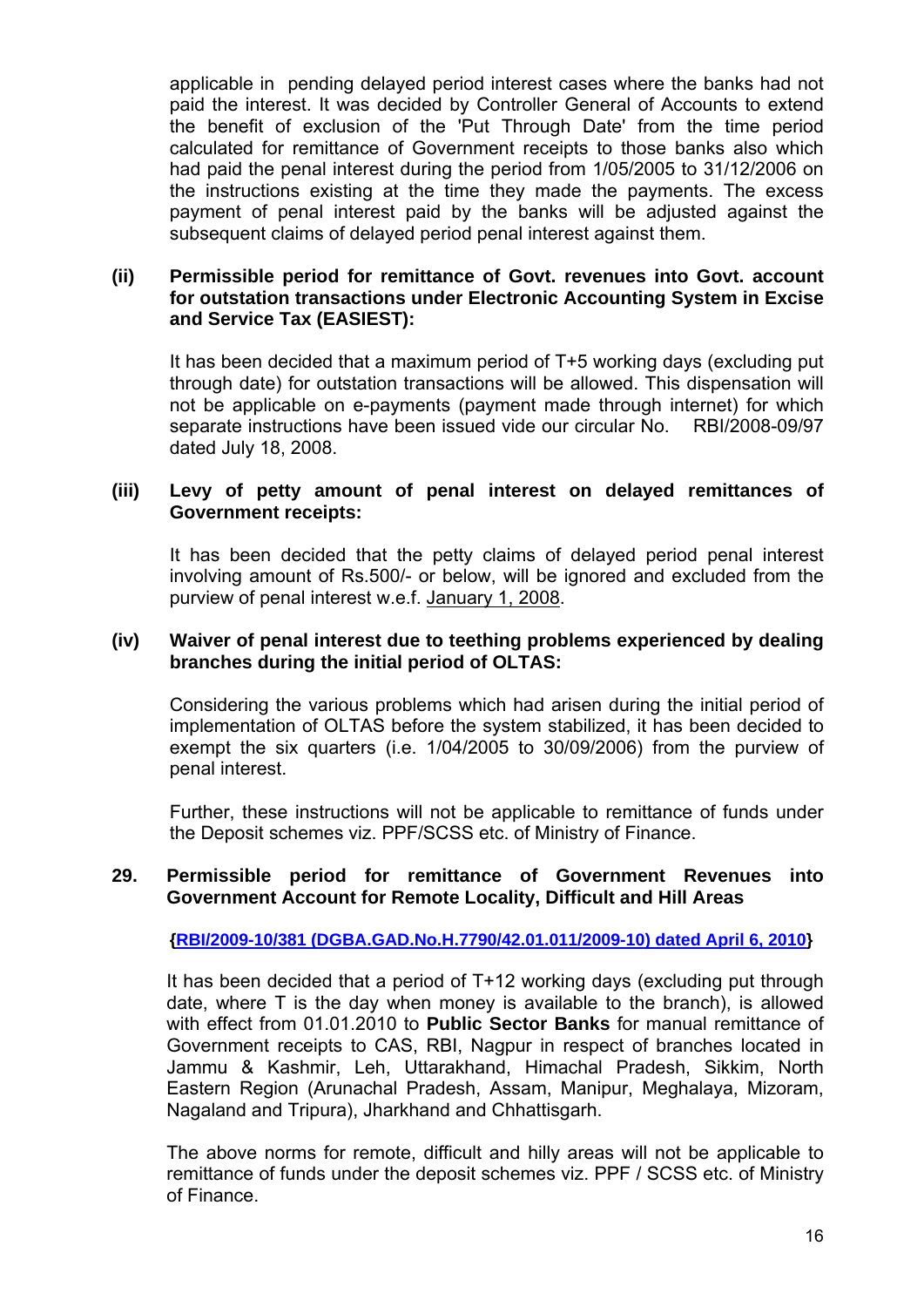**30. Permissible period for remittance into Government Account through Debit / Credit cards and Net banking** 

**[{RBI/2014-15/416 \(DGBA.GAD.No.H-3203/42.01.011/2014-15\) dated January 21,](http://www.rbi.org.in/scripts/NotificationUser.aspx?Id=9501&Mode=0)  [2015](http://www.rbi.org.in/scripts/NotificationUser.aspx?Id=9501&Mode=0))}** 

Agency banks are required to adhere to the following additional norms for payment of government revenue through Debit / Credit cards and Net banking:

- a) Remittance norms of  $T + 1$  working day, including the Put Through date should be strictly followed, where "T" is the day when money is available with the receiving bank branch.
- b) Penal interest will be levied on delayed remittances of e-receipt into government account, i.e., on delay beyond T+1 working day, if any, and
- c) The settlement should conform to the provisions contained in the Payment and Settlement Systems Act 2007 and the rules and regulations framed thereunder.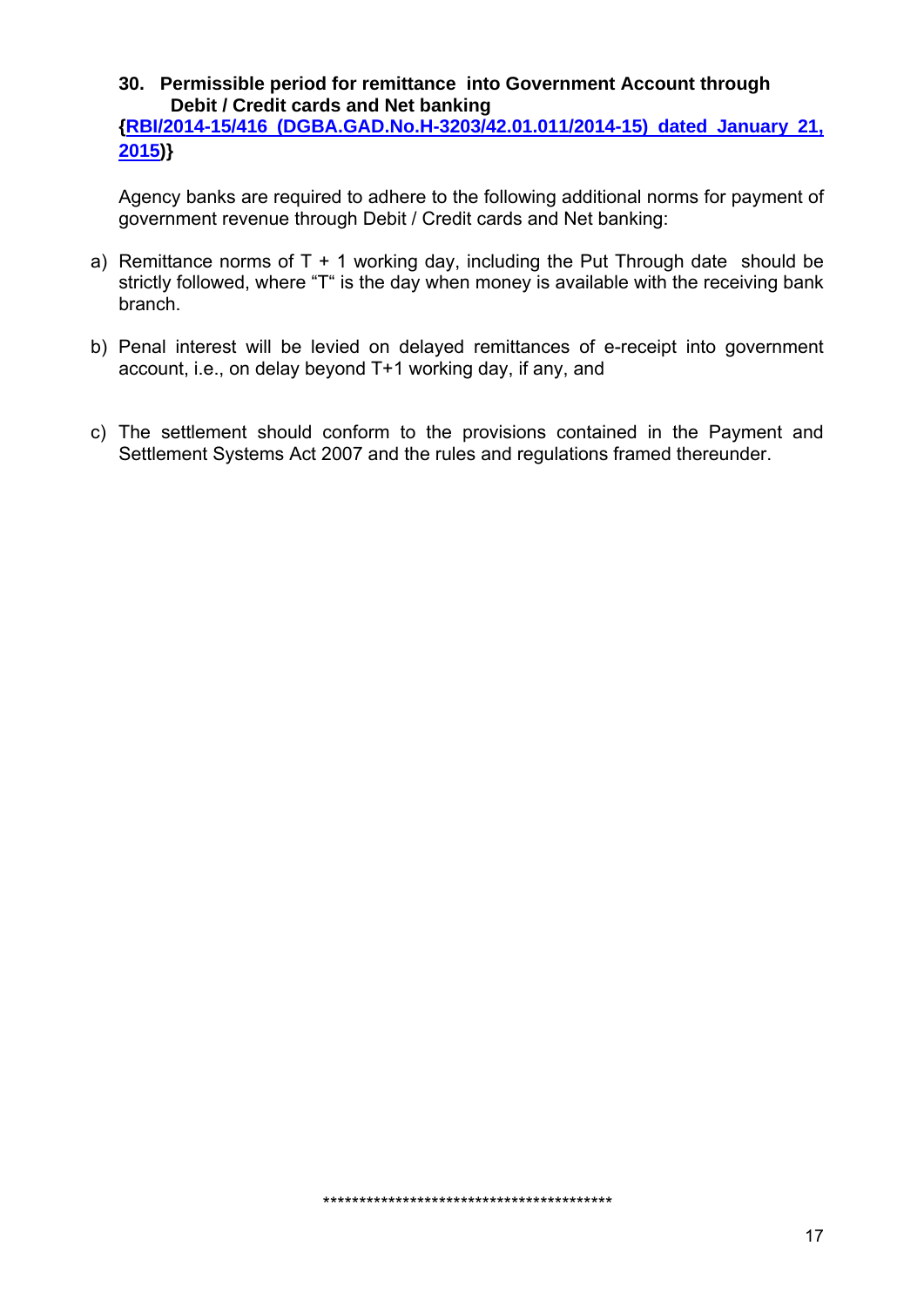## **ACCOUNTING PROCEDURE RELATING TO ON-LINE TAX ACCOUNTING SYSTEM (OLTAS)**

**----------------------------------------------------------------** 

### **1. Procedure for acceptance of taxes at the receiving branches**

**1.1** A taxpayer can pay direct taxes at any authorised branch of the authorised bank either in cash, direct debit to account or by a cheque/draft drawn on the same bank or another bank/branch at the same centre where the payment is made. The payment of tax by outstation cheques/drafts can also be made at any authorised bank, or through an electronic means of remittance to the authorized bank/branch. For every payment there should be a challan in the prescribed format. The challan format is a single copy challan with the main challan at the top and the taxpayer's counterfoil at the bottom of the challan (Specimen at Annexure 'A').

### **1.2 At the counter of Receiving Bank Branch**

The receiving clerk/teller of the receiving branch will have to check up the following points while accepting the payment: -

a. Whether main portion of the challan and the taxpayer's counterfoil form have been filled in properly and the amount and major head of account to which the amount is to be accounted/credited is correctly recorded therein;

b. Whether details of the Permanent Account Number (PAN) or Tax Deduction Account Number (TAN), name and address of the taxpayer, assessment year and nature and type of payment are properly filled in. The amount should be written correctly both in words and figures.

c. Whether the Permanent Account Number (PAN)/Tax Deduction Account number (TAN) has been quoted in the challan at the prescribed place. U/s 139 A (5) (b) of the Income Tax Act, quoting of PAN is mandatory. Similarly, u/s 203A of the Act, quoting of TAN is mandatory. This number, as quoted by the taxpayer should be validated (checked to see whether it is in conformity with the valid PAN/TAN structure) and the designated banks accepting tax payment should ensure that the challans for payment are accepted only when a valid PAN is quoted in the challan. However, where the taxpayer indicates that he has already applied for allotment of PAN or TAN but has not yet been allotted the same, the tax payment challans may be accepted by the bank provided the tax payer indicates PAN/TAN application number in the challan. In such cases, it should invariably be ensured that the **full address of the taxpayer has been mentioned in the challan.** 

**1.3** After scrutinizing the challan and satisfying himself that the amount of cash, cheque or draft tendered agrees with the amount shown in the challan, and also that the cheque is not post dated/stale, the receiving teller or counter-clerk of the branch will issue a paper token to the tenderer to facilitate delivery of the counterfoil receipt to him. In the case of challans deposited with cheque or draft drawn on other bank branches, the counterfoil receipt will be issued only on realization of the amount of the cheque or draft and hence the paper token should bear the date on which the same will be available.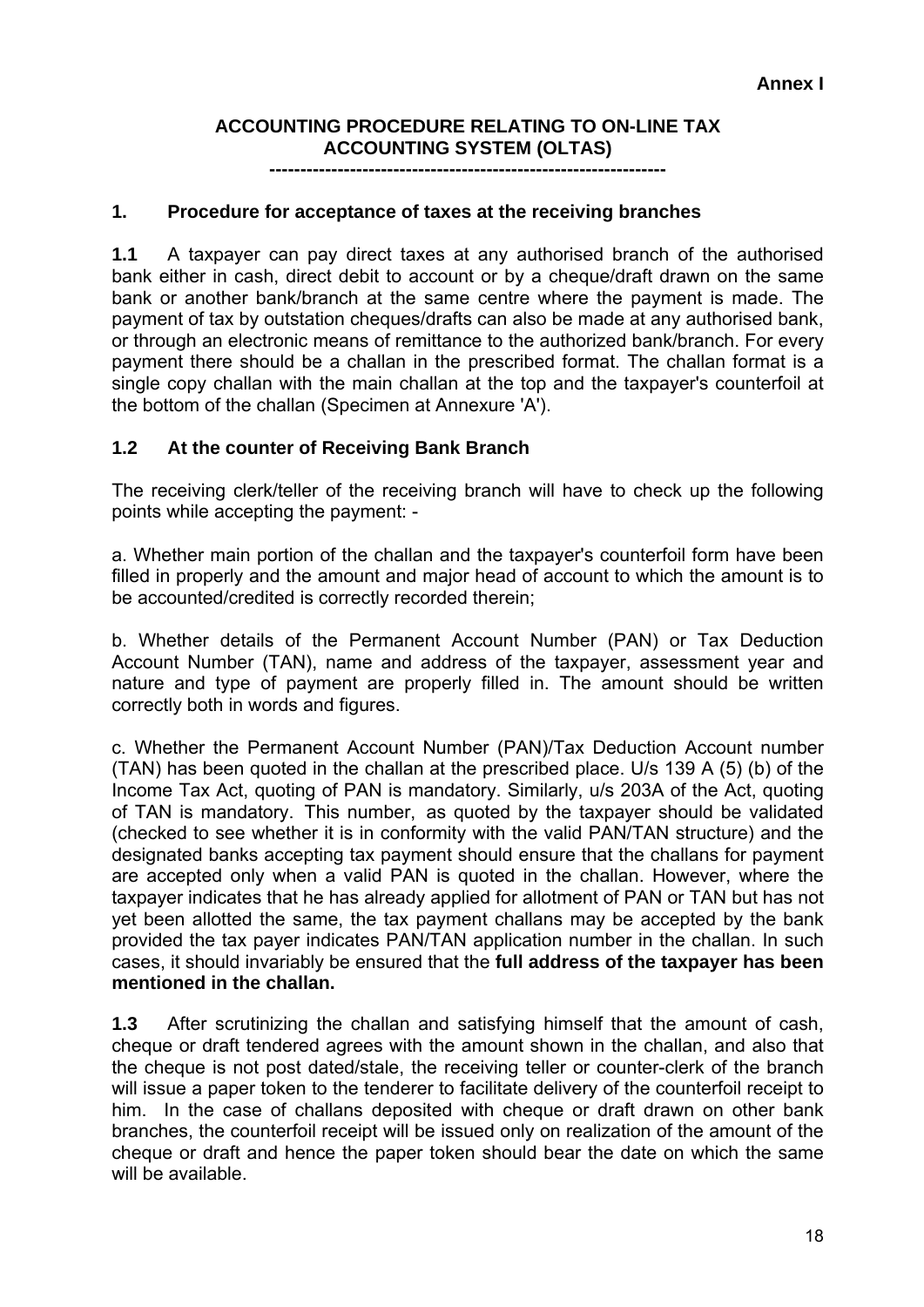## **1.3.1 Challans tendered with Cash**

A challan tendered with cash, if found in order after scrutiny, will be stamped 'CASH RECEIVED'. The bank will also stamp both the main portion and the taxpayer's counterfoil of the challan with a stamp mentioning the name of the bank & branch, the BSR code of the branch (7 digits), date of deposit (DDMMYY) of the amount and unique serial number of the challan (5 digits). The stamp will be impressed on both the main portion as well as the taxpayer's counterfoil of the challan. Care must be taken to ensure that the impression of the receipt stamp is clear and legible.

An authorized official of the branch will sign in full the taxpayer's counterfoil of the challan and initial the main copy of the challan having received the amount. In the taxpayer's counterfoil, the amount received will be indicated in both words and figures. The receipted taxpayer's counterfoil will be returned to the tenderer and the main copy will thereafter be passed on for scrolling in the Receipt scroll.

## **1.3.2 Challans tendered with Cheque/Draft**

A challan tendered with cheque/draft will be branded with a 'double date stamp' to indicate the date of tender of the instrument as well as the date of realization thereof. It may be possible that some branches might be following the practice of branding the challans with an inward date stamp as soon as the challans are tendered over the counter. In that case the double date stamp may not be necessary. However, it will be ensured that the inward date stamp is invariably branded on both the main copy and the taxpayer's counterfoil of the challan.

The checking official will initially ensure that there is no difference between the amount of cheque/draft and the amount recorded in the challan by the tenderer. The cheque/draft will thereafter be sent for realization. Subsequently, on realization of the cheque/draft, **the date of realization will be indicated on the double date stamp or in the space in the challan as the case may be.** The bank will also stamp both the main and the taxpayer's counterfoil of the single copy challan with a stamp mentioning the name of the bank & branch, the BSR code of the branch (7 digits) date of deposit (DDMMYY) of the amount and unique serial number of the challan (5 digits). After signing the challan for having received the amount, the taxpayer's counterfoil will be returned to the tenderer against the surrender of the token.

## **1.3.3 Numbering of Challans**

Running serial number will be given for all the challans (both paid by cash and by cheque) **for each day.** It must be ensured that the serial number on each challan issued on a particular day should be **unique** to trace it subsequently. **The bank must therefore ensure that the serial numbers given to the challans deposited with cash do not overlap with the serial numbers given to the challans against which cheques have been realised on that day.**

Counterfoil of the challans tendered along with cash and cheque/draft payable at the same branch will be returned to the tenderer duly receipted at the counter. The challans tendered with cheques/drafts drawn on a different branch of the same bank or any other bank situated at the same centre, the tax-payer's counterfoil will be returned duly receipted not later than the working day following the day fixed under the Rules of 'Local Bankers' Clearing House' for return of unpaid instruments of any day's clearing.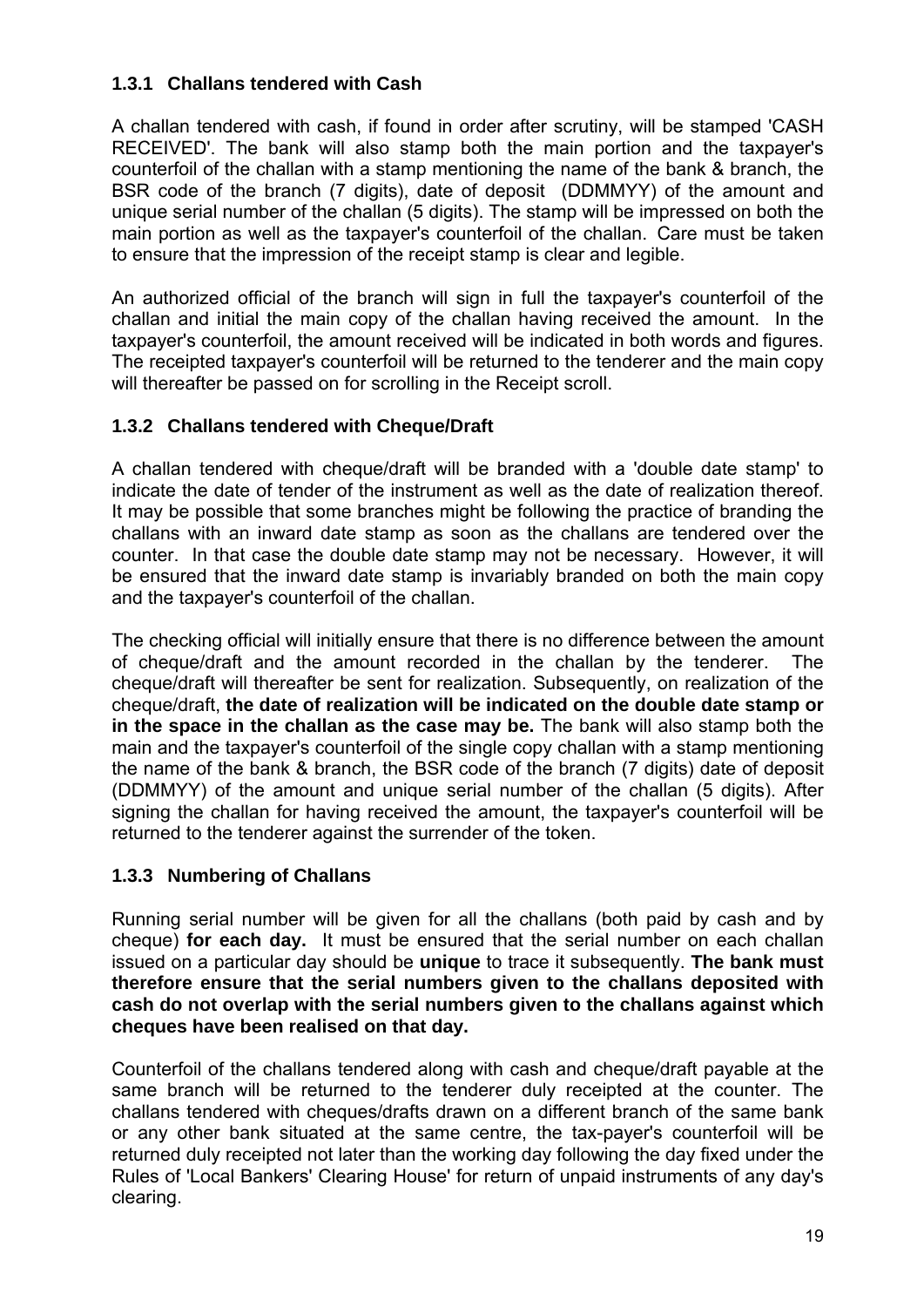**1.4.1** In case of challans tendered with cheque/draft, the date of realization of the cheque will also be stamped on the main portion of the challan, which will be retained at the bank for onward transmission to Zonal Accounts Office (ZAO) along with the Receipt Scroll. Although as per the Income Tax Act the date of presentation of cheque/Demand Draft realized will be treated as date of payment of tax, the cheque/Demand Draft will be scrolled only after realization.

## **1.4.2 Double Date on Receipted Challan**

The main portion of the challan through which a cheque/draft is deposited will, therefore, have two dates as under:

- i) Date of tender : DDMMYY (in the rubber stamp acknowledgement)
- ii) Date of realization: DDMMYY (at the place indicated in the challan)

In case of cash tender, the 'Date of tender' and 'Date of realization' will be the same.

## **1.4.3** The collecting bank **will not issue receipt in any other format**.

## **2. Preparation of Scrolls by the Collecting Branch**

**2.1** A running serial number will be given to all the challans received at a bank branch counter **on each day** against which cash payments have been made or cheques/drafts have been realized on that date.

**2.2** All the challan fields such as name and PAN, the serial number, date of deposit and BSR code of the branch are required to be captured when the challan is deposited by the tax payer at the bank counter. The data structure of the fields of the challan for which data has to be captured and transmitted will be as informed to the banks by the Income Tax Department. Permanent Account Number (PAN) and the name of the taxpayer will invariably be incorporated in the Receipt & Payment Scroll.

**2.3** At the end of customer banking hours, the bank branch should identify all those challans against which payment has been received in cash for the day or for which payments by cheque/draft have been realised for the day. As the details of all these challans is already in the bank's computer system, the branch should generate a file containing all the challan data for which payments have been realised for that day and transmit it to its Nodal Branch for onward transmission to the Income Tax Department's TIN through the banks' Link Cell. **However, the non- computerized / non-networked authorized branches should ensure that data is transmitted from it's nearest computerized/networked branch to the Nodal Branch. It should be ensured that no challan for which payment has been realised on that day is left**  out. A running scroll serial number extending through a financial year (1<sup>st</sup> April **to 31st March)** will be given to the records relating to each type of tax (major head) which are transmitted on a particular day. The complete data structure of records and the file which is to be transmitted by the bank to the Department will be in the format prescribed by the Income Tax Department. **The collecting branch will in no case alter the online data file at its end after it has been transmitted to the Income Tax Department.**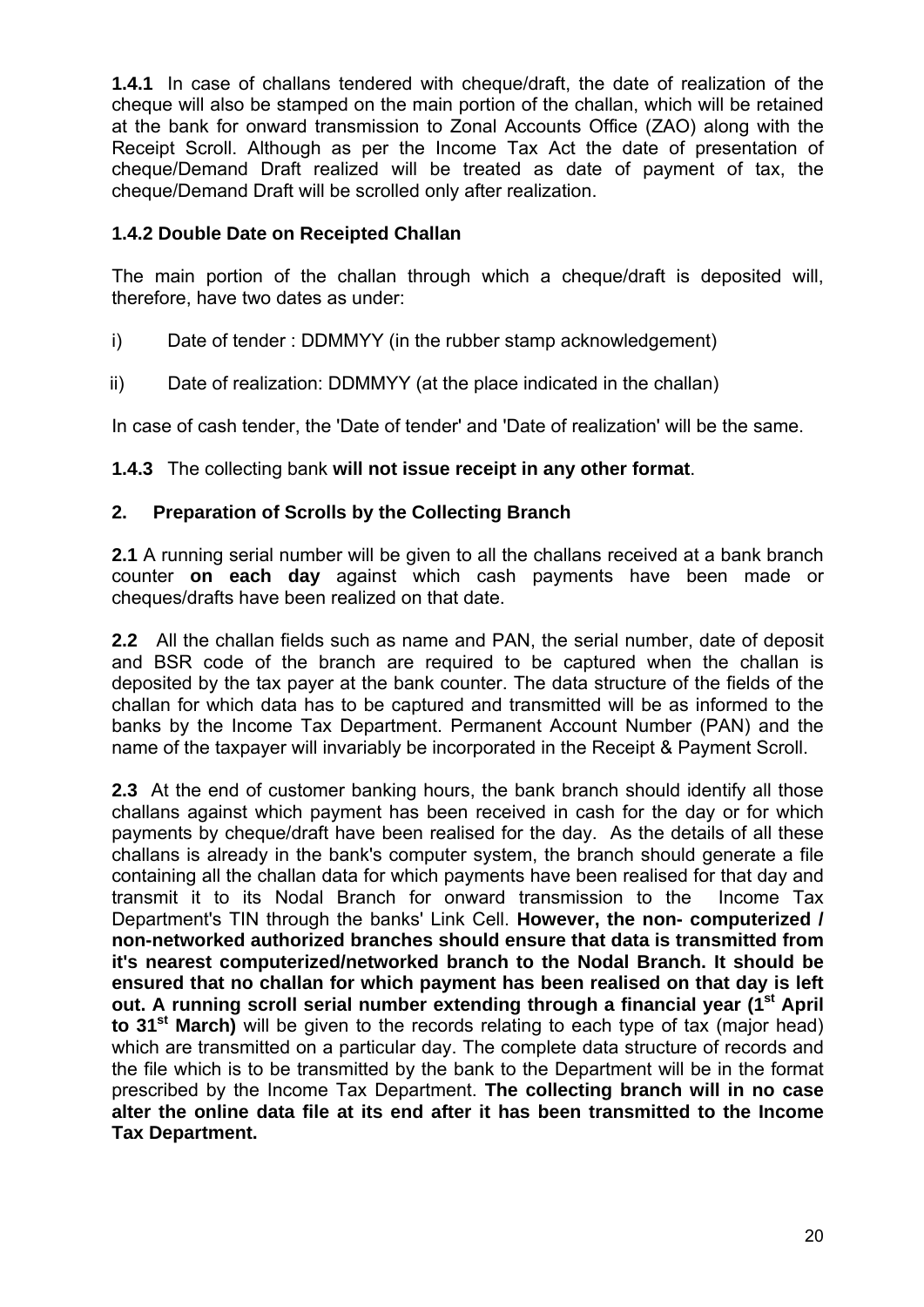## **2.4 Treatment of Clearing Returns**

The collecting branch should also identify all those challans against which instruments were returned unpaid. Such instruments along with related challan should be kept separately in the bank for taking further necessary action as deemed fit.

**2.5** The collecting branch will also generate separate printouts of the scrolls in Form ……… and summary in Form ……… based on the type of tax (major head-wise) on a daily basis from the challan data on its computer which has been transmitted to the Income Tax Department. The same running serial number extending through a financial year ( $1<sup>st</sup>$  April to  $31<sup>st</sup>$  March), which was given to the scrolls transmitted for the relevant day, prefixed by the appropriate abbreviation of the type of tax (major head) concerned, will be printed on the scroll. The collecting branch will in no case generate any printed scrolls or summary from data which is changed in any manner from the data earlier transmitted to the Department. Thus the scrolls generated by the branch will exactly match the scrolls generated by the RCC from the data transmitted to the Department's TIN on-line by the bank. Thereafter, the branch will prepare a set of computer printed summary and receipts scrolls and attach with each scroll **the physical challans arranged in the same serial order in which they are entered in the scrolls.** At the beginning of the next working day, the receiving branch will forward the same to the Nodal Branch for **onward transmission to the ZAO.**

## **2.6 Transmission of Error Records**

In case of any error by the collecting bank branch in reporting the amount of payment made by a taxpayer or major head of payment, the bank will transmit the corrected information on-line to TIN through an error record, the format for which will be as prescribed by the Income Tax Department. Rectification of the errors in the amount and the head of account will also be reported to ZAO through 'Error Scroll' to be sent through Nodal branch. Only the amount of tax payment as reported by the bank to the TIN will be accepted by the Income Tax Department as the payment made by the taxpayer.

## **3. Procedure for Payment of Income Tax Refund Orders (ITROs)/ECS**

**3.1** Direct tax refund work is entrusted to only one branch of an authorized bank generally Reserve Bank of India, State Bank of India or its Associate Banks at an ITD centre/a District. The Refund Orders will be presented to the branch by the taxpayer for transfer to his account with the same branch. Alternatively, it might be received through clearing. The specimen signatures of the officers of the Income Tax Department who are authorized to draw refund orders will be sent to the paying branches concerned in advance by the Income Tax authorities. The specimen signature will be duly certified by an officer of the Income Tax Department whose specimen signature is already on record with the branch. Any change in the authorised official will be advised to the branch concerned immediately. The relieved officer will attest the specimen signature of the relieving officer. While passing the refund orders for payment, the passing official should exercise utmost care apart from the precautions usually exercised by the banks in connection with payment of Negotiable Instruments, the instructions issued by Controller General of Accounts as well as Reserve Bank from time to time. The payee is required to affix his signature in the space provided for 'Claimants signature' on the reverse of the Income Tax Refund Order (ITRO). The procedure relating to Refund Advices will continue as at present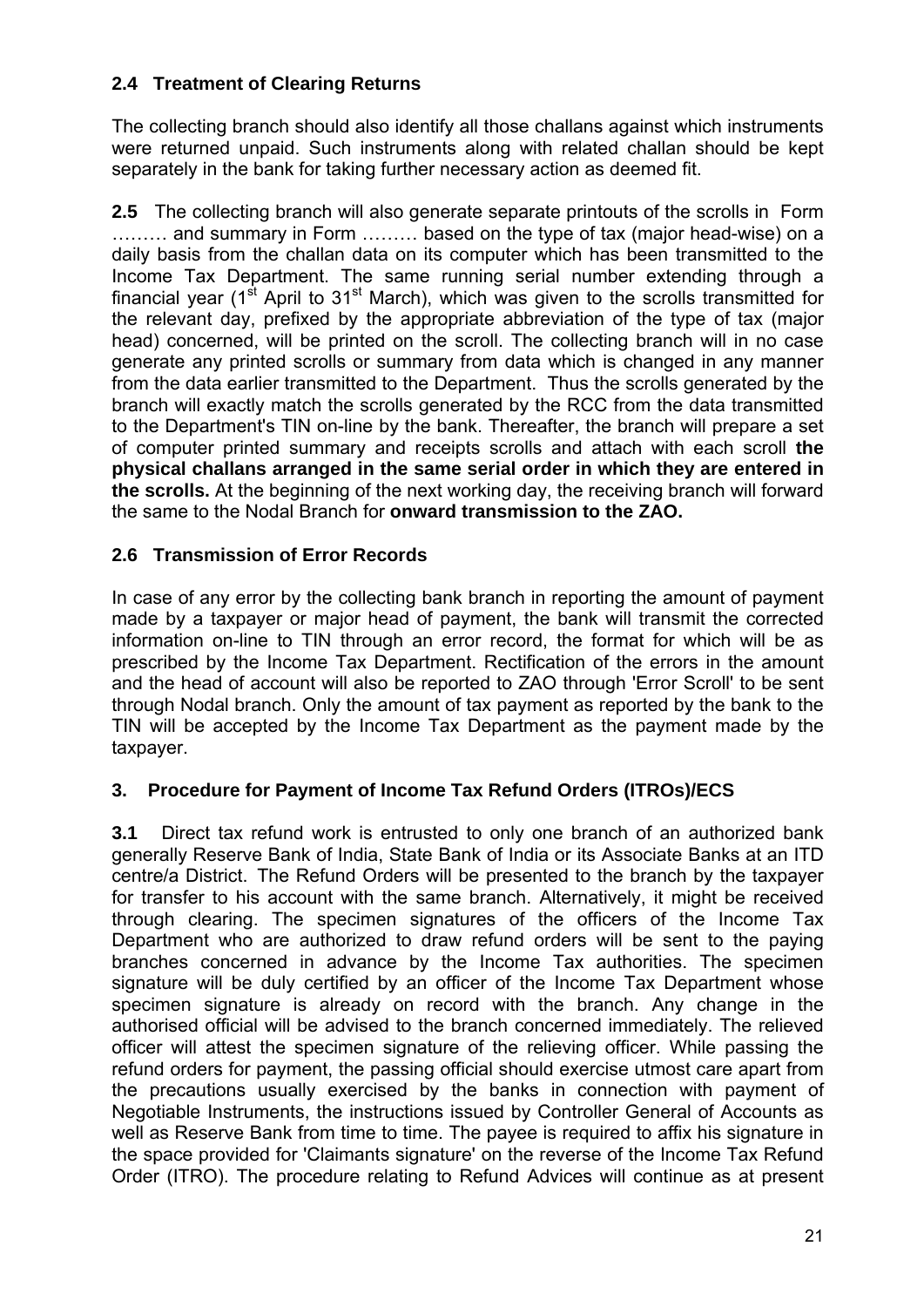except that advices of paid ITROs and printed payment scrolls will no longer be sent by the bank to the Income Tax Department.

**3.2** As in the case of receipts, refunds are required to be classified by the paying branch according to the type of tax under which the refunds are made. Separate major head wise payment records will be maintained in respect of payment of ITROs.

**3.3** Direct Tax refunds can also be credited directly to the taxpayer's bank account through Electronic Clearance Scheme (ECS) of RBI. In order to avail of this facility, the taxpayer gives a mandate by mentioning type of his bank account (Savings or Current), account number and bank branch code (9 digit) in his Return of Income. After processing of the taxpayer's Returns and determination of the refund by the Assessing Officer, all taxpayer's refunds (in which credit through ECS has been sought) in the jurisdiction of an RCC are automatically consolidated on the computer system at the RCC. All this refund data is downloaded, encrypted and copied onto a magnetic media (floppy or rewriteable CD) or transmitted electronically. This is sent by the RCC to the local ZAO as well as refund issuing branch of RBI or SBI. After validating the data in the file, the bank debits the Income Tax Department Account for the total amount of the refunds and thereafter issues instructions through clearing to the different local branches of the banks where the taxpayer's accounts are located to credit the taxpayer accounts with the amount intimated by the Department. This single debit to the Department's account appears in the payment (refund) data transmitted by the bank to the Income Tax Department for that day. In case any of these credits to the taxpayer's accounts are not effected due to reasons like closing of the account etc., the same is later accounted for by a separate **minus debit** entry for ECS Return in the Income Tax Department's account and is intimated to the Income Tax Department through the payment (refund) data transmitted for that particular day. The files in the electronic media (floppy or rewriteable CD etc.) are returned along with the computer printed payment (refund) scroll to the ZAO while the same data is transmitted online by the bank to the Income Tax Department through the Income Tax Department's Tax Information Network (TIN).

## **4. Preparation of Payment (Refund) Scrolls**

**4.1** The procedure for preparation of payment scrolls will be the same as the procedure applicable to receipts scrolls.

**4.2** The scrolls will be made into set similar to the set relating to receipts except that instead of the challans, the paid Refund Orders will accompany the scrolls. The entire data regarding the paid refund vouchers will be transmitted electronically by the paying bank to the Link Cell for onward transmission to the Department's TIN while the physical scrolls with the paid Refund Order will be forwarded to the ZAO through the Nodal Branch. If the Nodal Branch is not locally situated, all the above documents (receipt/payment scrolls etc.) should invariably be sent by Registered Post.

**4.3** In the case of ECS Refunds, the data will be transmitted on-line to the Link Cell and subsequently to the Income Tax Department while the same ECS detail on electronic media will be sent to the local ZAO by Paying Bank through the Nodal branch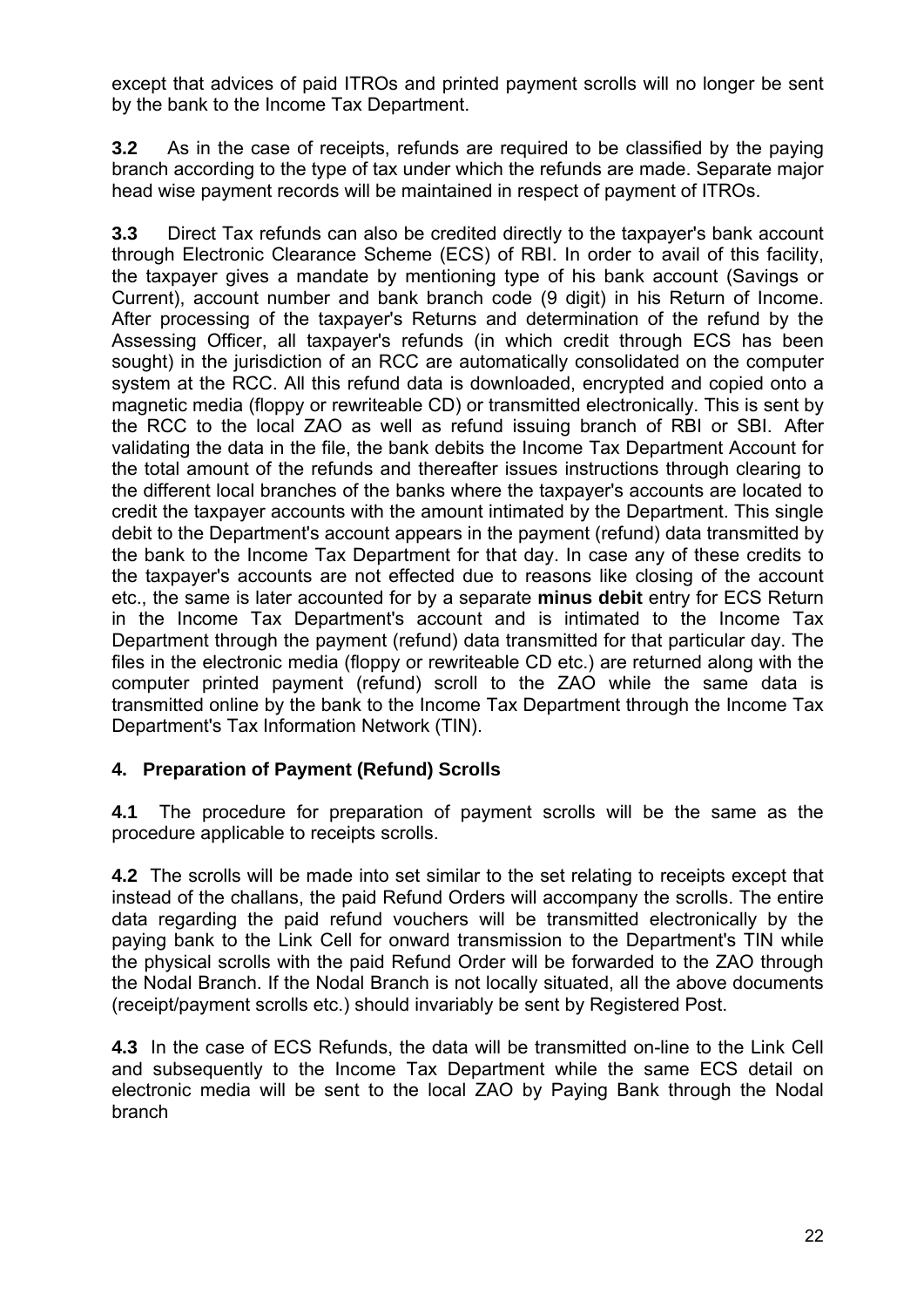## **5. Loss of Counterfoil by the taxpayer**

In the event of loss of receipted challan counterfoil by the depositors, the bank branches may, on receipt of a specific request in writing for issue of a **certificate of credit** from assessees, issue the same to the depositor based on their record after satisfying themselves about the bonafides of the applicant in each case and may charge a nominal fee at its discretion. The certificate should mention the challan details i.e. amount, bank name and branch, BSR Code and Date of Deposit of cheque/cash, major head, challan serial number, date of realisation of cheque/date of deposit of cash and Collecting branch scroll number and date on which details of tax payment have been transmitted earlier.

## **6. Functions of Nodal Branch**

**6.1** Nodal Branch will be responsible for the prompt and accurate transmission, accounting of the collections/refunds reported to it daily by all the receiving branches under its jurisdiction (including its own receipts). It will also be responsible for prompt remittance of the collections of all the receiving branches linked to it (including its own collections) to the Government Account at RBI, CAS, Nagpur. It will also be responsible for reconciliation of figures with the ZAO.

**6.2** On receipt of on-line data regarding all the challans realised for a particular day from the Collecting Branches, the Nodal Branch will take the following action on dayto-day basis:

- a. It will collate the challan data on its computer system and transmit the data in the format prescribed by the Income Tax Department to its Link Cell for onward transmission to the Department's TIN on the same day after giving a common Nodal Branch scroll number and date to all the challan records being transmitted on that day.
- b. It will also generate a copy of the summary and main scroll based on the computer data in a floppy or other media (as informed by ZAO) and transmit it to the ZAO on the next working day.
- c. On receipt of the hard copy of the computer-generated Branch scrolls from the collecting branch, the Nodal branch will validate that these computer-generated branch scrolls exactly match the data transmitted earlier by the collecting branches. It will consolidate these computer printed Branch scrolls (with challans) received from all the branches including its own along with the main scroll by stitching the scrolls together Major head-wise. It will also generate a computer printout of the Major head-wise Main scrolls and Summary. **It will then forward these (with challans) to the ZAO concerned on a daily basis.**
- d. Second set of scroll prepared in the same manner without challans as discussed at (c) above will be retained by the Nodal branch for its record.
- e. The Nodal branch will also similarly generate computer printed separate main scrolls for payments (i.e. refunds), and forward them along with the paid ITROs to the ZAO. It will also forward ECS refund details on electronic media to the local ZAO. The refund data (in respect of paper ITROs and ECS refund) will be transmitted on-line by the Nodal Branch to TIN through the Link Cell. It will retain the advice/advices of the paid ITROs.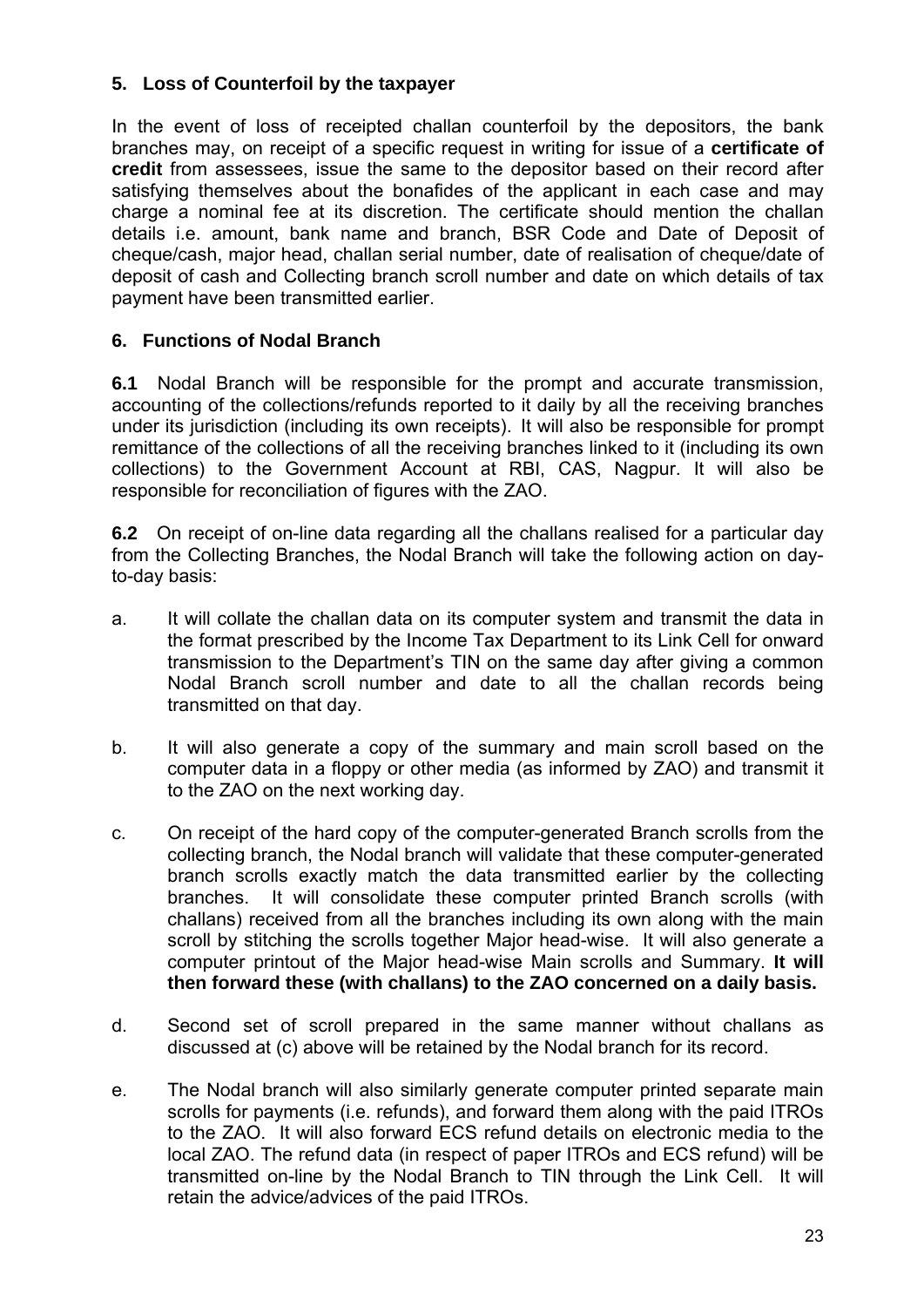- f. During the first 15 days in April every year, the nodal branches will transmit and prepare two separate sets of scrolls – one normal scroll pertaining to April transactions and the other one pertaining to March transactions (which means scrolls of cheques/drafts/ITROs tendered and cleared upto 31<sup>st</sup> March by receiving branches and sent to the nodal branch subsequent to 31<sup>st</sup> March but before  $15<sup>th</sup>$  April) - these will be scrolled by nodal branch as March residual account. The nodal branches will intimate the link cell at Nagpur for inclusion of these transactions as March transactions. The nodal branches will send another scroll for April transactions prominently indicating the month of account. Any cheque/draft tendered on or before 31<sup>st</sup> March and realised on or after 1<sup>st</sup> April will be treated as part of the April transactions. However, in light of the instruction that data for all challans for which payment has been realised on a given day should be transmitted online to the Income Tax Department on the same day, separate March residual scroll should only be needed in exceptional cases.
- g. The nodal branch will pass on the consolidated amount accounted by it to its Link Cell on day-to-day basis.

## **7. Crediting the tax collection to Government Account**

**7.1** The Nodal Branch acts as a pooling centre for all the receiving branches coming under its control and it is responsible for reporting of the transactions (along with all the related documents i.e. Challans and scrolls) to the ZAO. It is also responsible for transmitting the challan data for all these transactions to its Link Cell at Nagpur for onward online transmission to the Income Tax Department as well as for crediting the amount collected to Reserve Bank of India, Central Accounts Section, Nagpur.

**7.2** The Nodal Branch will prepare a daily memo and send it on a daily basis to its Link Cell at Nagpur (GAD, Mumbai in case of SBI) which in turn will make a daily settlement with RBI, CAS, Nagpur.

**7.3** The Link Cell of banks at Nagpur will consolidate the challan data received from the Nodal Branch for transmission to the Department's Tax Information Network (TIN) and will also monitor the daily receipts and check the accuracy of the daily memos received from the Nodal Branches. The Link Cell will then transmit the daily memos to CAS, RBI, Nagpur.

**7.4** The Nodal Branches of the banks will carry out monthly reconciliation with ZAOs of the amount settled by them with their Link Cell at Nagpur. On the basis of their records the ZAOs will verify the statements received from the Nodal Branches both major head-wise and Nodal Bank-wise. In case of any discrepancy, the Nodal Branch will carry out the corrections immediately and adjust the difference in the amount already credited/debited to the CBDT's account through its Link Cell at Nagpur under information to the ZAO.

**7.5** For the purpose of final reconciliation of the transactions with ZAOs and the Link Cell, the CAS, RBI, Nagpur will generate a monthly statement and furnish the same to ZAO and the Link Cell of the banks. RBI, CAS, Nagpur will furnish by  $20<sup>th</sup>$  of the following month, a monthly analysis indicating major head-wise receipts/ refunds etc. to the CCA, CBDT.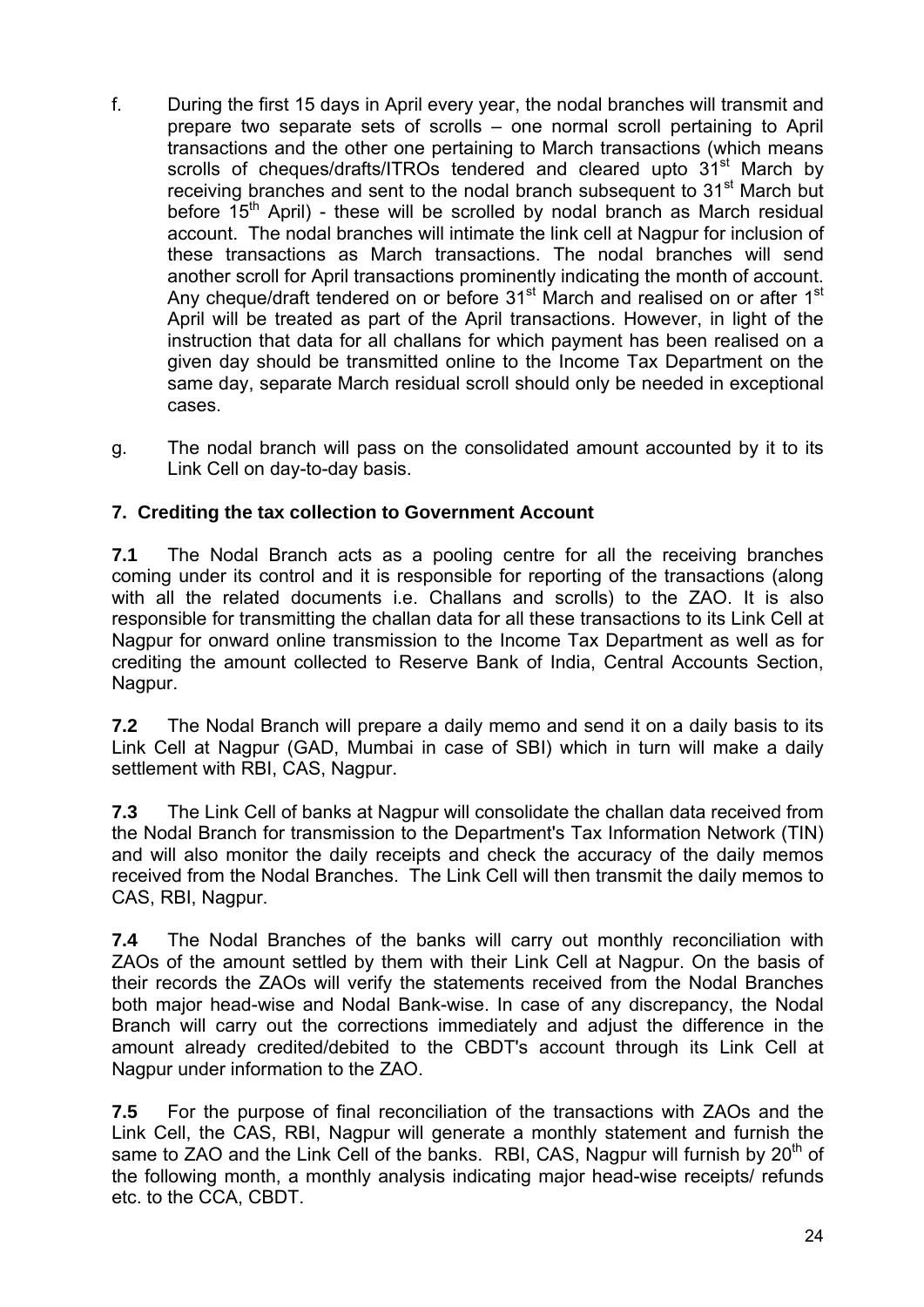## **8. Period of remittance of tax collection and levy of penal interest**

**8.1** The tax collections effected by the designated branches of the authorized banks have to be credited to the Government Account, promptly on day-to-day basis. The maximum number of days allowed for remitting tax collections by agency banks to Government Account at CAS, Nagpur is as under:

| <b>Mode</b>     | <b>Remittance period for Public Sector Banks</b> |                                | <b>Remittance period for</b><br><b>Private Sector Banks</b> |
|-----------------|--------------------------------------------------|--------------------------------|-------------------------------------------------------------|
| <b>Physical</b> | <b>Local Transactions</b>                        | <b>Outstation Transactions</b> | T+3 Days                                                    |
|                 | T+3 Working Days                                 | T+5 Working Days               | (including put-through date,                                |
|                 | (excluding put-                                  | (excluding put-through         | Sundays and holidays)                                       |
|                 | through date)                                    | date)                          |                                                             |
|                 | For Remote Locality, Difficult and Hill Areas    |                                |                                                             |
|                 | T + 12 Working Days                              |                                |                                                             |
|                 | (excluding put-through date)                     |                                |                                                             |
| e-Payment       | T +1 Working Day                                 |                                | T+1 Working Day                                             |
|                 |                                                  | (including put-through date)   | (including put-through date)                                |

**8.2** If there is any delay beyond the period prescribed above, the banks are liable to be charged interest for delayed period. The interest for delayed period as mentioned above is to be quantified and collected from the defaulting bank by the ZAOs. The rate of interest to be charged is Bank Rate as prevailing plus 2% or as decided by Reserve Bank in consultation with CGA from time to time.

## **9. Accounting of "March" transactions**

**9.1** Reserve Bank, Central Office, Mumbai will issue in the month of February each year special instructions to all banks collecting direct taxes regarding the procedure to be adopted in accounting the March transactions.

**9.2** The Nodal banks will be receiving scrolls relating to March of the previous Financial Year in April of the current year. In order to account for the entire collections of March in the same financial year, the Nodal banks have to follow the following procedure during the month of April:

The nodal banks have to prepare two sets of separate scrolls - one pertaining to March residual collections (payments realized from taxpayer's account before 31<sup>st</sup> March) and another for April transactions during the first 15 days in April. They should ensure that all the tax collections made by the receiving branches upto 31<sup>st</sup> March are accounted as **"March Residual Transactions"** and should not be mixed up with the transactions of April which fall in the financial year. The main scrolls for March transactions prepared from 1<sup>st</sup> to 15<sup>th</sup> April are to be distinctly marked as **"March Residual".** 

**9.3** It may also be noted that all the cheques/amount realized on or before 31<sup>st</sup> March should be treated as transactions relating to the current financial year and should be accounted for as such under the head **"March or March Residual Transactions"** in the current financial year.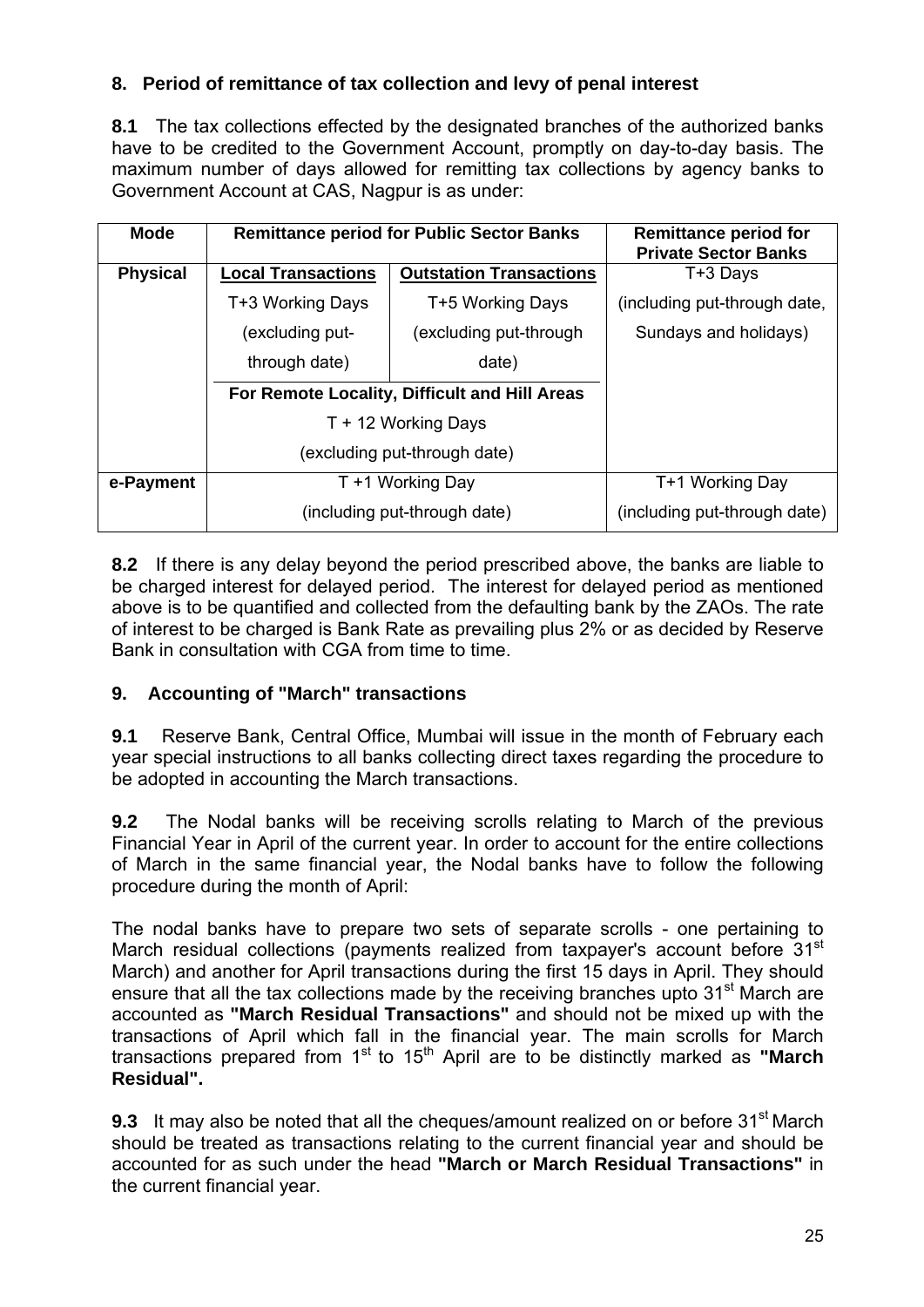**9.4** While reporting to their Link Cell in Nagpur, the Nodal banks should send two sets of figures distinctly showing **March Residual** and **April Transactions** separately upto  $15<sup>th</sup>$  April.

**9.5** The date-wise monthly statements should also be prepared in two sets, one pertaining to **March Residual Transactions** and another relating to **April Transactions**.

### **10. Special arrangements during the month of March every year**

The branches should follow the procedure explained in the earlier paragraphs meticulously and ensure that the collections made towards direct taxes are passed on promptly for credit to Government Account through the Nodal Branch/Link Cell. However, during the second fortnight of March every year, wherever the receiving branches and Nodal branch are situated locally, a special messenger system should be introduced by the receiving branches. All efforts may also be made to provide the collection figures on daily basis to the ZAO during the second fortnight of June, September and December every year, for onward transmission to the Government for monitoring, estimates etc.

### **11. Monitoring Committee - Holding of periodical meetings**

For the smooth functioning of the revised scheme for collection and accounting of direct taxes by the authorised Banks, the Monitoring Committees consisting of officials from Nodal Banks/local authorities of the banks, ZAO and Income Tax Department will be formed at every Zonal Accounts Office centre. The Committee will meet half-yearly and discuss various issues connected with direct tax work such as accounting, scrolling, reporting, remittance and reconciliation etc. and make efforts to sort out the problems at its own level. Further, annually there will be a special Monitoring Committee meeting in which very senior officials from CBDT, RBI, Income Tax Department and banks will participate and redress the various problems being faced by the banks, ZAOs and Income Tax Department in the fields. Banks will ensure that the necessary follow-up actions are taken on the Minutes of such meetings.

### **12. Redressal of public grievances**

Each Authorised Bank should have an effective procedure for dealing with public complaints at the branches rendering service to Government Departments or members of the public as prescribed, from time to time. In case the bank detects a mistake in reporting of a tax payment or the major head of tax payment, either suo moto or being brought to its notice by the tax payer, the bank will promptly transmit the error record (as described earlier at paras 2.6 and 7.4) to TIN. This is imperative as the Income Tax Department will give credit to a taxpayer on the information transmitted by the bank to TIN.

\*\*\*\*\*\*\*\*\*\*\*\*\*\*\*\*\*\*\*\*\*\*\*\*\*\*\*\*\*\*\*\*\*\*\*\*\*\*\*\*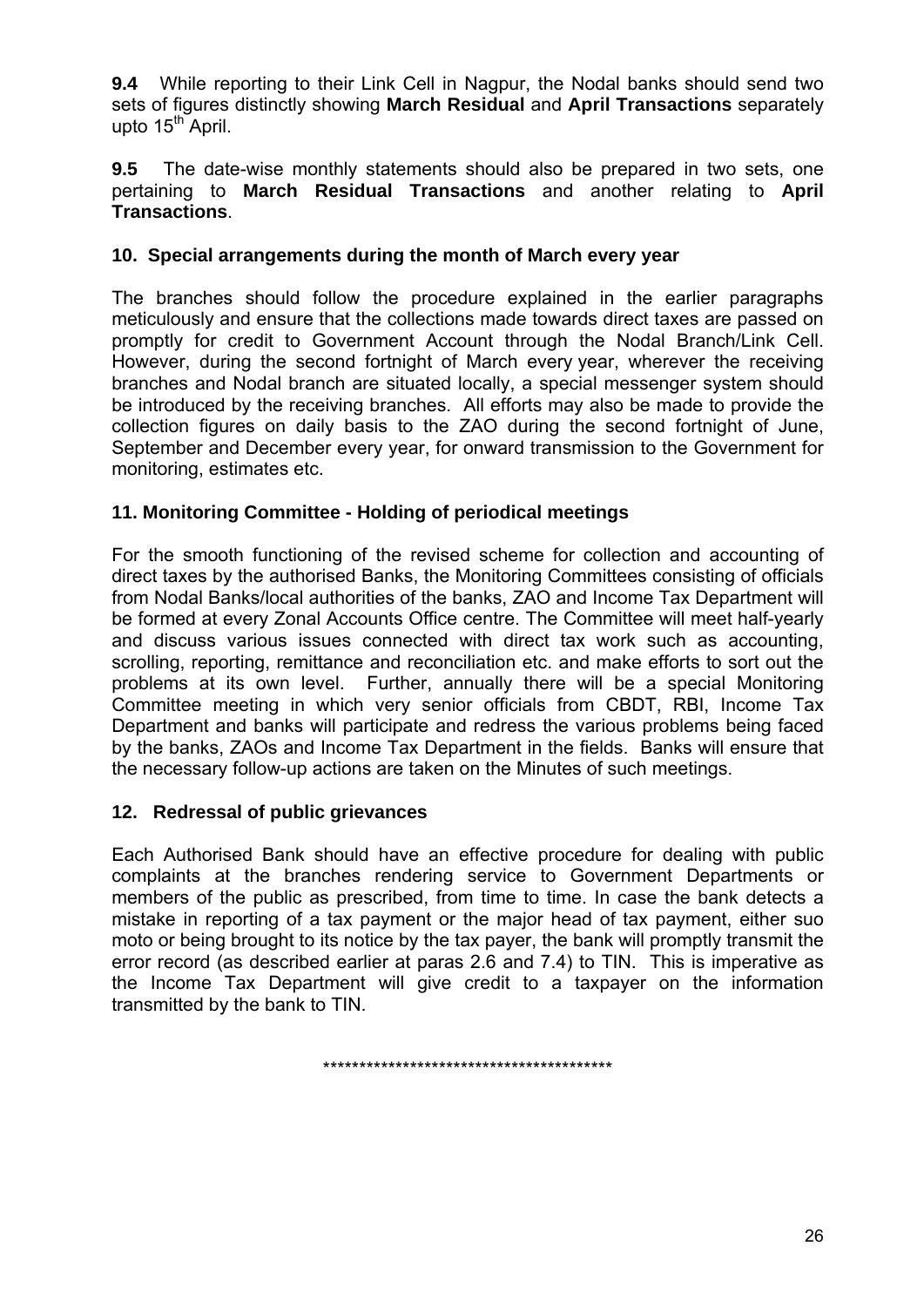#### **OLTAS**

#### **User Manual for File Segregation Utility (FSU)**

#### **Introduction**

The FSU will be used by banks to generate a valid file from invalid input file and corresponding error file. This user manual will enable the bank users to better understand the functionalities provided in this File Segregation Utility.

#### **Intended Users:**

This manual is intended for the Link Cells of banks participating in OLTAS.

#### **Conventions used**

Detailed information about each field or button is available in the Field Description table following every task.

#### **1. Overview**

FSU is a utility which helps in generating a valid OLTAS file by removing the erroneous records. If you have an OLTAS file and the error file corresponding to it, this utility will help you to get rid of the erroneous records and make a new correct file. It removes the rejected records by reading the error file and generates a new file consisting valid records only with auto-generated RT04 records. This correct file can be uploaded to OLTAS site. All the rejected records are separated and kept in other file for your reference.

#### **2. Functionality**

When you open the SPECIAL\_FVU.exe file a utility will be seen as below.

| Input Files-<br>Input Base File | <b>Browse</b> |
|---------------------------------|---------------|
| <b>Input Error File</b>         | <b>Browse</b> |
| Output Files                    |               |
| Output Base File                | <b>Browse</b> |
| <b>Output Error File</b>        | <b>Browse</b> |
| Start                           | Cancel        |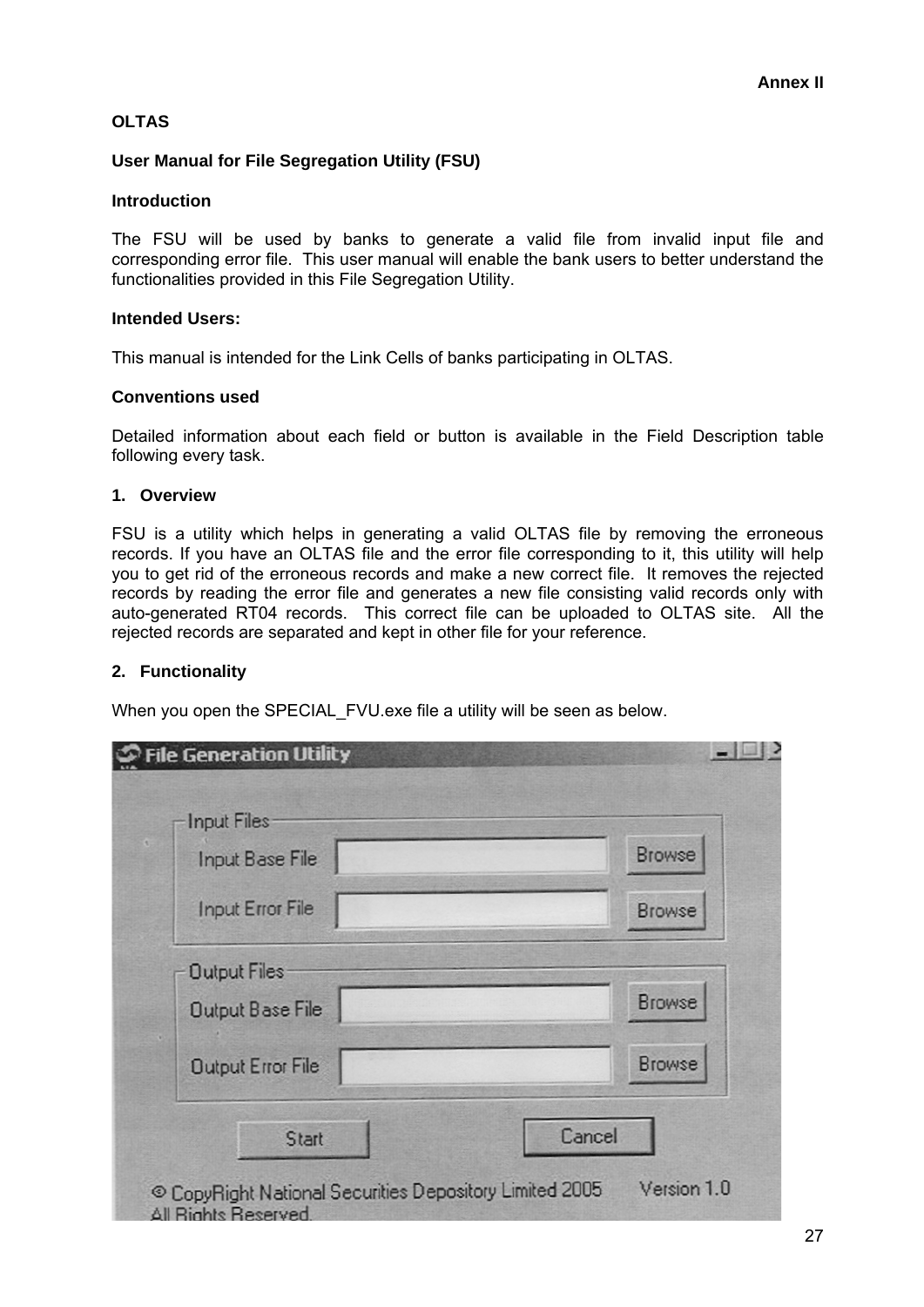#### Figure 1

The utility contains name of utility at the top, buttons for minimizing and closing the utility, four text fields and four buttons named "Browse", a start button and a cancel button. A copyright message and version number will also be visible.

The user is required to enter valid inputs in all the four text fields described below.

#### **A. Input Base File:**

Give the full file path of the base file. This base file is the file which has got rejected due to some errors. You can select the file by clicking on browse button. It will show you an 'open' box as displayed below (Figure 2). Browse to the required folder, select the file and then click open.

Input file name should be in "ddmmyyfv.bnk" format only.



Figure 2

File extension should contain valid bank code.

#### **B. Input Error File:**

This is the error for the Input base file. (The one selected in step 1) The error file can be downloaded and saved from OLTAS site. You can also use the error file generated by OLTAS link cell utility. You need to give the full path of the error file. The browse button on the right hand side can be used as explained above. The error file contains the file name for which errors are found. This name should match with input base file. User should not change this file. Also if the correct error file is not used, following message will be shown and utility will get stopped (Figure 3).

There is no validation for name of the input error file.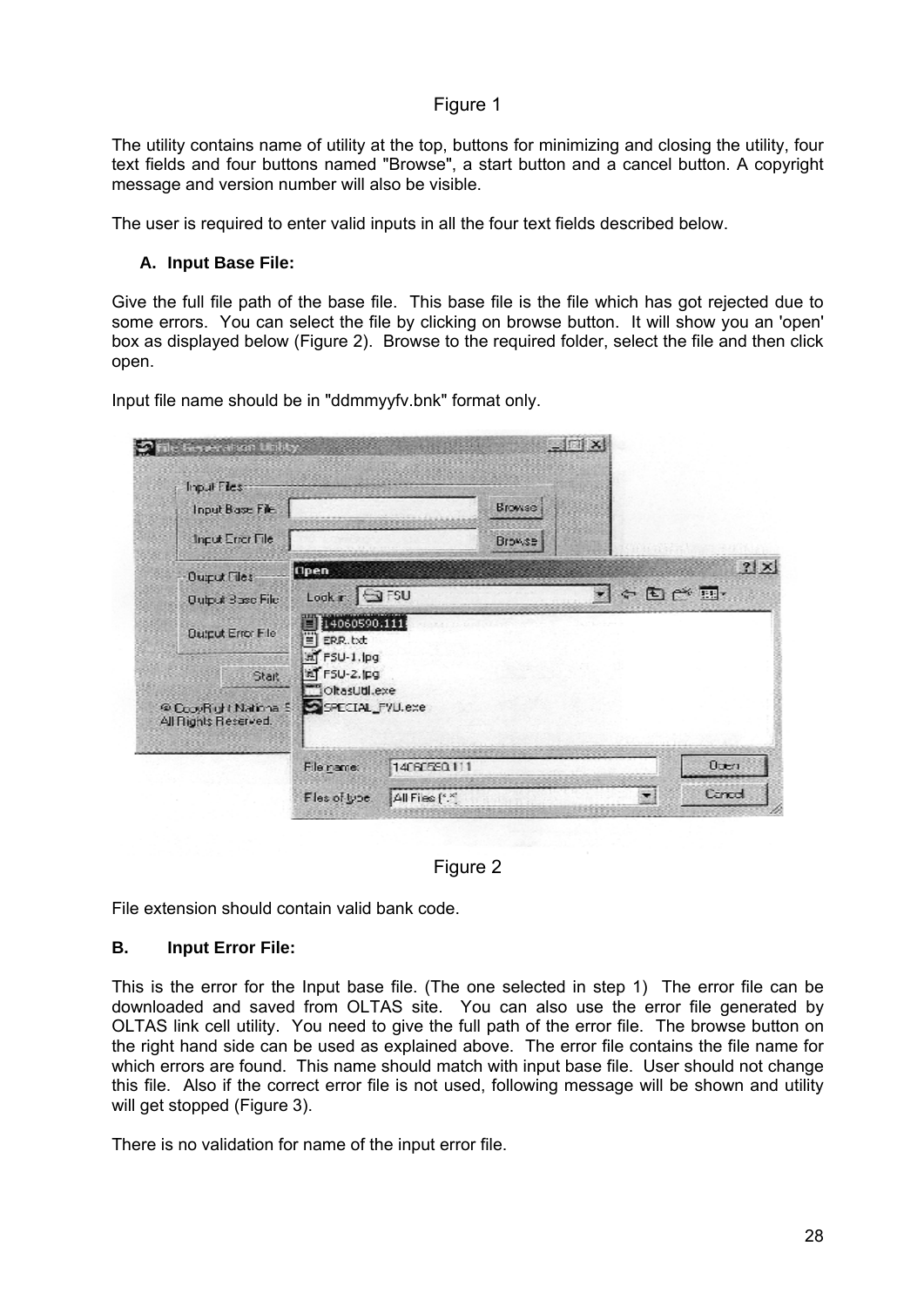| Input Base File      | hK\Desktop\FSU\14060590.000                               | <b>Browse</b>                                           |
|----------------------|-----------------------------------------------------------|---------------------------------------------------------|
| Input Error File     | \DineshK\Desktop\FSU\ERR.txt                              | <b>Browse</b>                                           |
| <b>Output Files</b>  |                                                           |                                                         |
| Output Base File     | p\FSU\OUTPUT\140605a0.000                                 | Browse                                                  |
| Output Error File    | Desktop\FSU\OUTPUT\ERR.txt                                | <b>Browse</b>                                           |
| Start                | Cancel                                                    |                                                         |
| All Rights Reserved. | <sup>©</sup> CopyRight National Securities De SPECIAL FVU |                                                         |
|                      |                                                           | Input Base file name is not present in input error file |

#### Figure 3

Note: Output valid file will not get generated correctly if any one out of two input files has got tampered. Also Error file generated from FVU or obtained from OLTAS site is acceptable. NO OTHER formats should be used, as they may give wrong results.

#### **C. Output base file:**

This is the output valid file which can be uploaded to OLTAS site or validated through FVU. Full path of the file needs to be specified. The filename can be same as input base file name if the location is different else it will get overwritten to the input base file. Use browse button for browsing to required folder and then enter the required filename. The extension of the input base file and output base file should match.

- a. Field MAJ\_HD\_CD, TOT\_NO\_OF\_RFND, TOT\_NO\_OF\_CHLN, TOT\_NO\_ERR\_RFND, TOT\_NO\_ERR\_CHLN, RFND\_TOT\_AMT, CHLN\_TOT\_AMT in RT04 are calculated from the records data present in output valid file.
- b. No\_Of\_Nodal field will be calculated from the records data present in Output Valid File i.e. distinct ZAO Codes present in Output Valid File.
- c. Transmission date for every RT04 will be same as ddmmyy part of the Output Valid File Name.
- d. Field RFND\_DEBIT\_DT of RT04 is kept BLANK.
- e. In a particular RT08 R / N combination, if there is error in any of the records, both the records will be rejected and put into the Output Error File.

The output base file name should be in format "ddmmyyfv.bnk"

#### **D. Output error file:**

The utility will put all the rejected records in this file. User need to give the full path for this file. There is no validation for the name of this file.

#### **Start Button:**

After entering valid filenames in all the four fields as above, click start button. A message will be shown after successful completion of the process.

#### **Cancel Button:**

Use Cancel button to close the utility.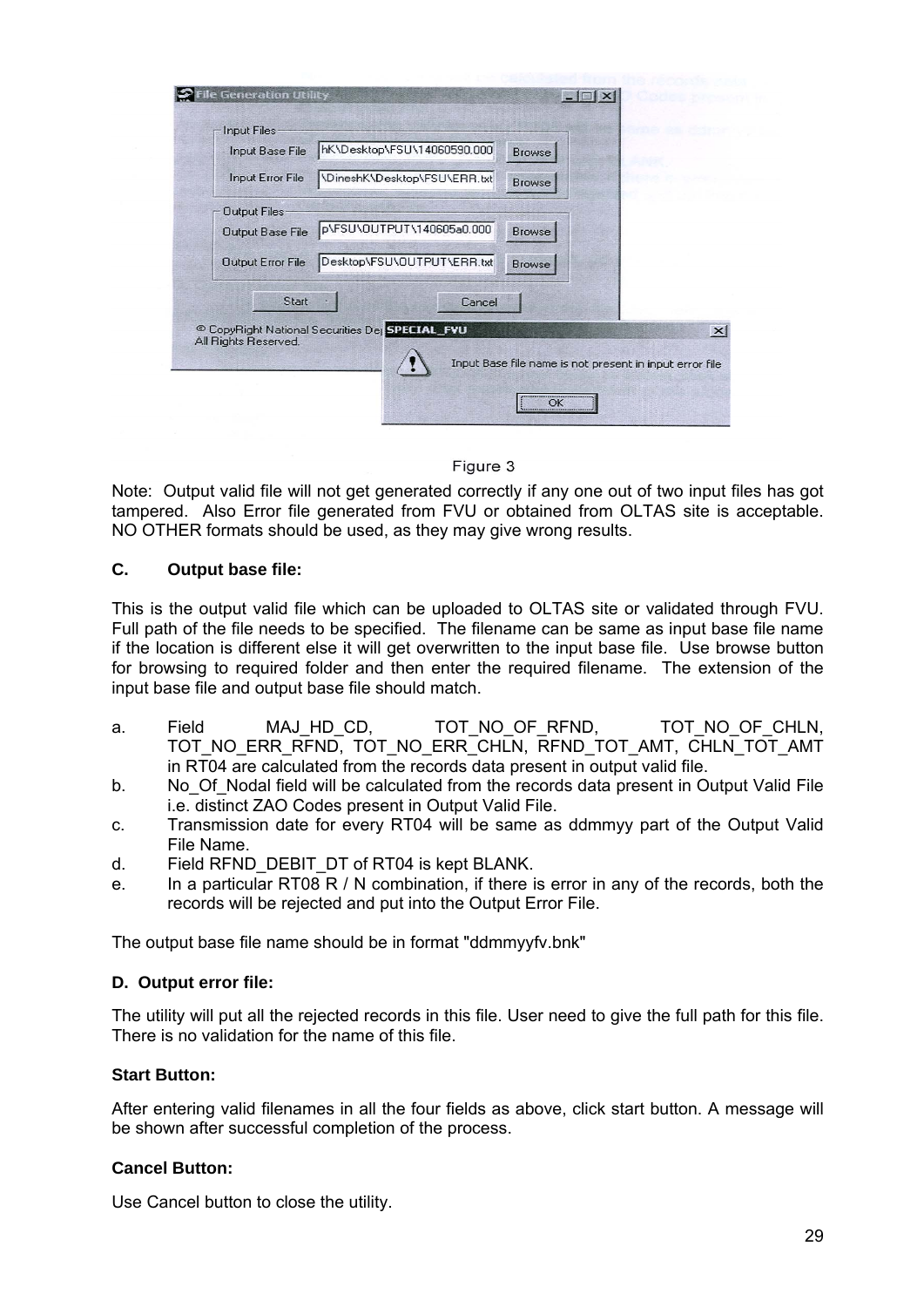# **Format for Nodal Branch Daily Main Scroll (Receipts)**

| 1               | <b>NODAL BRANCH</b>    |                  |
|-----------------|------------------------|------------------|
|                 | <b>SCROLL DATE</b>     |                  |
|                 | (DD/MM/YYYY)           |                  |
| $\overline{2}$  | <b>BSR CODE</b>        |                  |
| $\overline{3}$  | DATE OF                |                  |
|                 | <b>RECEIVING</b>       | First six fields |
|                 | <b>BRANCH SCROLL</b>   |                  |
|                 | (DD/MM/YYYY)           |                  |
| 4               | <b>TOTAL TAX</b>       |                  |
|                 | <b>AMOUNT</b>          |                  |
| 5               | TOTAL NO. OF           |                  |
|                 | <b>CHALLANS</b>        |                  |
| 6               | DO-ID                  |                  |
|                 |                        |                  |
| #               | <b>MAJOR HEAD</b>      |                  |
| #               | <b>AMOUNT</b>          | <b>Block</b>     |
| #               | <b>NO. OF CHALLANS</b> |                  |
|                 |                        |                  |
| #               | <b>MAJOR HEAD</b>      | <b>Block</b>     |
| $\overline{\#}$ | <b>AMOUNT</b>          |                  |
| #               | <b>NO. OF CHALLANS</b> |                  |
|                 |                        |                  |
| #               | <b>MAJOR HEAD</b>      |                  |
| #               | <b>AMOUNT</b>          |                  |
| #               | <b>NO. OF CHALLANS</b> |                  |
|                 |                        |                  |
|                 |                        |                  |
|                 |                        |                  |

**This block (shown above) will be repeated for as many times as no. of tax heads are available.** 

#### **NOTE:**

1) The record for one receiving branch should be contained in one line and values must be comma separated.

2) Carriage return or linefeed [i.e. ENTER KEY (↵)] indicates the end of the record for one receiving branch.

3) Sequence of block (majhd, amt, no\_challan) is not necessary but increasing order is preferable.

4) Example:



30/11/2005, 0230001, 25/11/2005, 6600, 22, PNE, 0020, 200, 2, 0021, 100, 1, 0024, 300, 4, 0026, 400, 2, 0031, 500, 1, 0032, 600, 2, 0033, 700, 1, 0034, 800, 1, 0070, 900, 1, 0036, 1100, 5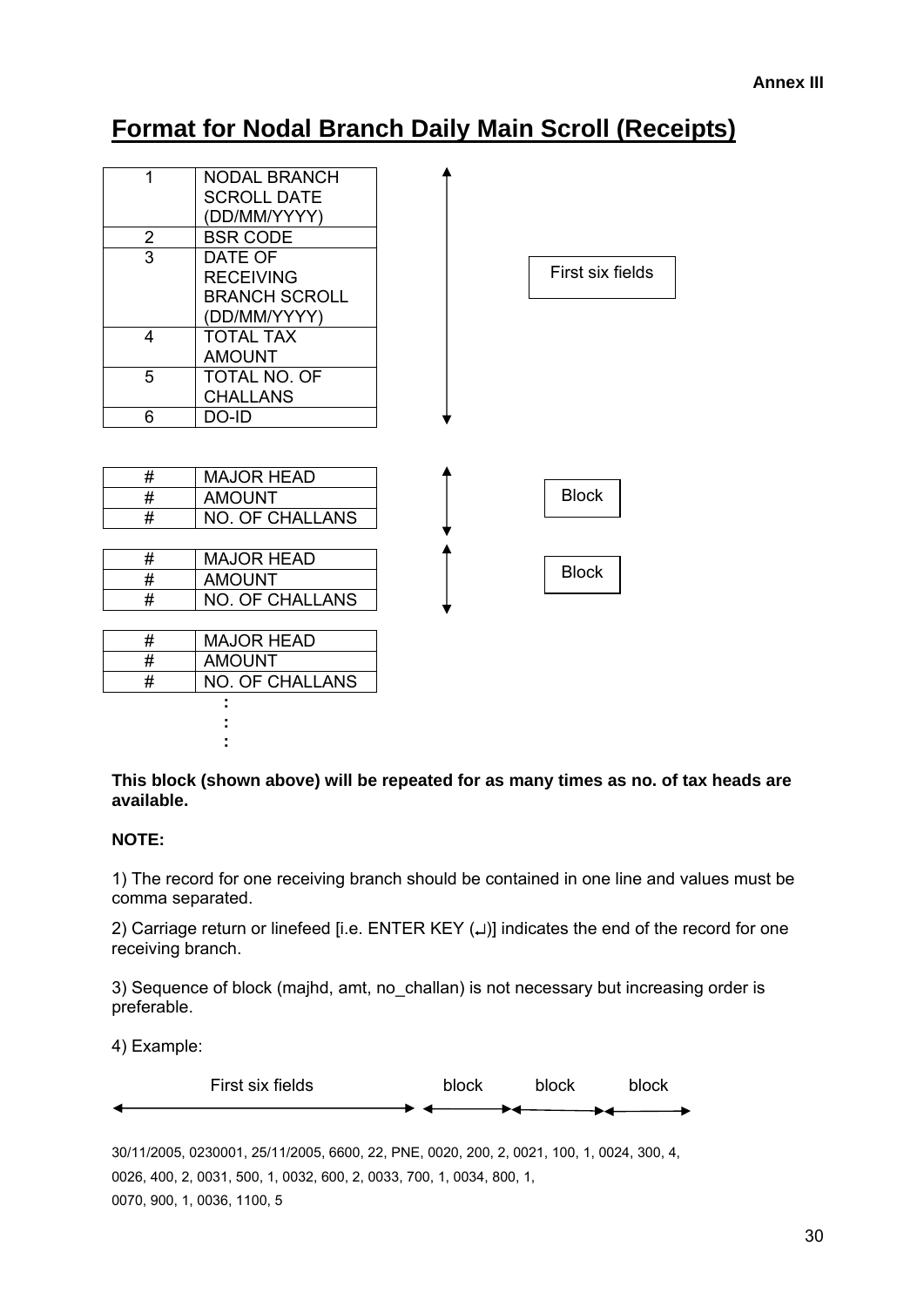Detailed example

| First six fields                                                                                                | block | block | block. |  |
|-----------------------------------------------------------------------------------------------------------------|-------|-------|--------|--|
|                                                                                                                 |       |       |        |  |
| 13/11/2005, 0000455, 12/11/2005, 5775, 18, PNE, 0020, 1525, 6, 0021, 200, 2, 0023, 100, 1, 0026, 300, 2, 0031,  |       |       |        |  |
| 600, 1, 0032, 750, 2, 0033, 550, 1, 0034, 800, 2, 0070, 950, 1, J                                               |       |       |        |  |
| 13/11/2005, 0003861, 12/11/2005, 9950, 17, PNE, 0020, 3500, 5, 0020, 2250, 3, 0023, 300, 1, 0026, 400, 1, 0031, |       |       |        |  |
| 500, 1, 0033, 600, 2, 0032, 700, 1, 0034, 800, 2, 0070, 900, 1                                                  |       |       |        |  |
| 13/11/2005, 0004618, 11/11/2005, 640112, 22, PNE, 0020, 629367, 20, 0021, 10745, 2                              |       |       |        |  |
| 13/11/2005, 0230011, 11/11/2005, 47071, 2, PNE, 0020, 47071, 2                                                  |       |       |        |  |
| لـ 18, 10711/2005, 2020116, 10/11/2005, 304648, 20, NSK, 0020, 26942, 2, 0021, 277706, 18                       |       |       |        |  |
| 13/11/2005, 0230004, 13/11/2005, 408134, 16, NSK, 0020, 407190, 15, 0021, 944, 1                                |       |       |        |  |

5) If nodal bank is sending the scrolls of two different dates for the same receiving branch in one DRS then their entry should be two different lines in the DRS file as shown below:

14/11/2005, 0002053, 12/11/2005, 5775, 18, PNE, 0020, 1525, 6, 0021, 200, 2, 0023, 100, 1, 0026, 300, 2, 0031, 600, 1, 0032, 750, 2, 0033, 550, 1, 0034, 800, 2, 0070, 950, 1 ↵ 14/11/2005, 0002053, 13/11/2005, 9950, 17, PNE, 0020, 5250, 6, 0023, 500, 2, 0024, 300, 1, 0025, 400, 1, 0031, 500, 1, 0033, 600, 2, 0033, 700, 1, 0034, 800, 2, 0070, 900, 1 ↵ 14/11/2005, 0002034, 13/11/2005, 408134, 16, NSK, 0020, 407190, 15, 0021, 944, 1 ↵

- $\triangleright$  Observe first two lines of above DRS in which both lines contain same nodal branch scroll date and BSR code, which is a must in this case, but different details.
- $\triangleright$  Date of receiving branch scroll is different which must be lesser then nodal branch scroll date.
- $\triangleright$  Third line is regular row for other branch of the same nodal bank.
- 6) DATE: is date in DD/MM/YYYY format.

BSR CODE: is 7-digit numeric code.

DO-ID: is 3-digit alpha code.

MAJOR HEAD: is 4-digit numeric code.

AMOUNT and NO OF CHALLAN are numeric values.

\*\*\*\*\*\*\*\*\*\*\*\*\*\*\*\*\*\*\*\*\*\*\*\*\*\*\*\*\*\*\*\*\*\*\*\*\*\*\*\*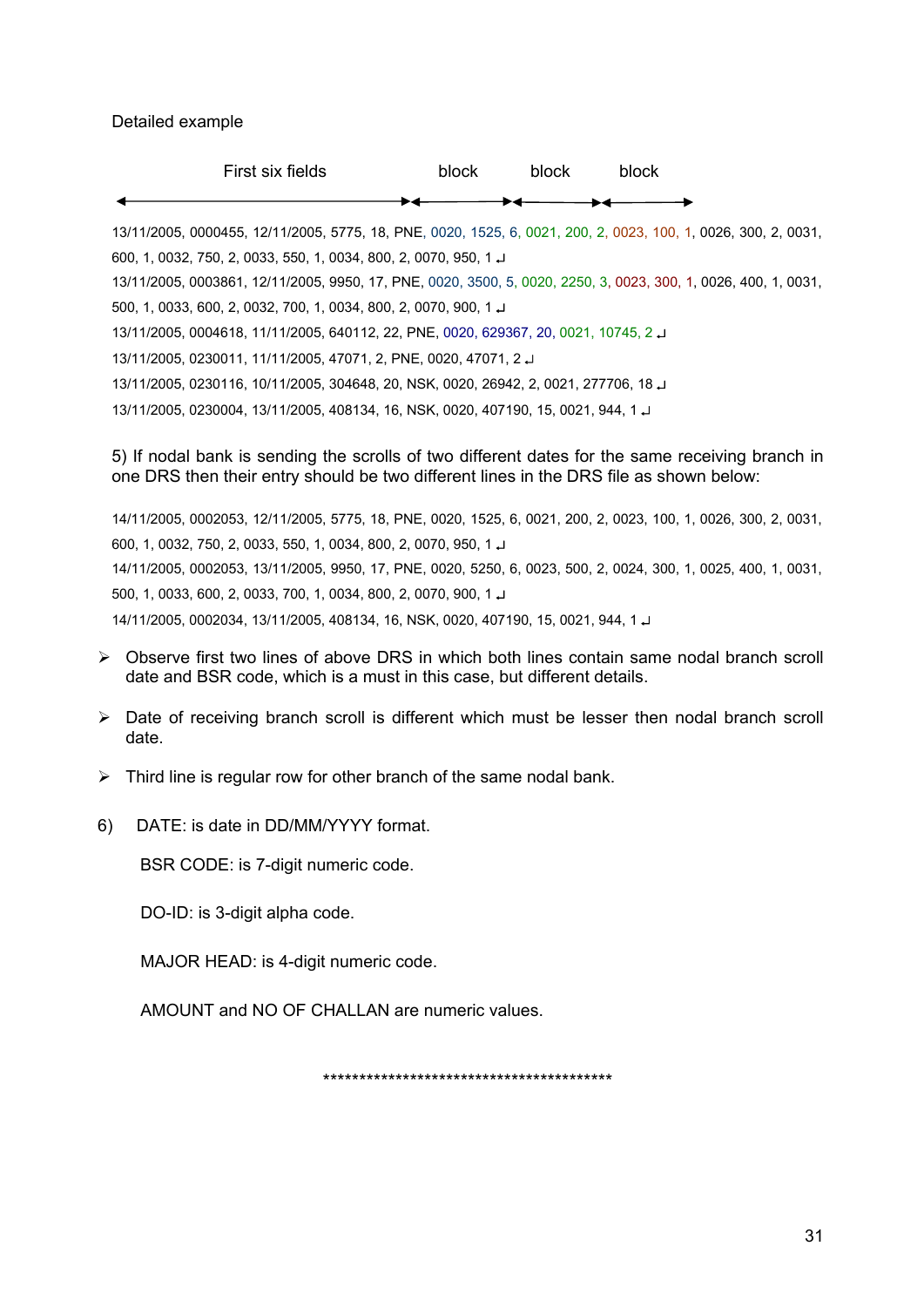#### **Draft proforma of computer generated receipts to be issued by banks to taxpayers**

| <b>Computer generated receipt</b><br>(to be issued by collecting bank branch to depositor of direct tax for deposit of Tax<br>Deducted at Source in Government account against challan form No.281) |         |
|-----------------------------------------------------------------------------------------------------------------------------------------------------------------------------------------------------|---------|
| Name of the bank collecting tax                                                                                                                                                                     |         |
| Full name of deductor                                                                                                                                                                               |         |
| TAN of deductor (10 characters)                                                                                                                                                                     |         |
| Amount deposited :                                                                                                                                                                                  |         |
| Income Tax<br>(i)                                                                                                                                                                                   |         |
| (ii) Surcharge                                                                                                                                                                                      |         |
| (iii) Education Cess                                                                                                                                                                                |         |
| (iv) Penalty                                                                                                                                                                                        |         |
| Total amount deposited : (in figure)                                                                                                                                                                |         |
| Mode of deposit of tax (by cash / debit to account/ by cheque                                                                                                                                       |         |
| bearing No.)                                                                                                                                                                                        |         |
| Date of encashment of cheque (dd/mm/yy)                                                                                                                                                             |         |
| On account of Income Tax Deducted / Collected from                                                                                                                                                  |         |
| Companies (0020)/ Other than Companies (0021)                                                                                                                                                       |         |
| Minor head -Type of payment-(TDS/TCS deducted/collected                                                                                                                                             | 200/400 |
| by deductor OR demanded by department)                                                                                                                                                              |         |
| Nature of payment from which tax has been deducted or                                                                                                                                               |         |
| collected - (Give Section code)                                                                                                                                                                     |         |
| Assessment Year (yyyy-yy)                                                                                                                                                                           |         |

## **Challan Identification number (CIN)**

| BSR code of collecting bank branch    | (7 characters) |
|---------------------------------------|----------------|
| Date of tender of cheque (dd/mm/yyyy) | (8 characters) |
| <b>Challan Serial Number</b>          | (5 characters) |

## **Signature & seal of authorized signatory of collecting bank branch**

↓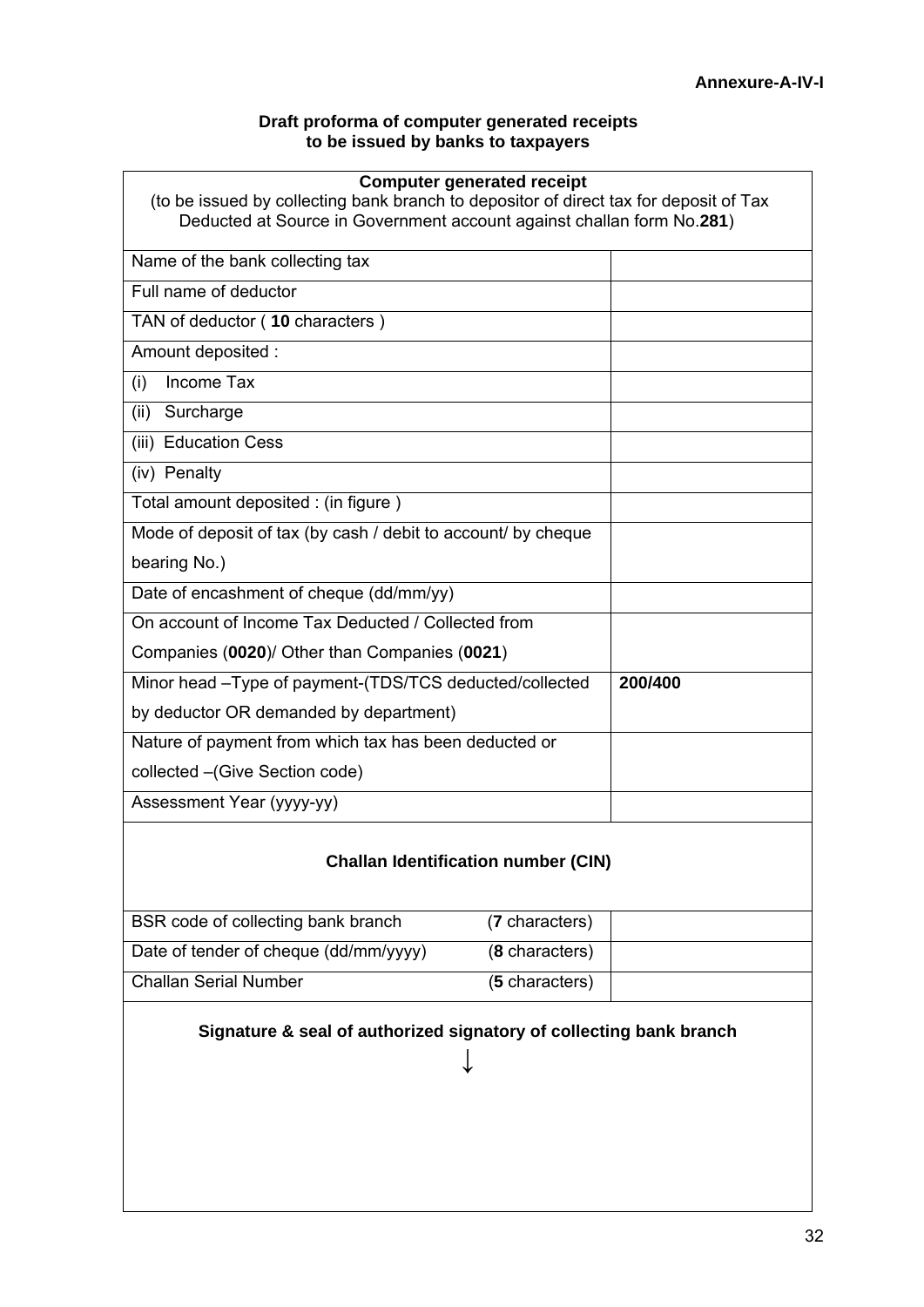#### **Draft proforma of computer generated receipts to be issued by banks to taxpayers**

| <b>Computer generated receipt</b>                                                     |  |
|---------------------------------------------------------------------------------------|--|
| (to be issued by collecting bank branch to depositor of direct tax for deposit of Tax |  |
| Deducted at Source in Government account against challan form No.280)                 |  |
| Name of the bank collecting tax                                                       |  |
| Full name of taxpayer                                                                 |  |
| PAN of taxpayer (10 characters)                                                       |  |
| Amount deposited :                                                                    |  |
| Income Tax<br>(i)                                                                     |  |
| Surcharge<br>(ii)                                                                     |  |
| (iii) Education Cess                                                                  |  |
| (iv) Penalty                                                                          |  |
| Total amount deposited : (in figure)                                                  |  |
| Mode of deposit of tax (by cash / debit to account / by cheque                        |  |
| bearing No.)                                                                          |  |
| Date of encashment of cheque (dd/mm/yy)                                               |  |
| On account of Income Tax Deducted / Collected from                                    |  |
| Companies (0020)/ Other than Companies (0021)                                         |  |
| Minor head - Type of payment                                                          |  |
| Assessment Year (yyyy-yy)                                                             |  |
|                                                                                       |  |

## **Challan Identification number (CIN)**

| BSR code of collecting bank branch    | (7 characters) |  |
|---------------------------------------|----------------|--|
| Date of tender of cheque (dd/mm/yyyy) | (8 characters) |  |
| <b>Challan Serial Number</b>          | (5 characters) |  |

**Signature & seal of authorized signatory of collecting bank branch** 

↓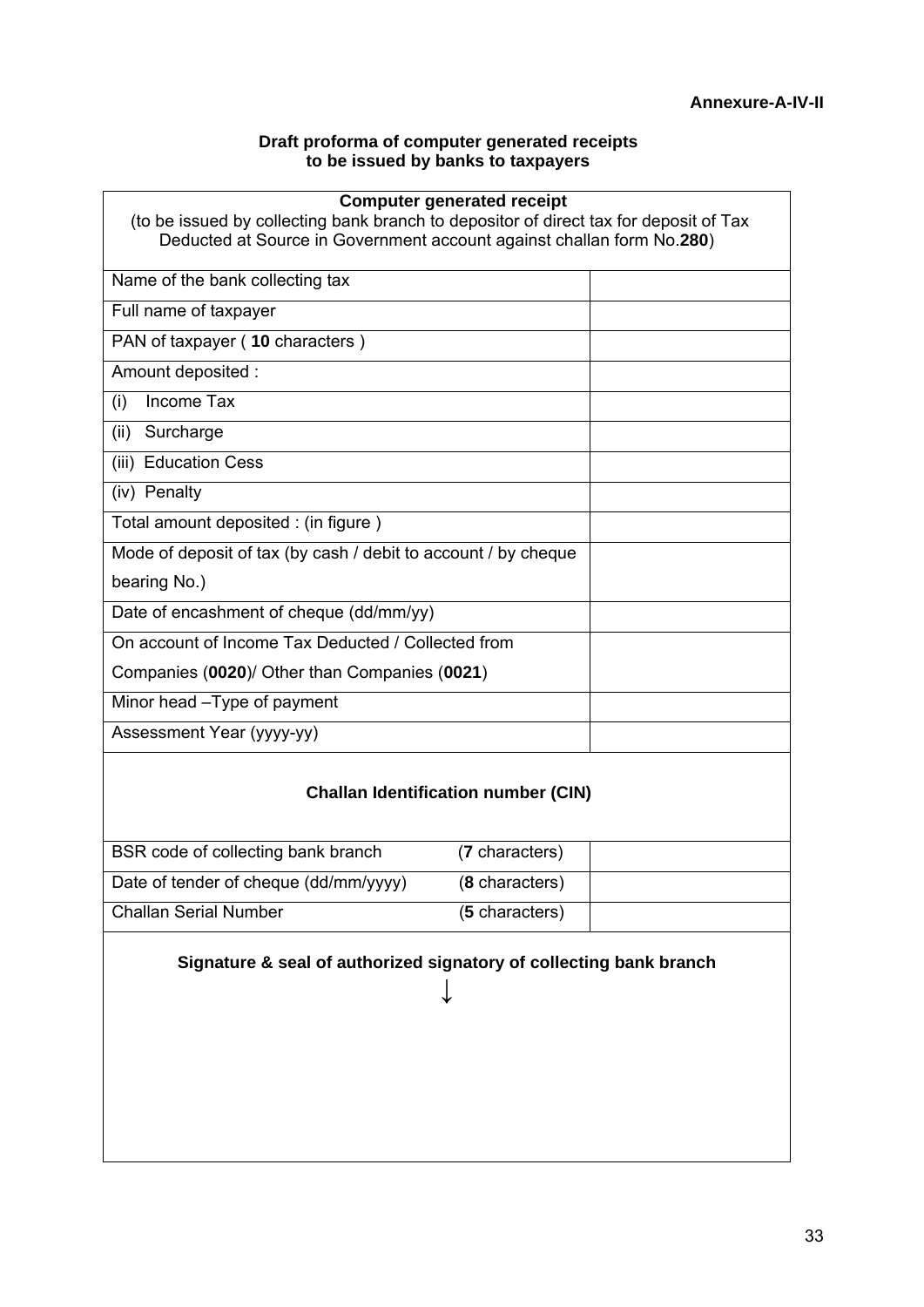#### **How do I make online tax payment sitting at home/office?**

Open a net-banking account with any of the banks listed above.

- i. Go to website [incometaxindia.gov.in](http://incometaxindia.gov.in/), click on 'pay taxes on-line'.
- ii. Fill in the required challan online. Help is available on screen as FAQ, downloads etc.
- iii. Make tax payment through net-banking account online.
- iv. A challan counterfoil will be available instantaneously on the screen with CIN (Challan Identification Number). The Challan Identification Number (CIN) on this counterfoil should be quoted in Return of Income.
- v. Print the counterfoil and also save it in the computer if possible.
- vi. Check if your payment has reached the Income Tax Department at <https://tin.tin.nsdl.com/oltas/servlet/QueryTaxpayer>

#### \*\*\*\*\*\*\*\*\*\*\*\*\*\*\*\*

#### **What are the advantages of paying taxes online?**

- i. You can pay taxes from any location at any time through your net-banking account.
- ii. Instant transfer of funds from your account.
- iii. What you write on the e-challan will be directly sent to Income Tax Department. Banks will not do any data entry.
- iv. You can save/print the challan copy and the receipt copy.
- v. As soon as your Bank authorizes payment of the amount, you will receive a clear, legible receipt/counterfoil from your bank.
- vi. Transaction id of the e-payment transaction will be available to you in your bank statement.
- vii. You can check online if your money has actually reached the Income Tax Department. For this you have to go to Tax information Network website: <https://tin.tin.nsdl.com/oltas/index.html>

and click the box **CIN** Based view

For detailed information please go to: incometaxindia.gov.in **PAY TAXES ONLINE** 

**IMP:** In case of refunds adjusted against arrear demand, the normal refund should be attached with challan and sent to Bank by AOs as per earlier procedure**.**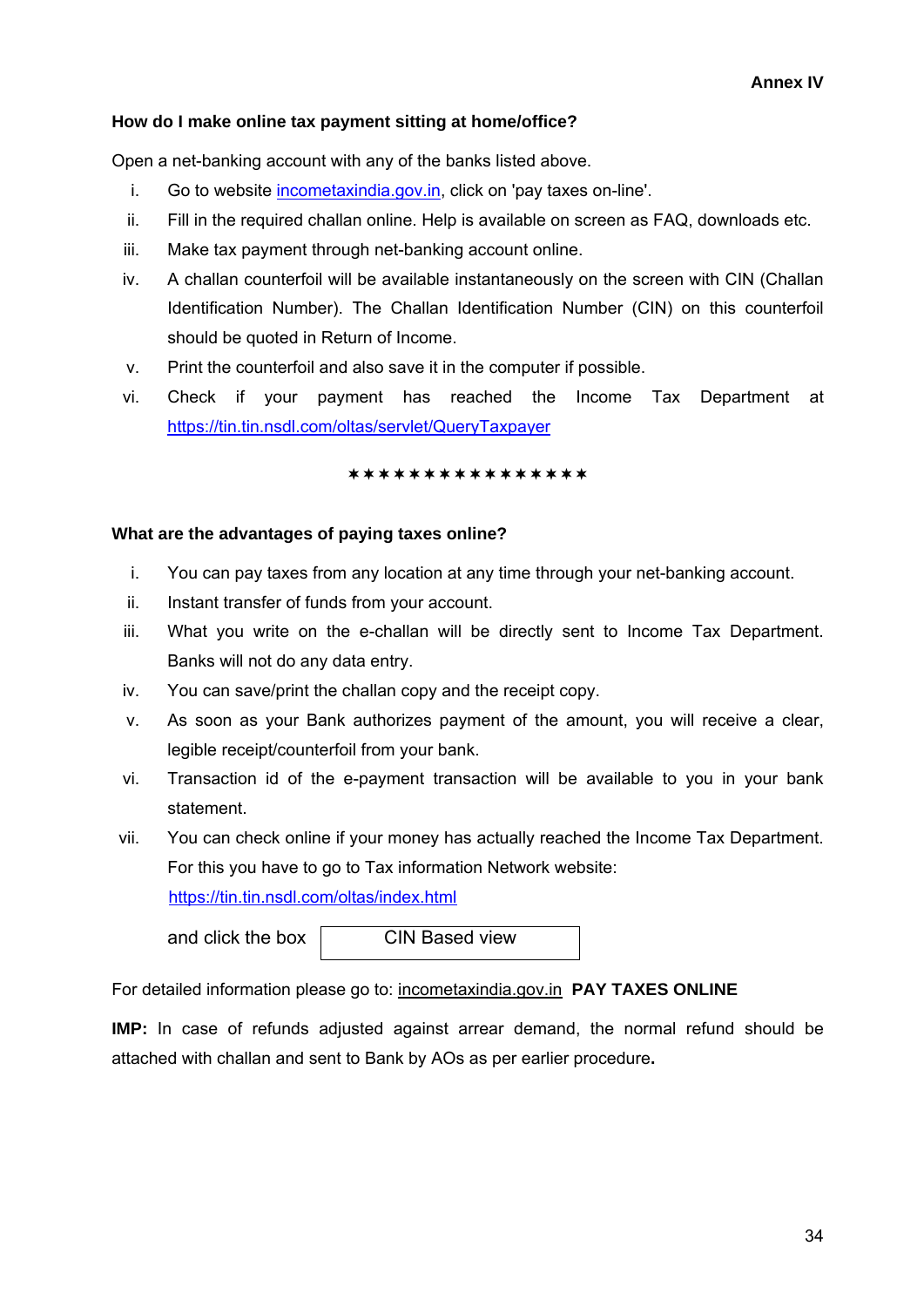# **Master Circular - Index**

| Sr.<br>No.     | Reference No.                                                                        | <b>Subject</b>                                                                                                        |
|----------------|--------------------------------------------------------------------------------------|-----------------------------------------------------------------------------------------------------------------------|
| 1 <sub>1</sub> | DGBA.GAD.No.H-684/42.01.001/2003-04<br>dated January 9, 2004                         | Amendments to Pink<br><b>Book</b><br><b>Direct</b><br>'Accounting System for<br>Taxes'                                |
| 2.             | RBI/2004/135<br>DGBA.GAD.No.1142/42.01.001/2003-04<br>dated April 2, 2004            | Procedure for Collection of Taxes<br>at Bank Branches - Customer<br>Service                                           |
| 3.             | RBI/2004/131<br>DGBA.GAD.No.1008/42.01.034/2003-04<br>dated April 1, 2004            | Introduction<br>of On-line<br>Tax<br>Accounting System (OLTAS) -<br>Branding of Rubber Stamp on<br>copies of Challans |
| 4.             | RBI/2004/145<br>DGBA.GAD.No.H-1068/42.01.034/2003-04<br>dated April 16, 2004         | Accounting Procedure for On-line<br>Tax Accounting System (OLTAS)                                                     |
| 5.             | RBI/2004/184<br>DGBA.GAD.No.H-1114/42.01.034/2003-04<br>dated April 29, 2004         | Implementation of On-line Tax<br>Accounting System with effect<br>from June 1, 2004                                   |
| 6.             | RBI/2004/75<br>DGBA.GAD.No.H-69/42.01.034/2004-05<br>dated July 28, 2004             | On-line Tax Accounting System<br>(OLTAS) - Transmission of data<br>to NSDL - Validation Checks                        |
| 7.             | DGBA.GAD.No.H-8649/42.01.034/2005-06<br>dated December 23, 2005                      | On-line Tax Accounting System<br>(OLTAS) - Software validations<br>at banks                                           |
| 8.             | RBI/2006/295<br>DGBA.GAD.No.H.11140/42.01.034/2005-06<br>dated February 2, 2006      | On-line Tax Accounting System<br>(OLTAS) - Sending daily scrolls<br>by e-mail to ZAOs                                 |
| 9.             | RBI/2004/326<br>DGBA.GAD.No.3278-3311/42.01.034/ 2004-<br>05 dated December 31, 2004 | Abolition<br>of<br>Sub-Agency<br>Arrangements for Collection of<br><b>CBDT Dues</b>                                   |
| 10.            | RBI/2005/466<br>DGBA.GAD.No.H.5801/42.01.034/2004-05<br>dated May 13, 2005           | On-line Tax Accounting System<br>(OLTAS) - Funds Settlement                                                           |
| 11.            | RBI/2005/406<br>DGBA.GAD.No.H.5236/42.01.034/2004-05<br>dated March 29, 2005         | On-line Tax Accounting System<br>(OLTAS) - Funds Settlement -<br>Reporting to RBI, CAS Nagpur                         |
| 12.            | RBI/2004/213<br>DGBA.GAD.No.H - 1169/42.01.034/2003-04<br>dated May 22, 2004         | <b>Accounting Procedure Relating to</b><br>On-line Tax Accounting System<br>(OLTAS) - Clarifications                  |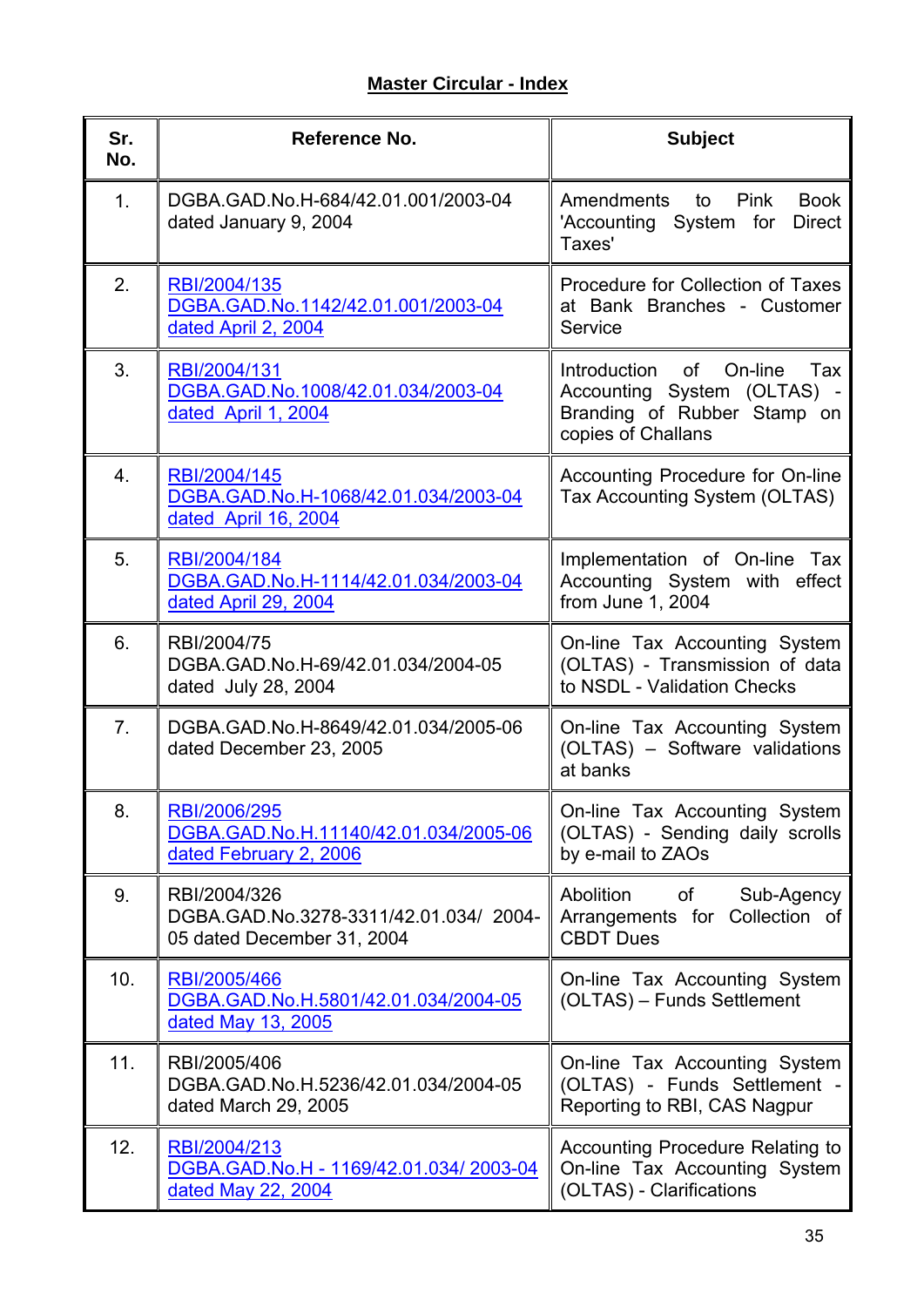| 13. | RBI/2004/181<br>DGBA.GAD.No.H-235/42.01.034/2004-05<br>dated September 15, 2004 | On-line Tax Accounting System<br>(OLTAS) -<br>Participation<br>of<br><b>Branches</b>                                                         |
|-----|---------------------------------------------------------------------------------|----------------------------------------------------------------------------------------------------------------------------------------------|
| 14. | RBI/2004/164<br>DGBA.GAD.No.H-170/42.01.034/2003-04<br>dated September 4, 2004  | Critical Issues regarding data<br>capture of OLTAS data by banks                                                                             |
| 15. | RBI 2005/412<br>DGBA.GAD.No.H-5318/42.01.034/2004-05<br>dated April 4, 2005     | De-authorisation<br>of<br>bank<br>branches for collection of Direct<br>Taxes                                                                 |
| 16. | RBI/2005/81<br>DGBA.GAD.No.382/42.01.034/2005-06<br>dated July 26, 2005         | <b>OLTAS - File Segregation Utility</b><br>developed by Tax Information<br>Network (TIN)                                                     |
| 17. | RBI/2005/411<br>DGBA.GAD.No.H-5287/42.01.034/2004-05<br>dated April 1, 2005     | On-line Tax Accounting System<br>(OLTAS) - Accounting Procedure<br>relating to crediting of CBDT<br>collections<br>to Government<br>accounts |
| 18. | RBI/2006/150<br>DGBA.GAD.No.H-6226/42.01.011/2006-07<br>dated October 10, 2006  | Permissible period of remittance<br>of Government Revenues                                                                                   |
| 19. | RBI/2007/235<br>DGBA.GAD.No.H-11763/42.01.011/2006-07<br>dated January 24, 2007 | Delay in Remittance<br>0f<br>Government Receipts - Delayed<br>Period Interest                                                                |
| 20. | RBI/2007/286<br>DGBA.GAD.No.13742/42.01.011/2006-07<br>dated March 13, 2007     | Delay<br>Remittance<br>in l<br>of<br>Government Receipts - Delayed<br><b>Period Interest</b>                                                 |
| 21. | DGBA.GAD.No.H-8294/42.01.037/2005-06<br>dated December 14, 2005                 | On-line Tax Accounting System -<br>of<br>Cheques<br>Drawing<br>by<br>Assessees - Payee's Name                                                |
| 22. | RBI/2005/39<br>DGBA.GAD.No.H-42/42.01.034/2005-06<br>dated July 4, 2005         | Finance Act 2005- Changes in<br>Major Head and<br>Challans<br><b>OLTAS</b>                                                                   |
| 23. | RBI/2006/55<br>DGBA.GAD.No.H-161/42.01.034/2005-06<br>dated July 7, 2006        | <b>OLTAS - Verification of PAN/TAN</b>                                                                                                       |
| 24. | RBI/2004/300<br>DGBA.GAD.NO.H.2532-65/42.01.034/2004-                           | Quoting<br>Compulsory<br>of<br>Permanent<br>Account Number                                                                                   |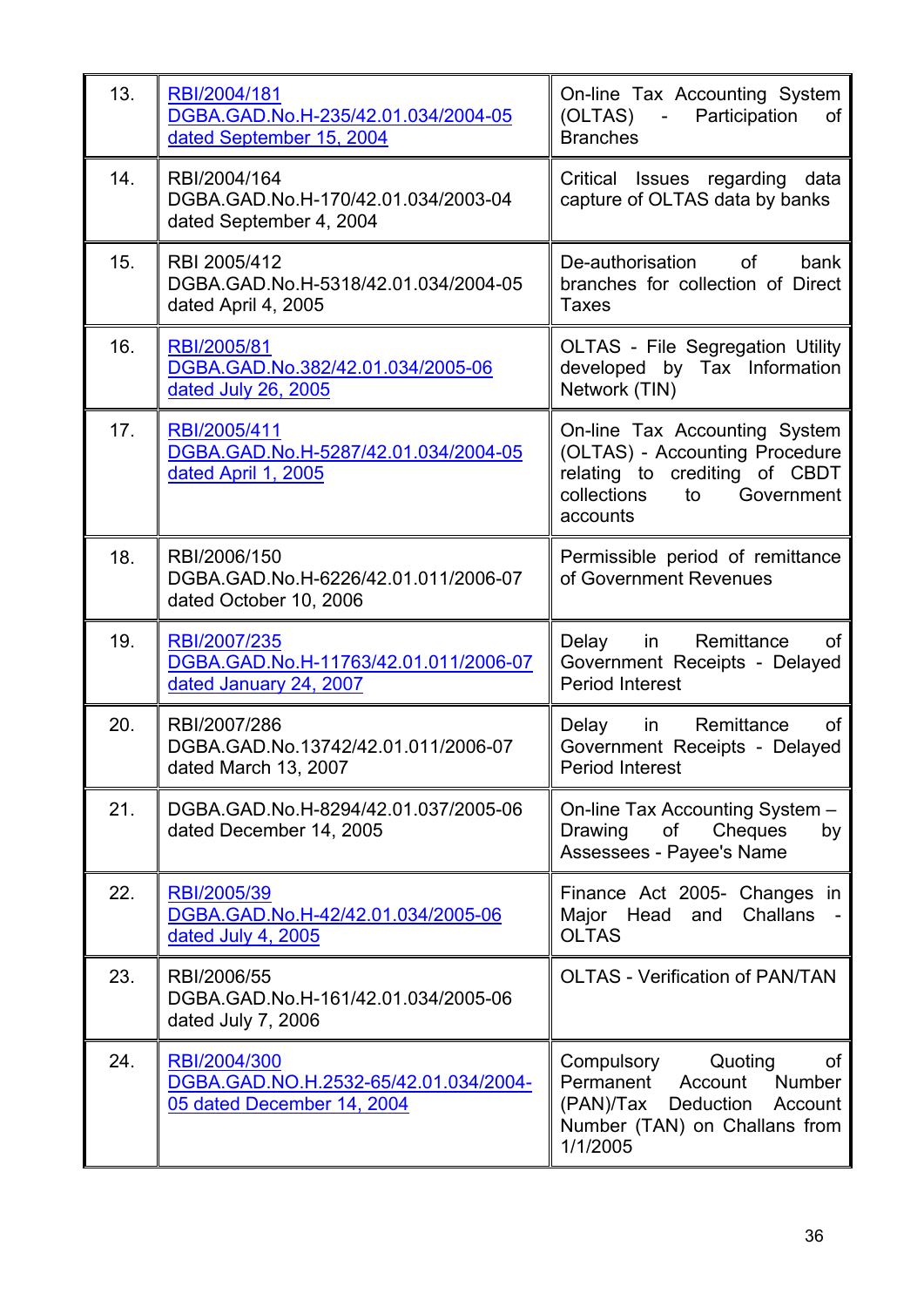| 25. | RBI/2005/265<br>DGBA.GAD.No.H-8824/42.01.034/2005-06<br>dated December 28, 2005   | Compulsory<br>quoting<br>of<br>Permanent<br>Account Number<br>(PAN) / Tax Deduction Account<br>Number (TAN) -<br><b>State</b><br>of<br>Rajasthan                       |
|-----|-----------------------------------------------------------------------------------|------------------------------------------------------------------------------------------------------------------------------------------------------------------------|
| 26. | DGBA.GAD.No.3774/42.01.034/2007-08<br>dated October 9, 2007                       | Discrepancies in challan details<br>uploaded to TIN                                                                                                                    |
| 27. | RBI/2007/206<br>DGBA.GAD.No.6212/42.01.034/2007-08<br>dated December 6, 2007      | On-line tax Accounting System<br>(OLTAS) - Data quality concerns                                                                                                       |
| 28. | RBI/2008/328<br>DGBA.GAD.No.H-12070/42.01.034/2007-<br>08 dated May 22, 2008      | Improvement in data<br>quality-<br>Introduction<br>of<br>Computerised<br>receipts w.e.f. June 1, 2008                                                                  |
| 29. | RBI/2008/275<br>DGBA.GAD.No.10577/42.01.038/2007-08<br>dated April 3, 2008        | Cut-off time for<br>e-payment<br>transactions<br>pertaining<br>to<br><b>Government Revenue</b>                                                                         |
| 30. | RBI/2008/280<br>DGBA.GAD.No.H-10875/42.01.038/2007-<br>08 dated April 10, 2008    | Mandatory e-payment of tax by<br>certain categories of taxpayers<br>w.e.f. 01.04.2008                                                                                  |
| 31. | RBI/2008/321<br>DGBA.GAD.No.H-11895/42.01.038/2007-<br>08 dated May 15, 2008      | Mandatory e-payment of direct<br>taxes by corporate and assesses<br>coming under Sec.44AB of IT Act                                                                    |
| 32. | DGBA.GAD.No.H.551/42.01.011/2008-09<br>dated July 18, 2008                        | Permissible Period of Remittance<br>of E-payment of Government<br>Transactions - Private Sector<br><b>Banks</b>                                                        |
| 33. | RBI/2010-11/229<br>DGBA.GAD.No.H. 2444/42.01.011/2010-11<br>dated October 8, 2010 | Permissible period for remittance<br>of e-payments into Government<br>account by Public Sector Banks                                                                   |
| 34. | RBI/2009/463<br>DGBA.GAD No.H-9284/42.01.011/2008-09<br>dated April 28, 2009      | Recovery of Interest from Public<br>Sector<br><b>Banks</b><br>delayed<br>on<br>remittances<br><b>of</b><br>Government<br>into<br>Government<br>Receipts<br>Account     |
| 35. | RBI/2009-10/381<br>DGBA.GAD No.H.7790/42.01.011/2009-10<br>dated April 6, 2010    | Permissible<br>Period<br>for<br>Remittance<br>of<br>Government<br>Revenues<br>into<br>Government<br>Account for Remote<br>Locality,<br><b>Difficult and Hill Areas</b> |